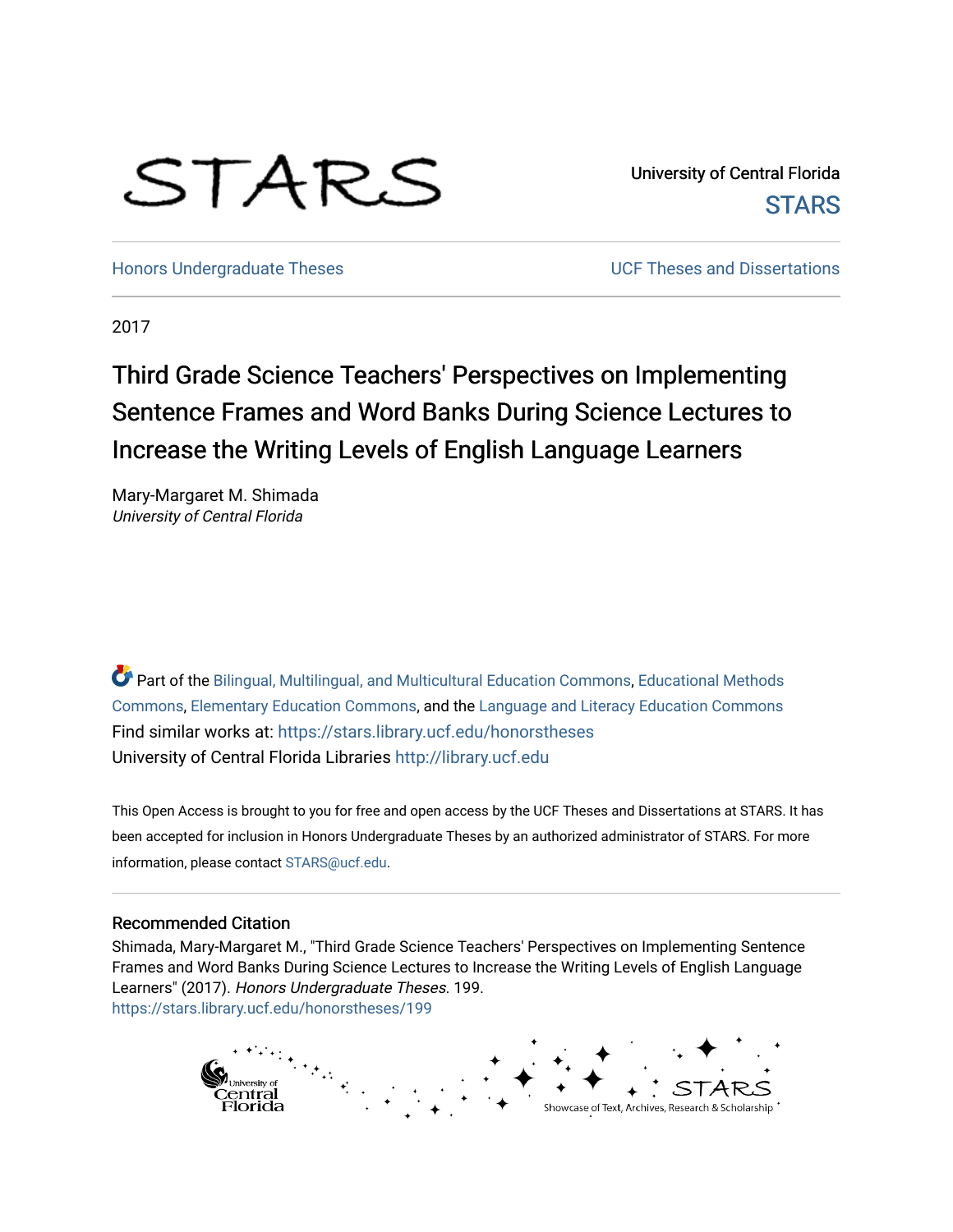## **Third grade science teachers' perspectives on implementing sentence frames and word banks during science lectures to increase the writing levels of English Language Learners**

By

Mary-Margaret M. Shimada

A thesis submitted in partial fulfillment of the requirements for the Honors in the Major Program in Elementary Education in the College of Education and in The Burnett Honors College at the University of Central Florida Orlando, Florida

Spring Term 2017

Thesis Chair: Dr. Donita Grissom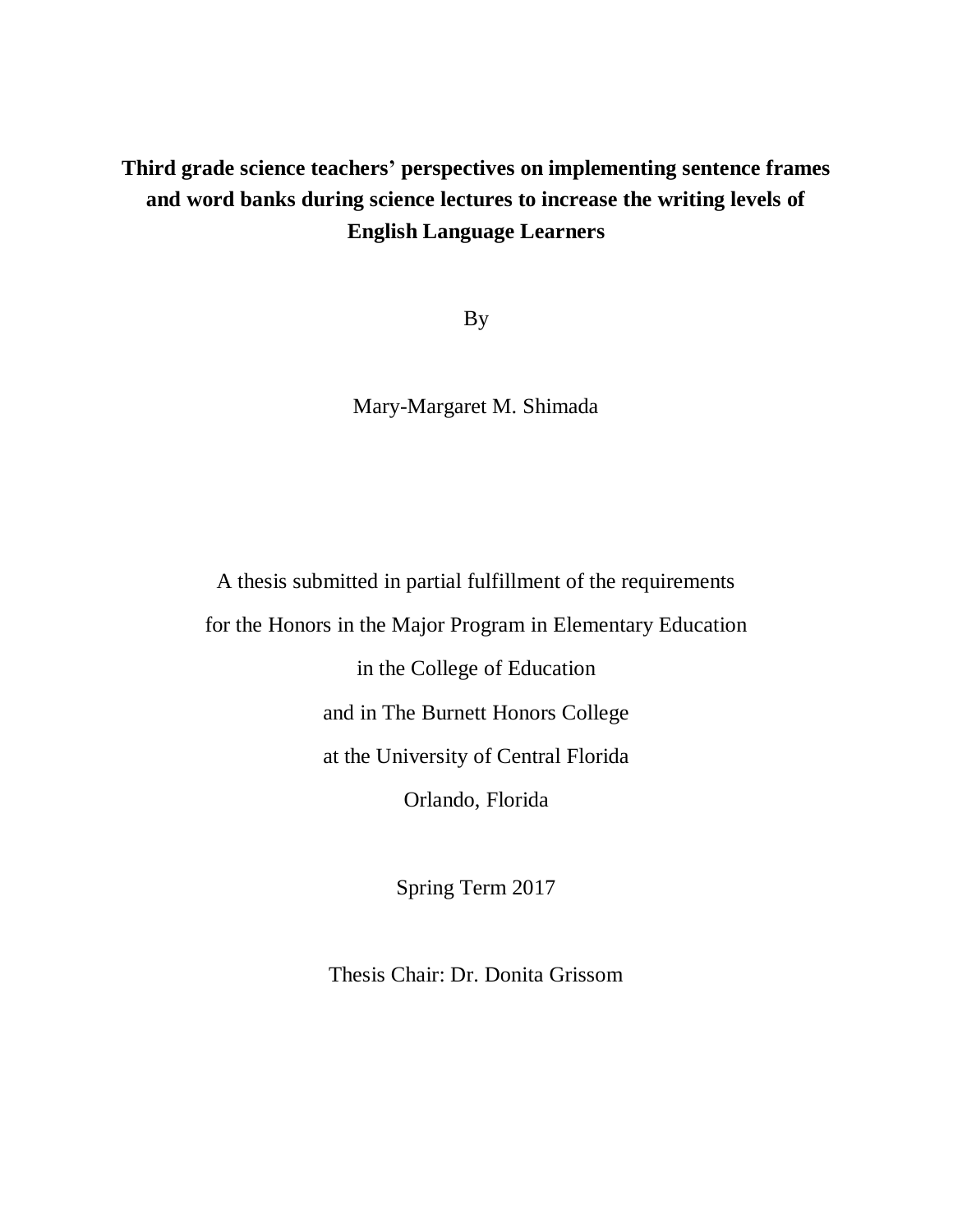## **Abstract**

<span id="page-2-0"></span>Each year, there is an increase of English Language Learners (ELLs) entering today's classrooms. A third grade teacher can be faced with having multiple ELLs in the classroom and still be required to teach them alongside native English speakers. Furthermore, third grade science teachers are also responsible for preparing all students in the classroom to comprehend and utilize scientific academic language based upon the Florida State Standards. Additionally, students are required on the FSA Florida Assessment to write about science content. Therefore, scaffolded instruction for ELLs, which will prepare them to write about science content, is critical. This research study explored two third grade teachers' perspectives on implementing sentence frames and word banks in order to increase the writing levels of ELLs during science lectures. A professional development session was conducted by the researcher with the two participating third grade teachers regarding the use of sentence frames and word banks with ELLs while teaching science content. The teachers, thereafter, conducted a science lesson using the scaffolded strategy of sentence frames and word banks. It was found that when the third grade science teachers implemented sentence frames and words banks during science lectures, the ELLs showed improvement in their writing as well as their use of scientific academic language. Both teachers stated that their ELLs were somewhat completing more of their science worksheets than before the intervention. These results can conclude that implementing sentence frames and word banks during science lectures can increase the writing levels of ELLs during science lectures.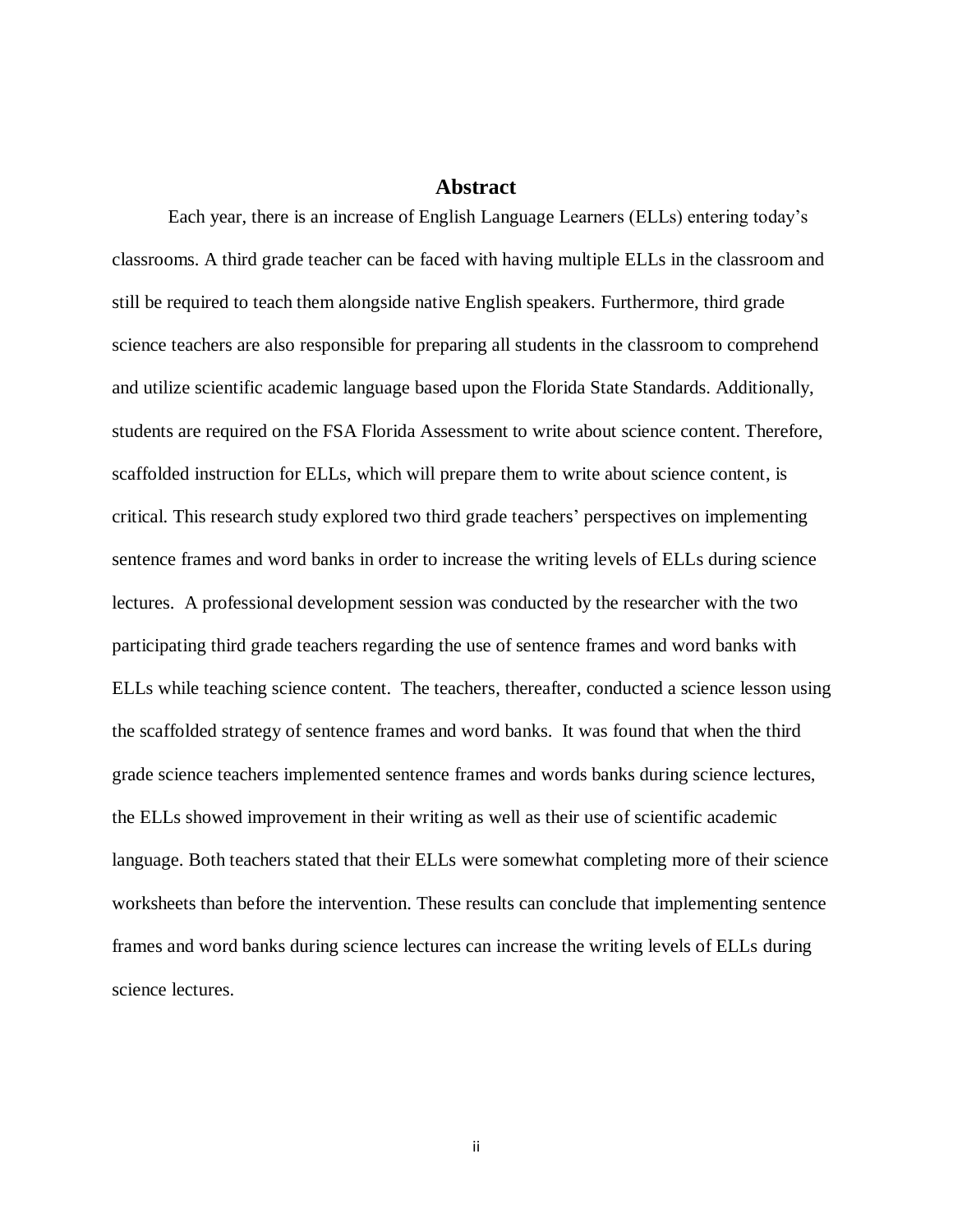## **Dedications**

<span id="page-3-0"></span>To my husband Yasu, who has always supported me in every way. Never doubting or stopping me from reaching my dreams. His constant love and support has allowed me to push myself in every imaginable way possible.

Most importantly, to my daughter, Neena. When we are together, we can take on the world! She is a definite confidence booster filled with love, laughter and endless songs!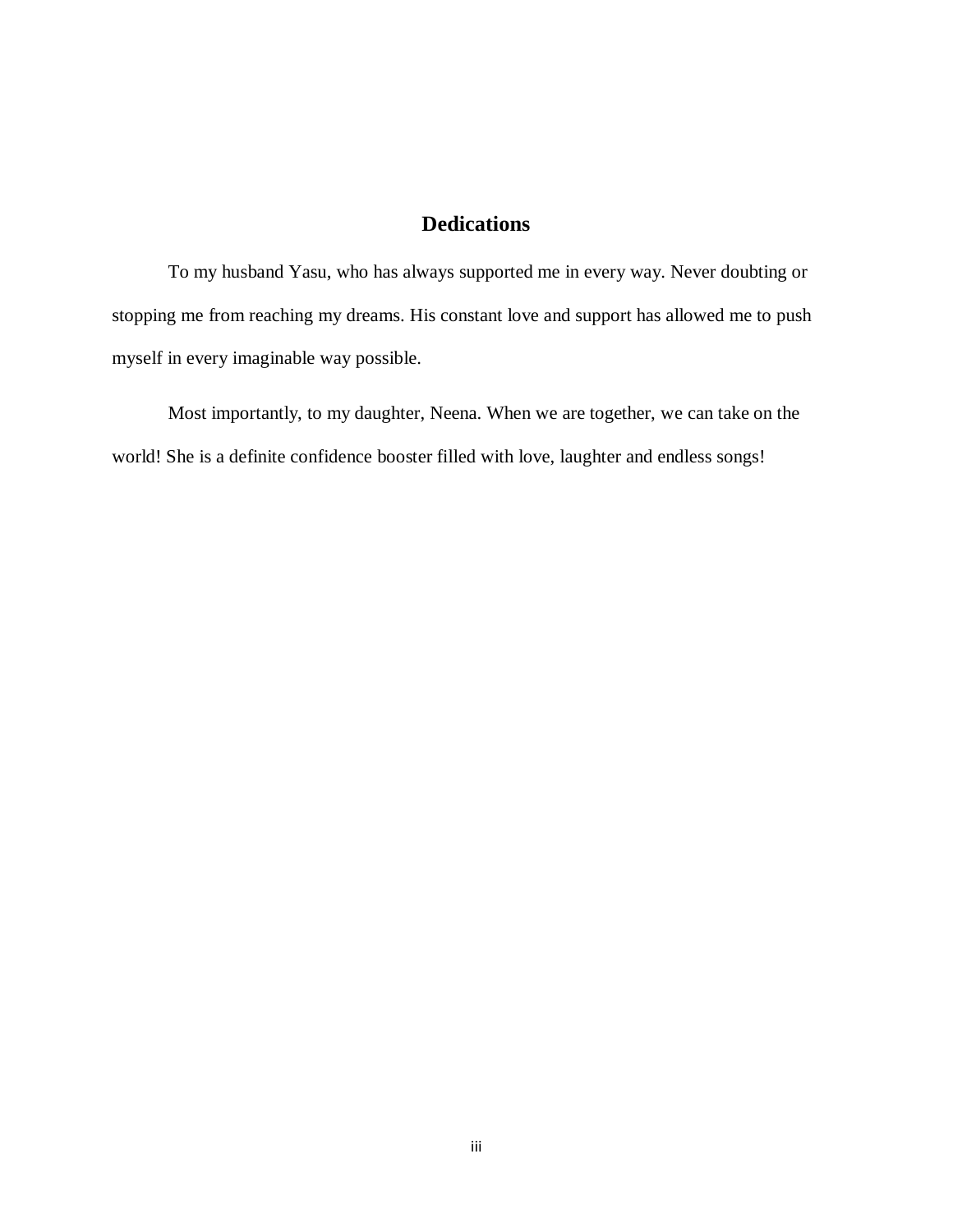## **Acknowledgments**

<span id="page-4-0"></span>Thank you to Dr. Donita Grissom, who has been a wonderful mentor and advisor. She has opened the door to the world of research that will always be a part of my professional teaching career. A pathway that she will continue to be a part of as we share the same desires to help English language learners succeed in the classroom.

Thank you to Dr. Sherron Killingsworth Roberts who has taken me under her wing for which I am very grateful for. On those dire nights when my ship was sinking, she threw me the life-line that saved me from drowning. Her constant support has kept me afloat when life sent twenty foot waves crashing upon my deck. She will always be my little Chic-a-Dee!

Thank you to my committee members: Dr. Thomas Owens who encouraged me to present this research when it was in the earliest stages and Dr. Cynthia Hutchinson who has also encouraged me throughout this whole process.

And thank you to all the staff at the Burnett Honors College. They have always been very cheerful when I asked for help and always made me feel supported.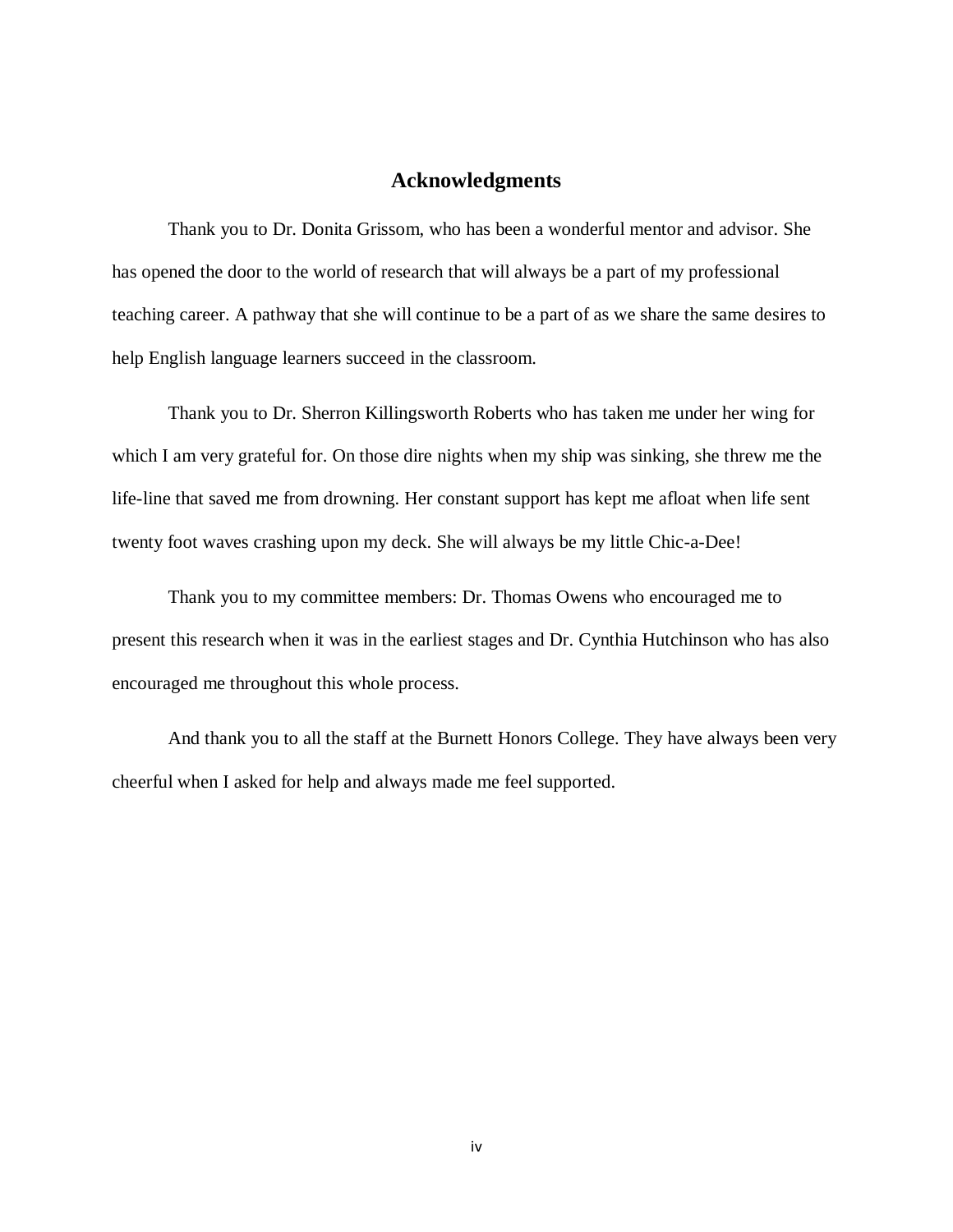## **Table of Contents**

| Why target the third grade science teacher's perspectives on their ELLs writing abilities?  2 |  |
|-----------------------------------------------------------------------------------------------|--|
|                                                                                               |  |
|                                                                                               |  |
|                                                                                               |  |
|                                                                                               |  |
|                                                                                               |  |
|                                                                                               |  |
|                                                                                               |  |
|                                                                                               |  |
|                                                                                               |  |
|                                                                                               |  |
|                                                                                               |  |
|                                                                                               |  |
|                                                                                               |  |
|                                                                                               |  |
|                                                                                               |  |
|                                                                                               |  |
|                                                                                               |  |
|                                                                                               |  |
|                                                                                               |  |
|                                                                                               |  |
|                                                                                               |  |
|                                                                                               |  |
|                                                                                               |  |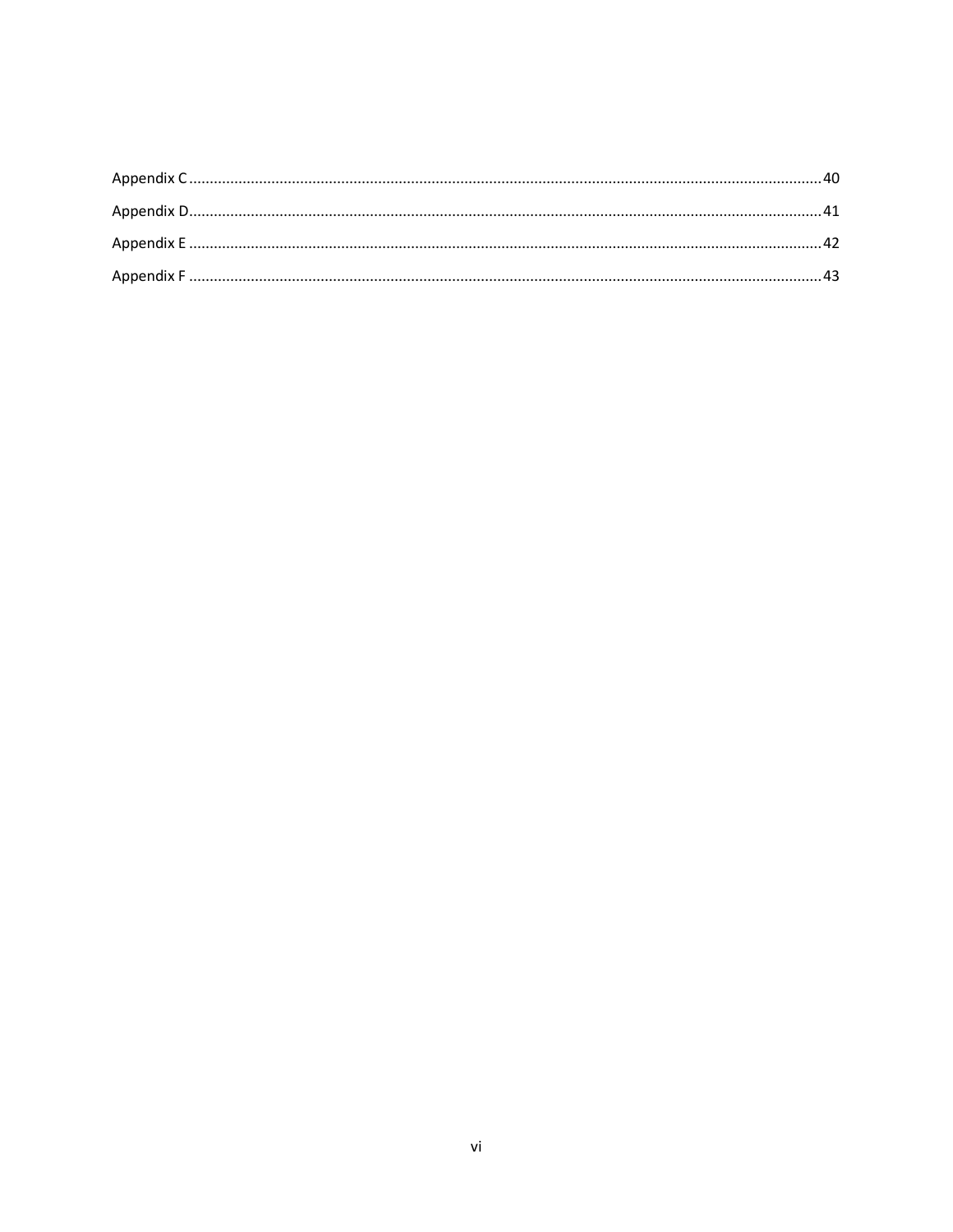## **Chapter One: Introduction**

<span id="page-7-0"></span>The likelihood of an ELL being in a classroom is imminent. According to the National Center of Education Statistics (NCES), "the percentage of public school students in the United States who were English language learners (ELLs) was higher in school year 2014–15 (9.4 percent, or 4.6 million students) than in 2004–05 (9.1 percent, or 4.3 million students). In 2014–15, the percentage of public school students who were ELLs ranged from 1.0 percent in West Virginia to 22.4 percent in California. (NCES, 2017)".

In Florida, the percent of ELLs was 9.2% of the school population (OCPS *Pocket Guide*, 2014). Not only are there a high number of ELLs in the State of Florida, in Orange County, Florida, there are a high number of ELLs that speak different languages. According to the 2016- 2017 Orange County Public Schools (OCPS) *Pocket Guide*, "students in OCPS comes from 197 countries and speak 168 different dialects" (OCPS, 2014, p. 2). These figures indicate there are a high level ELLs enrolled in OCPS. There are also varying levels of English proficiency within the ELL public school population.

Because it is likely that an ELL will be enrolled in a large number of classes in Florida, it is imperative that teachers be prepared to teach ELLs. Teachers are required to have either their ESOL endorsement, or certification. In fact, in 2003 the requirements were modified from just requiring all instructors who teach ELLs to earn the ESOL endorsement, to require guidance counselors, school psychologists, and/or administrators to also be ESOL endorsed (FLDOE, 2011).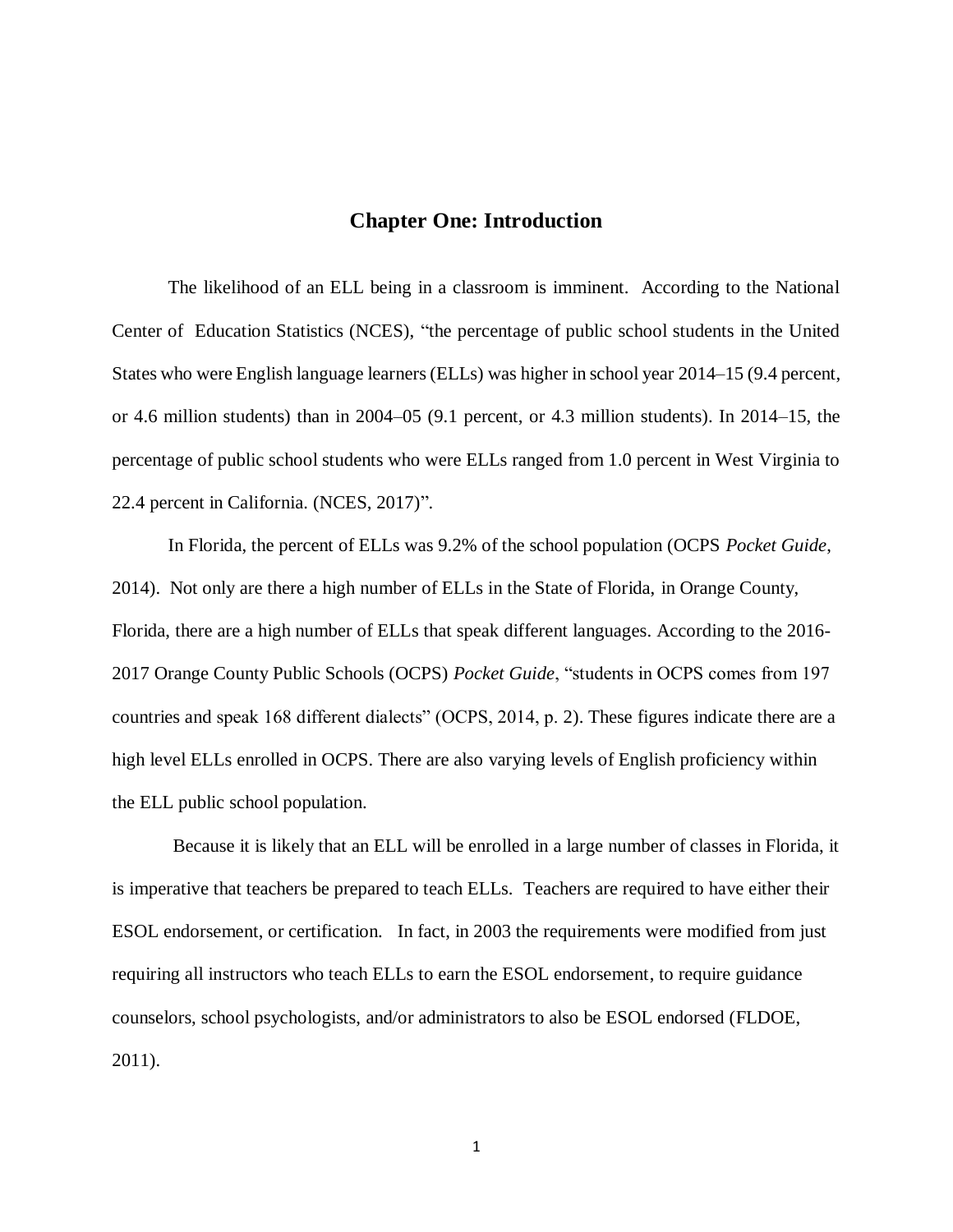Part of the responsibility of teaching ELLs is the requirement to teach how to write in a content area. More specifically, science teachers are required to ensure all of their students learn the science curricula based on the Florida State Standards. Teachers are required to implement ESOL strategies. The types of strategies would depend on the level of English the ELL is able to comprehend and apply.

Therefore, the purpose of this thesis will focus specifically on how two third grade elementary teachers in a Florida school district, implemented the ESOL strategies of sentence frames and word banks during science instruction. The focus will be on how these two strategies may enhance their instruction by increasing the writing abilities of English language learners (ELLs).

## <span id="page-8-0"></span>**Why target the third grade science teacher's perspectives on their ELLs writing abilities?**

The awareness that third grader ELLs needed assistance with writing about science was discovered when the researcher was completing service learning hours in an elementary school in a nearby school district. There was an observation of a third grade teacher lecturing to the students during science class. This classroom had twenty students and five of them were beginning level ELLs. With that said, the ELLs were sitting together in the back of the room and it was noticed they all were not engaged in the lesson. This could have been because they were not able to understand what the teacher was saying. Two of them were playing with items in their desk, another one was looking around the room, while the other two were drawing on some paper. It was at that moment when I realized that this situation could be my own upon becoming a teacher. The question begged itself, "How will this situation with ELLs be handled in my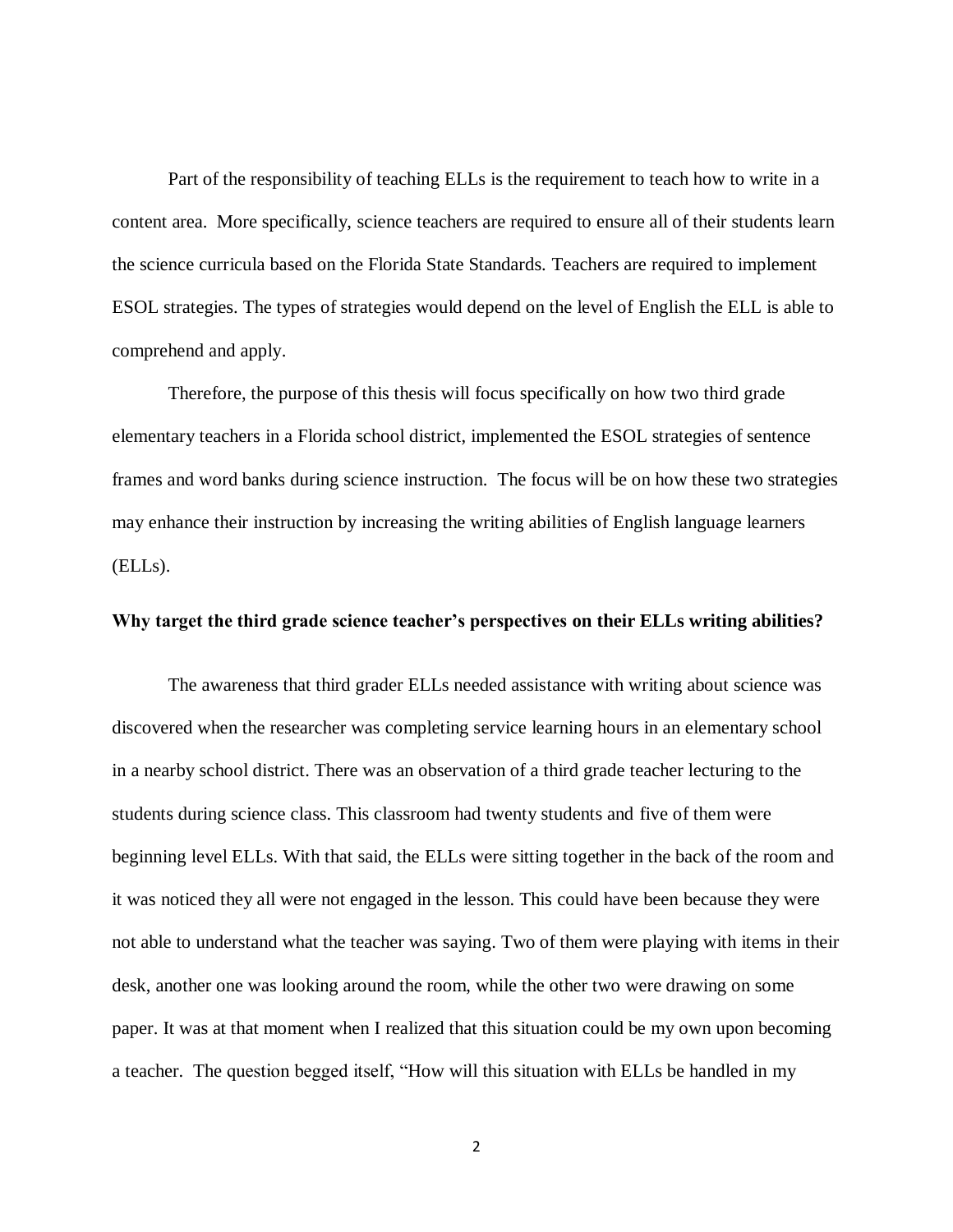future classroom?" Therefore, this research was created to investigate further what could be done in the content classroom to assist ELLs in the classroom. More specifically, how could ELLs be supported with writing in the science classroom at the third grade level?

Once I discovered that the ELL population has been on a steady increase for the past ten years I knew that it was very probable that I would have a least one ELL in my classroom. To add even more facts to the situation, I had just become a substitute teacher. I had taken teaching assignments all around the OCPS area. I was astonished to discover that in most schools, the ELL population was very high. Of course, it depended on the location of the school because some areas had a high population of ethnic groups of people. One middle school I taught at had twenty-two ELLs in the fifth period. This situation was because the school decided to group all the ELLs together and they moved to each class together. Even more interesting was the elementary school I went to that had eighty-five percent Haitian students that spoke Creole. It was my first time seeing Creole dictionaries in the classroom. Turns out that area has a very large Haitian population. With all these real life experiences, it was very clear that when I become a teacher, I am bound to have ELLs in my classroom.

I care about this topic because I am certain I will be teaching ELLs alongside native English speakers when I become a teacher. Thinking back to those five ELLs, I realized teachers need strategies that will help engage their students, ELLs and native English speakers. However, most importantly teachers need a way to help ELLs comprehend and write about the subject being taught. This is a big challenge for any student because third grade is where very specific academic scientific language is beginning to appear. Specifically, teachers are requiring the student to explain and talk about what science situations may have just occurred. This would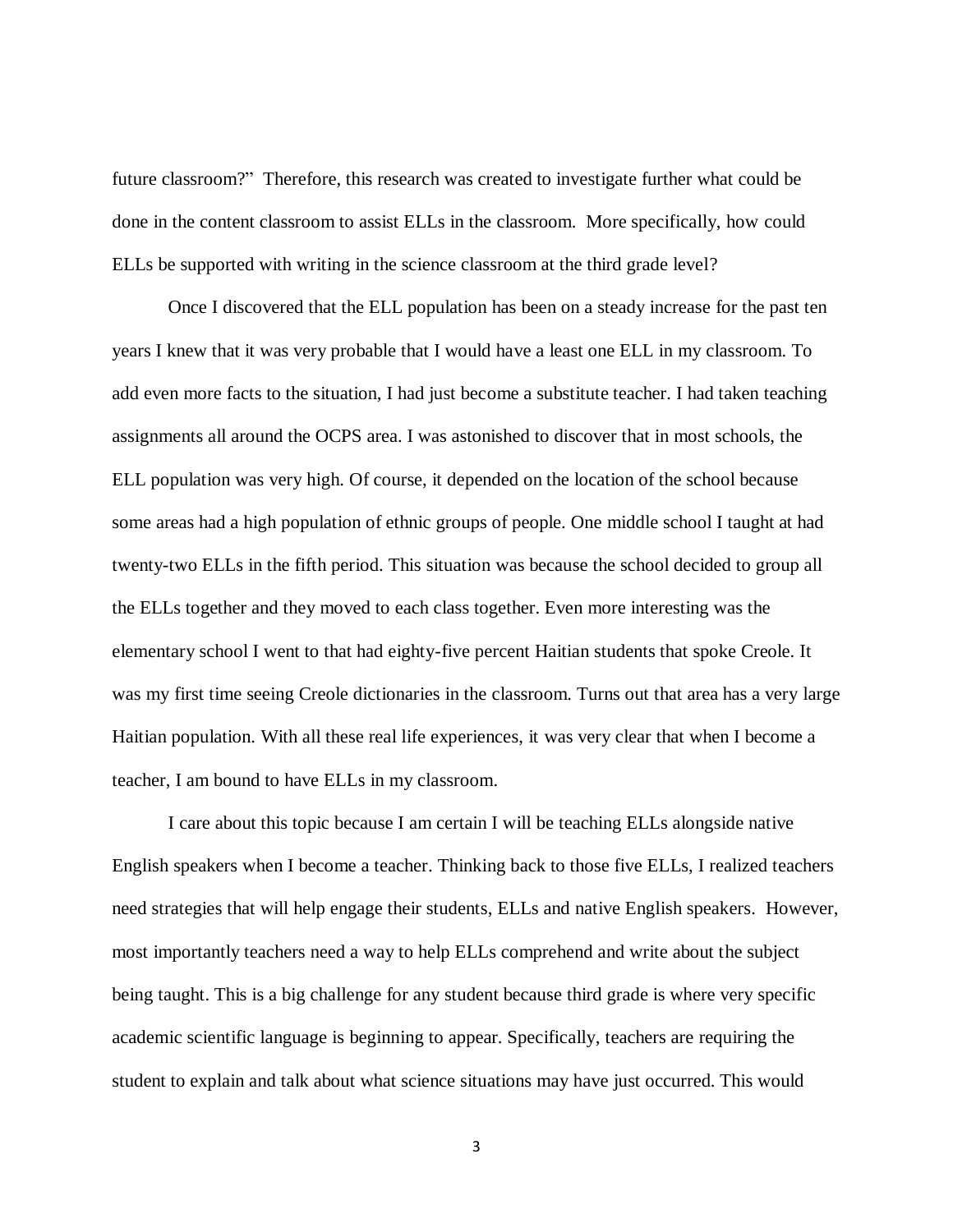include after the science lesson and the teacher is having the students record their thoughts or even re-think the experiment in a different situation. This process requires the ELL to be able to write on demand about school subjects. Moreover, all children deserve the skills to read and write.

Thus, the need for ELLs to write about content, and for this study, specifically science content, demands the necessity of strategies to prepare the ELL to do just that. Therefore, this is where the implementation of sentence frames and word banks could become a great combination strategy that teachers could use with their ELLs. This intervention would help the ELL answer questions by choosing a word from the word bank and applying it to the sentence frame. The next step is to have the ELL re-write the entire sentence. By re-writing the sentence, the ELL is able to get a better context of the vocabulary being used as well as practice writing the sentences. All students need to be able to write using science based academic vocabulary. Furthermore, when you think about it, there are words used in the social setting, but those same words will mean something different in scientific setting. In fact the terms Basic Interpersonal Communicative Skills (BISC) are discussed by Cummings. He states that "BICS, language used in informal face-to-face interactions, can be acquired by ELL quite quickly and easily while the more Cognitive Academic Language Proficiency (CALP) is a more challenging and take longer to acquire." (Cummings, 2008, p.175).

I believe the utilization of sentence frames and word banks are beneficial to ELLs while learning to write about science content. This strategy can assist increase the writing levels of ELLs during third grade science lectures. It is the key component of re-writing the sentences the ELL has just filled in with words from the word bank. This is scaffolding the ELL to become an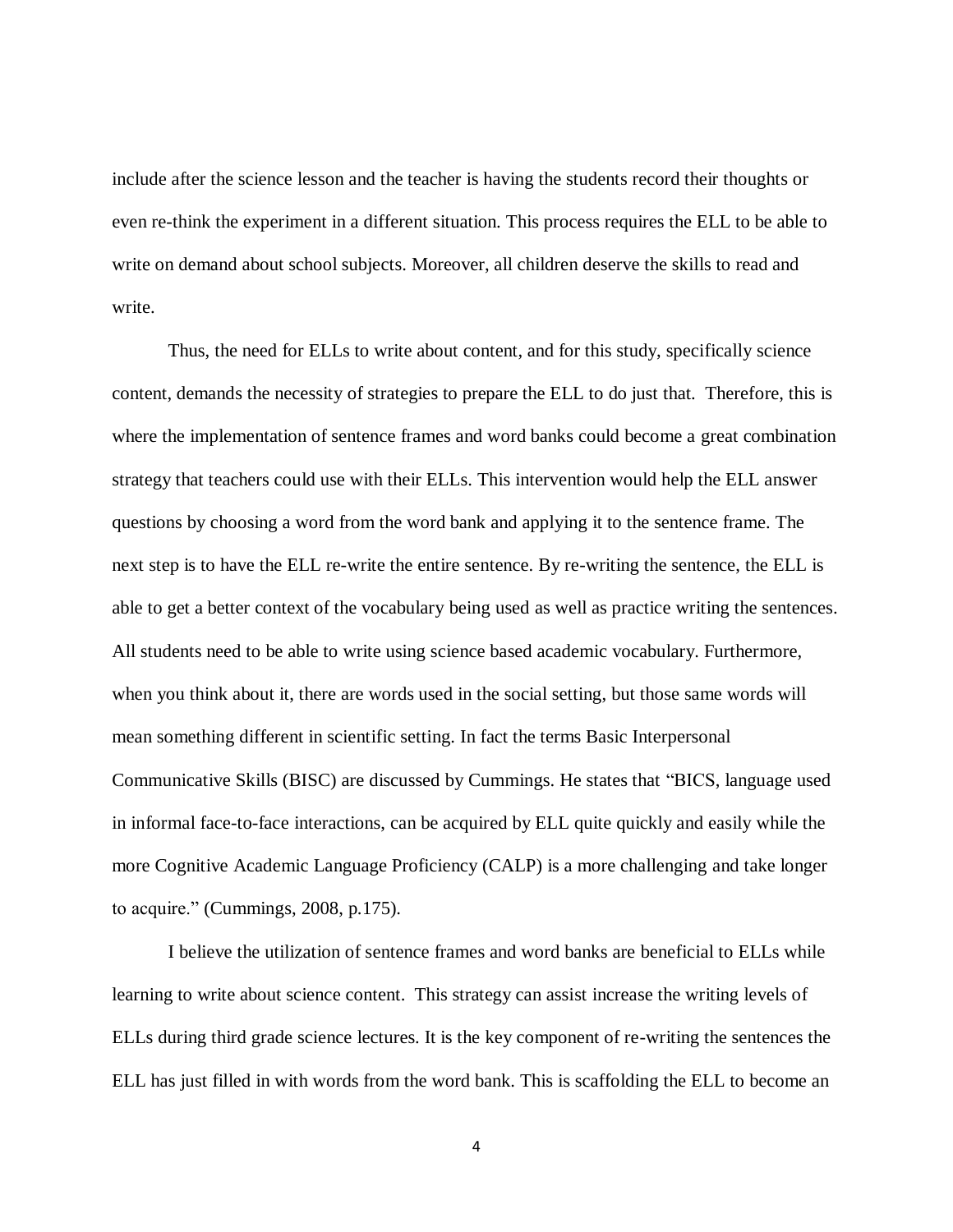independent writer. Sentence frames and word banks could be created at the ELLs' level of English proficiency as well. For example, a third grade teacher has an ELL who speaks conversational English very well, but they have trouble understanding scientific academic vocabulary. This strategy could be used to help them understand the vocabulary words in context of the sentence. It will also allow the ELL to put their thoughts into words as the sentence frames and word banks are tailored to answer the questions posed during the lectures. In the same vein, if an ELL is in the beginning stages, pictures could be added to the sentence frames and word banks to give visualization to the questions posed. This can be taken one step further with high performing ELLs. The sentence frames and word banks could be written in a level that matches the English proficiency of the ELL.

With all this talk about sentence frames and word banks, one may wonder if it is the same as using sentence strips. The answer is no. Sentence strips were initially used during any type of discussion based activity. The teacher held up a sentence strip that was large enough for all the students to see. It made a beginning statement and the students were to fill in the end of the statement with their own thought. Students would then take turns filling in the ending of the sentence. This was a verbal activity that would help students express their thought verbally. Another use of sentence frames is used to help students with writing. In this case, a sentence would start off a thought, and the student would have to complete the ending with their own thought, such as:

I like to \_\_\_\_\_\_\_\_\_\_\_\_\_\_\_\_\_\_.

My favorite color is  $\blacksquare$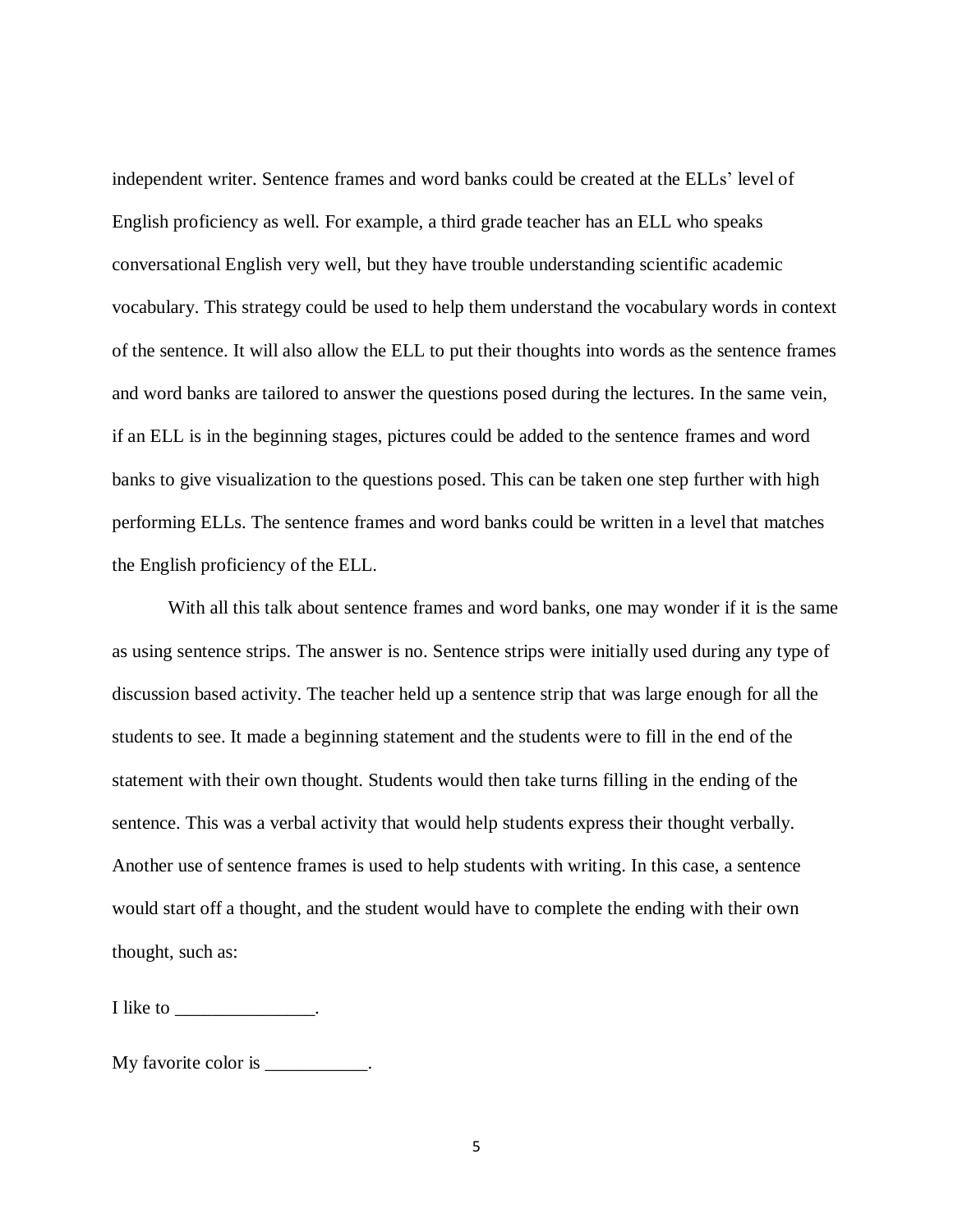A sentence frame would look like this:

The \_\_\_\_\_\_\_\_\_ is the earth's closest \_\_\_\_\_\_.

Listed in the word bank would be the words (star, sun). The ELL would have to place the words in the appropriate places and re-write the entire sentence. Therefore, sentence frames are asking the ELL to use the words in the correct context of the sentence and not just give their opinion like sentence strips do. This is why I believe using sentence frames and word banks during science lectures will help increase the ELLs writing levels.

Of course, this is only one strategy that could be used with ELLS during science lectures. The types of strategies needed for ELLs would depend on the level of English the ELL is able to understand. The following chapter will reveal what current types of researched ESOL strategies are currently being used in todays' classrooms. The review of literature in Chapter Two will be followed by Chapter Three and the description of the methodology used in this study. Chapter Four includes the results of this study, and, Chapter Five provides the conclusions and future recommendations.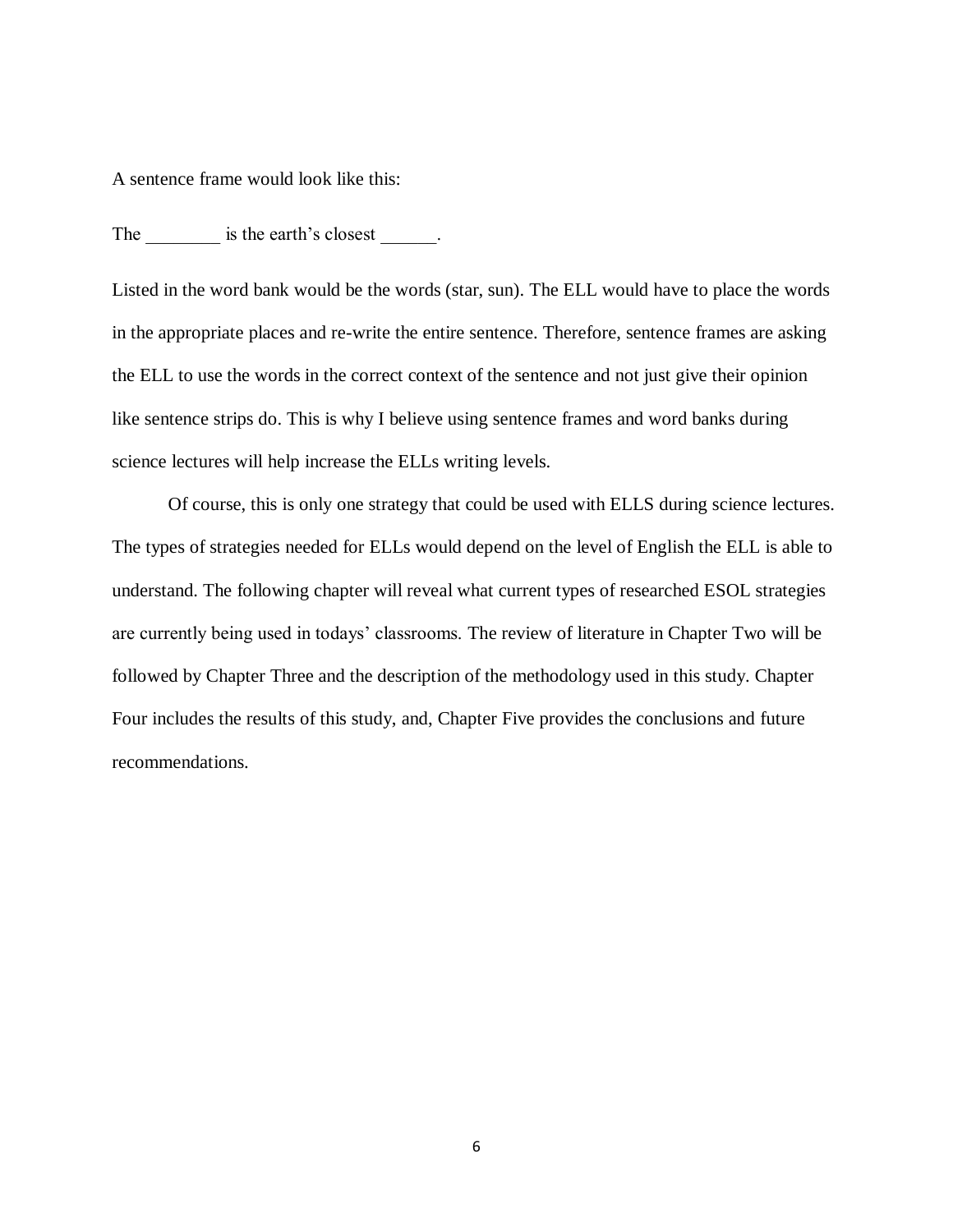## Chapter Two: Review of the Literature

<span id="page-13-0"></span>This thesis focused on how third grade science teachers were exposed to a strategy for ELLs incorporating the use of sentence frames and word banks. Elementary students are required to be exposed to the required curriculum. Third grade science teachers are required to ensure all their students learn the required curriculum regardless if they speak English or not. When an ELL is given an assessment about a science state standard, the ELL may be required to write their answer because they may need to explain the answer. This may be a significant challenge for an ELL that is performing on a beginning or middle level of English. Even so, ELLs are given certain accommodations during assessments. These will include: allowing the ELL to have an approved bi-lingual dictionary, flexible scheduling, seating and extended timing (OCPS, 2014, p.12). However, even with these accommodations, ELLs will still need to be able to navigate through the academic textual language that a science exam presents. ELLs may be able look up a term, but unless they understand the context it is being used within the question, the bilingual dictionary will offer little help to express their understanding of the science curricula based on the state standards.

## <span id="page-13-1"></span>**Current science instruction in classrooms**

Consequently, with science based-practices, OCPS teachers are moving towards the 5-E inquiry method. This initiative means teachers are developing lessons that are hands on learning which involves the students thinking about what will happen before an experiment is conducted and talk about what has happened when the experiment is finished. Third grade science teachers are moving away from class lectures and focusing on peer interaction based upon this 5-E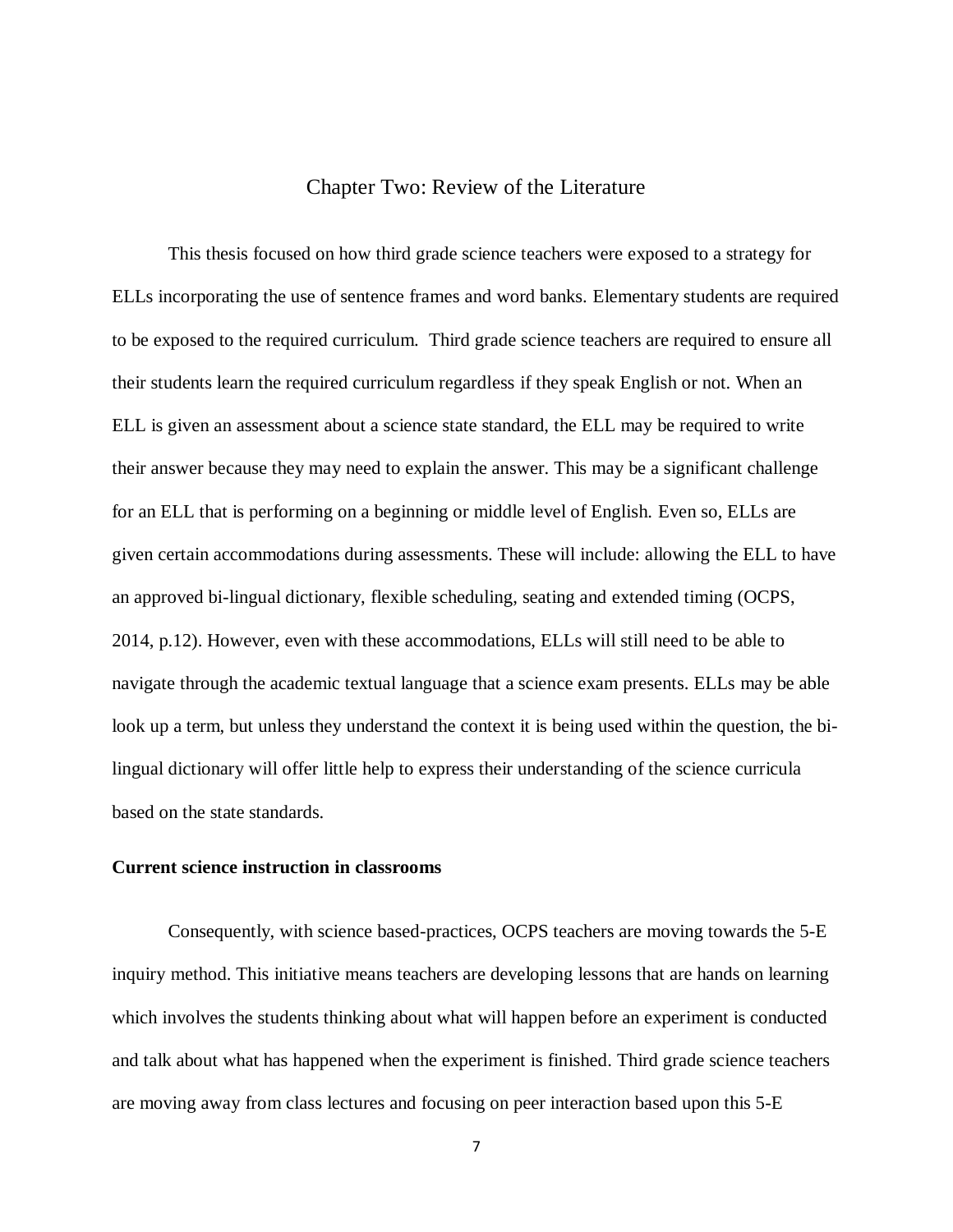instructional model of "engage, explore, explain, extend, evaluate" (BSCS, 2016). "When science is taught, inquiry-based instruction through hands on experiences often minimizes textbooks," (Person, Moje, & Greenleaf, 2010 as cited in Lapp, Grant, Moss, & Johnson, 2013, p. 110).

Furthermore, the National Research Council (NRC) encourages teachers to let the students focus on the inquiry-based activity and have limited support from the curriculum materials or the teacher (NCR, 2000). Inquiry based instruction does help the ELL to visually see what is happening and to make a real life connection, however this method leans towards "describing, explaining, and reflecting" (Adamson, Santau, & Lee, 2012, p.599). They also state, "Although ELLs are routinely tested for levels of English proficiency, they are generally tested on the type of language used in casual conversations (ie, social language) rather than the language of textbooks and high-stakes assessments," (Adamson, Santau, & Lee, 2012, p. 555). It is certainly important to note that ELLs can only learn about scientific academic language during science classes and yet it appears teachers are moving towards a discussion based format.

## <span id="page-14-0"></span>**What are third grade science teachers required to teach their ELLs?**

A quick visit to the Florida State Standard website, "CPALMS", reveals complex thought processes that require students to be able to think critically and express these thoughts in writing. One of the state standards listed is: SC.3.E.5.1 – Explain that stars can be different; some are smaller, some are larger, and some appear brighter than others; all except the sun are so far away that they look like points of light." (C-PALMS, 2017). After each science unit, a classroom assessment is completed during which the ELLs may be required to write their answers. It is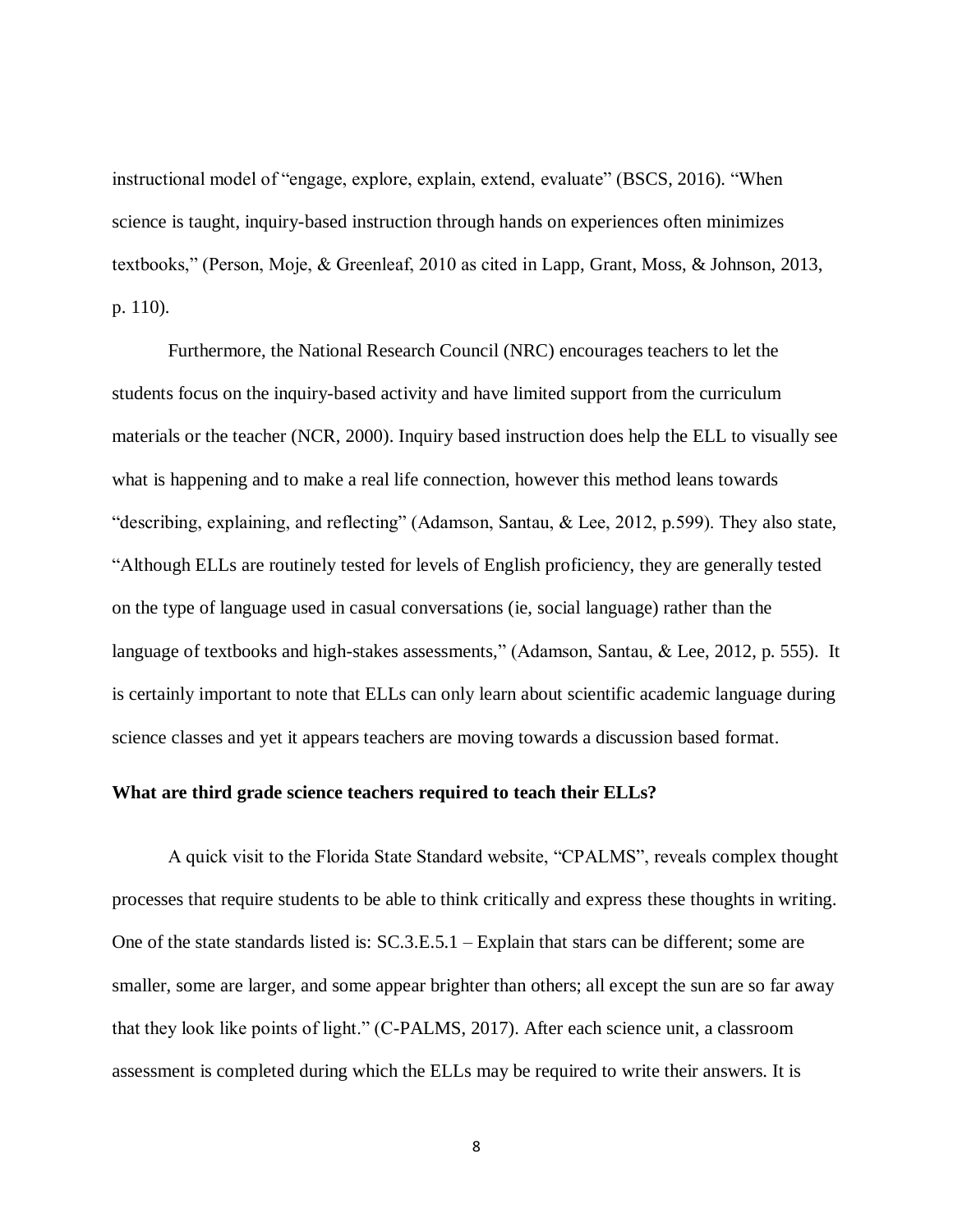possible for the teacher to use verbal assessments or an assessment that uses pictures. However, there will still come a time that the ELLs will need to write or explain their answers.

Upper elementary level students are faced with an increasing focus on the academic content becoming very specialized, which means there is an increasing level of disciplinarybased tasks that require the student to write in scientific means as opposed to their familiar narrative stories (Christe & Derewiank, 2008). As students enter third grade science class, more emphasis is placed on scientific academic language, whether it is spoken, read, or written (Olivera & Lan, 2014, p. 23). Many ELLs lack sufficient academic language in both their home language and in classroom English to be successful with complex academic tasks (Kinsella, 2010, p. 2 ). This notion reminds us that when students are in science class, and inquiry-based instruction is focused on using a hands-on method, the use of a textbook is minimal, (Pearson, Moje, & Greenleaf 2010, p. 459).

Donnelly and Roe (2010, p. 135) specifically addresses the need to help ELLs understand scientific concepts by using sentence strips within the classroom. The authors use several graphs depicting how to break down complex sentences and modify the sentences according to the English proficiency of the ELL. Their method is based upon "English-language development (ELD)," (Donnelly & Roe, 2010, p. 131). They further suggest the use of sentence frames in the classroom to help develop ELLs' oral and written practice (Donnelly & Roe, 2010, p. 135).

Similarly, Tretter, Ardasheva, and Bookstrom (2014, pp. 41-42) wrote an excellent article that goes one step further by "teaching language structures by using sentence frames." ELLs need the structure of the new language in order to make sense of a second language and all its components. Again, teachers are encouraged to use a comparison chart containing the basic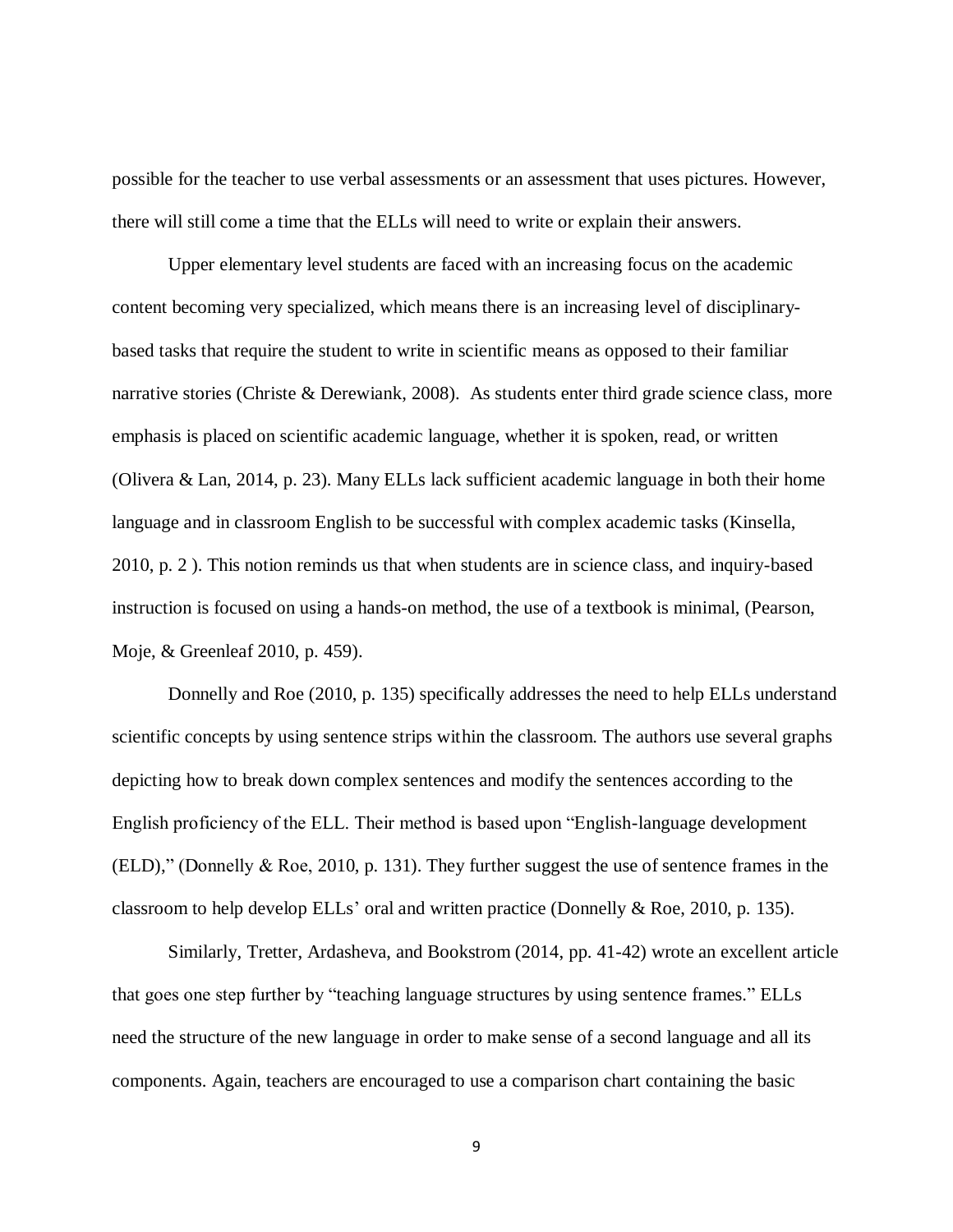sentence frame along with directions to explain how to modify sentences when ELLs are trying to compare two items (see Figure 1).

Figure 1: Sentence frame with sample comparison.



Tretter, Ardasheva, and Bookstrom .(2014, p.42)

This format can be used to modify science curricula into a very, clear, and easy to understand format. All the teacher needs to do is provide the student with this sentence frame and word bank containing the science vocabulary related to the classroom activity. Then, the ELLs can practice slotting in the words as they perform the science activity. It must be stated that Tretter, Ardasheva, and Bookstrom (2014) used this sentence frame with high school ELLs. The authors have concluded that many high school ELLs are having a hard time writing in scientific language and even being able to verbally express themselves in a way that allows them to even understand the activity they are working on (Tretter, Ardasheva, & Bookstrom, 2014, p. 40). It can be said that third grade ELL science students can suffer from the same aspects of difficulty with a new and sophisticated vocabulary related to science. If ELLs are unable to verbally express themselves in typical everyday language exchanges, how can they understand demanding scientific terms they are supposed to be writing about? After reading this article, one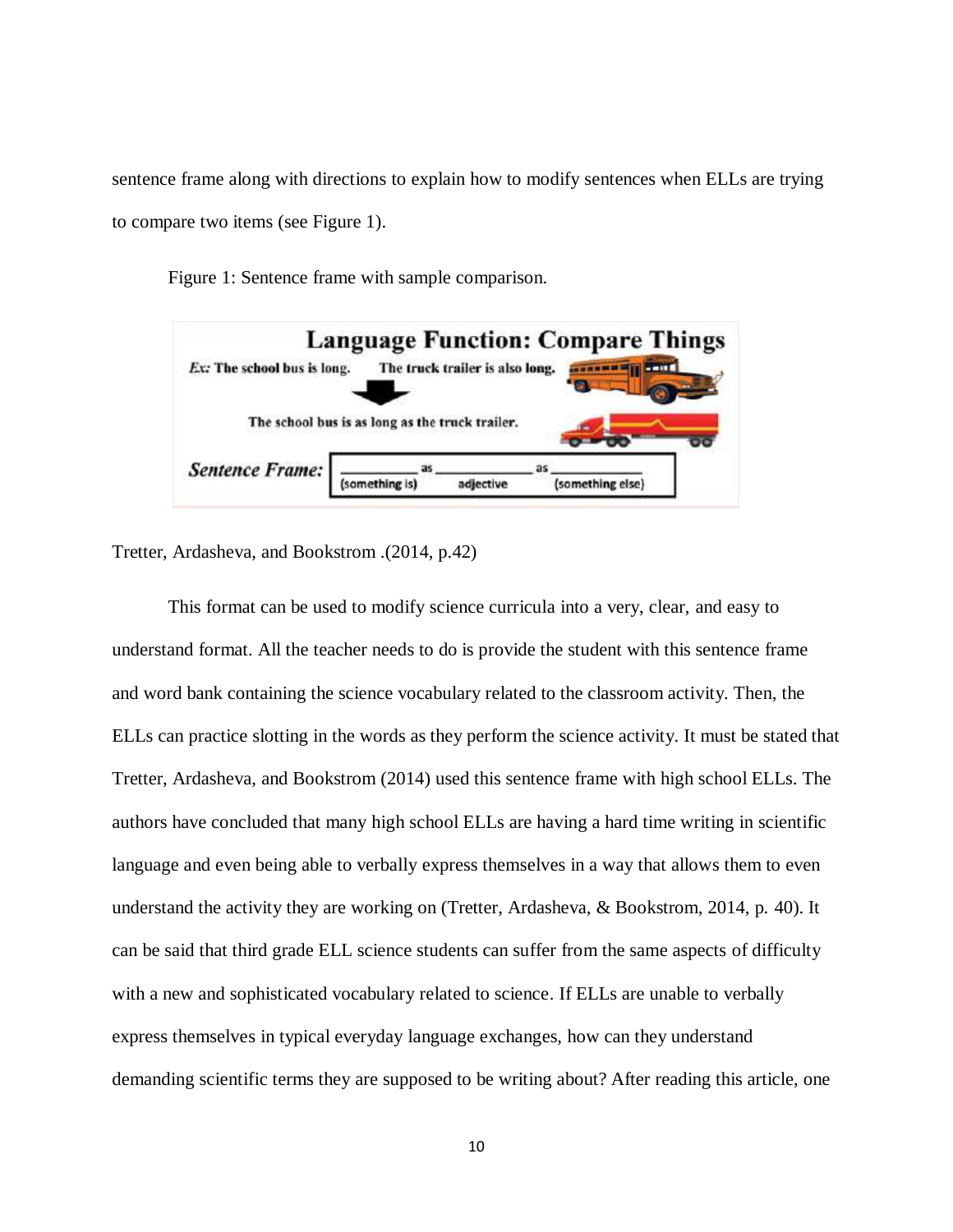would consider using sentence frames and word banks in order to help the third grade ELLs to learn the concepts of the inquiry-based science curriculum along with the writing practice, and to be able to navigate the science assessments which inherently involve scientific vocabulary.

One more example of an ELL strategy that encompasses concepts related to scientific vocabulary is included in an article entitled, "Close reading of science texts" (Lapp, Grant, Moss, & Johnson, 2013). These researchers collaborated on "weaving together the Common Core State Standards and the New Generation Science Standards" (Lapp, Grant. Moss, & Johnson, 2013, p. 109). The keys to their strategy are conducting multiple readings of the text. During each reading the students work on one of four different aspects of comprehension and pick apart the text to achieve a better understanding of the concepts, which in turn will help the ELL to be able to become an independent reader (Lapp, Grant. Moss, & Johnson, 2013, pp. 115-118).

## <span id="page-17-0"></span>**Teaching science to third grade ELLs**

The initial literature review yielded one key research study which was conducted in South Florida with fifth grade science teachers in urban elementary schools. The study was quite extensive because it included 15 elementary schools and 221 science teachers that taught upper elementary level grades. The study is titled "Urban Elementary Teacher's Perspectives on Teaching Science to English Language Learners" and was published online on April 18, 2009 by *The Journal of Science Education*. The study was conducted by Okhee, Maerten-Rivera, Buxton, Penfield, and Secada. Interestingly enough, this study started in spring of 2005 and "addressed schools that had populations that consisted of 40% students that were currently in ESOL programs or had exited from ESOL programs." (Lee, Maerten-Rivera, Buxton, Penfield, & Secada, 2009, p. 276). This study's focal points were to find out how the teachers felt about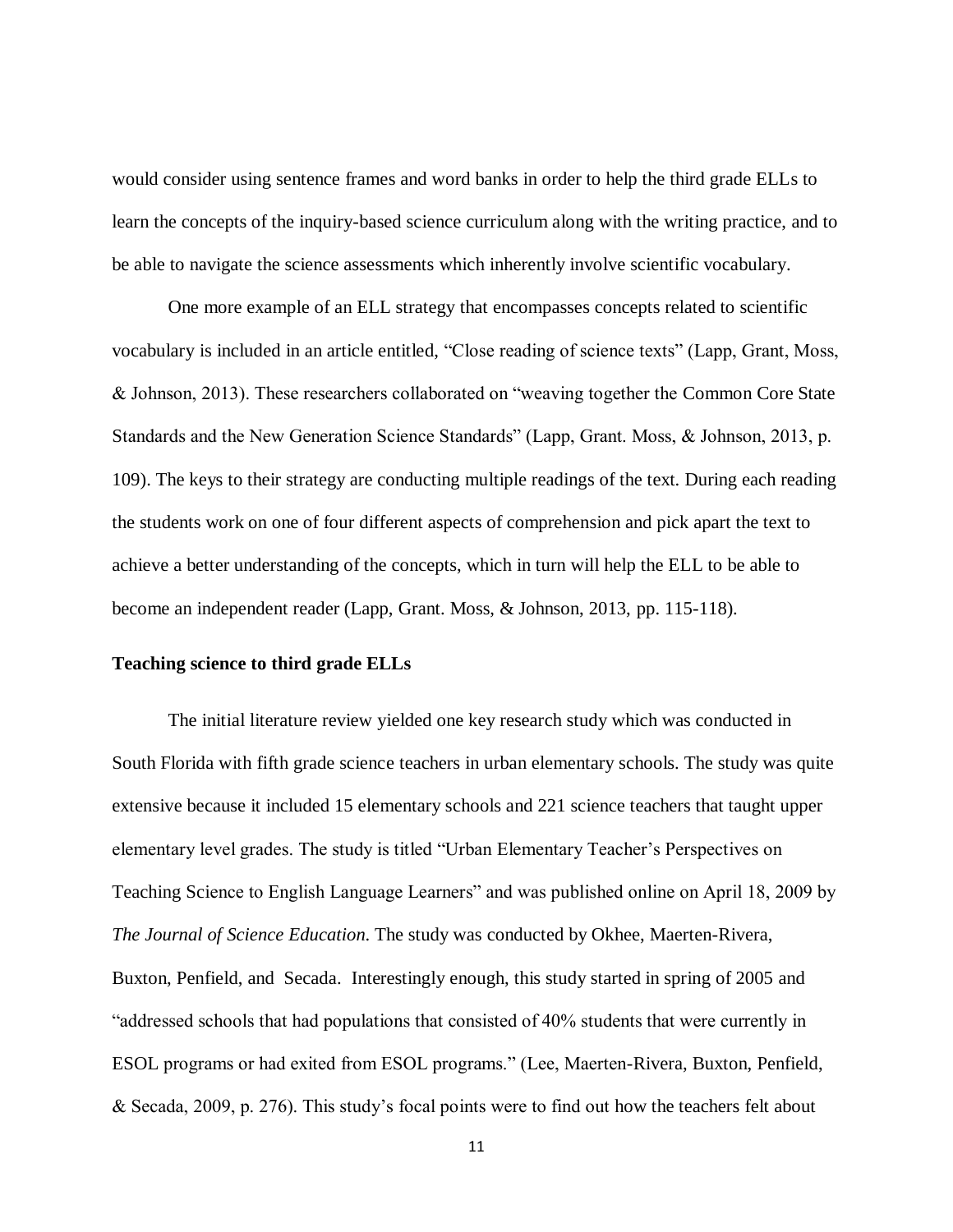their own ability to teach science, if they felt knowledgeable in science content and if their ELL training was useful, or, if they were even using ELL strategies during science activities. (Lee, Maerten-Rivera, Buxton, Penfield, & Secada, 2009, p. 263). Ultimately, this study revealed that "after science teachers received their ESOL endorsement, at least half of the teachers reported never having participated in professional development after beginning their teaching careers or even using ELL strategies during their science lessons" (Lee, et al. p. 276). It can be further stated that in 1999 the National Center for Educational Statistics (NCES) reported that 50% of teachers that work in school, containing a population equal to half of a minority student body, did not enroll in professional development activities that would increase their ability to meet the needs of their ELL students (NCES, 1999).

Moreover, it is important to mention that this study (Lee et al., 2009) primarily focused on the teachers' perspectives of the science teachers' knowledge of science lessons. After all the data were compiled and interpreted, the authors concluded that another study based upon the teachers' perceptions actually reflect their classroom practices and whether or not the teachers collaborate with their administrators (Lee et al., p. 278). This study is important because these researchers were targeting the teachers' perspectives as to how they feel they are prepared to teach ELLs in their science classroom. The teachers' perspectives highlighted the unpreparedness and lack of confidence that science teachers felt to teach ELLs in the elementary classroom.

The second research study, which was a follow-up to the previous one, is titled: "The impact of Professional Development on Elementary Teachers' Strategies for Teaching Science with Diverse Student Groups in Urban Elementary Schools" (Adamson, et al., 2010). "Data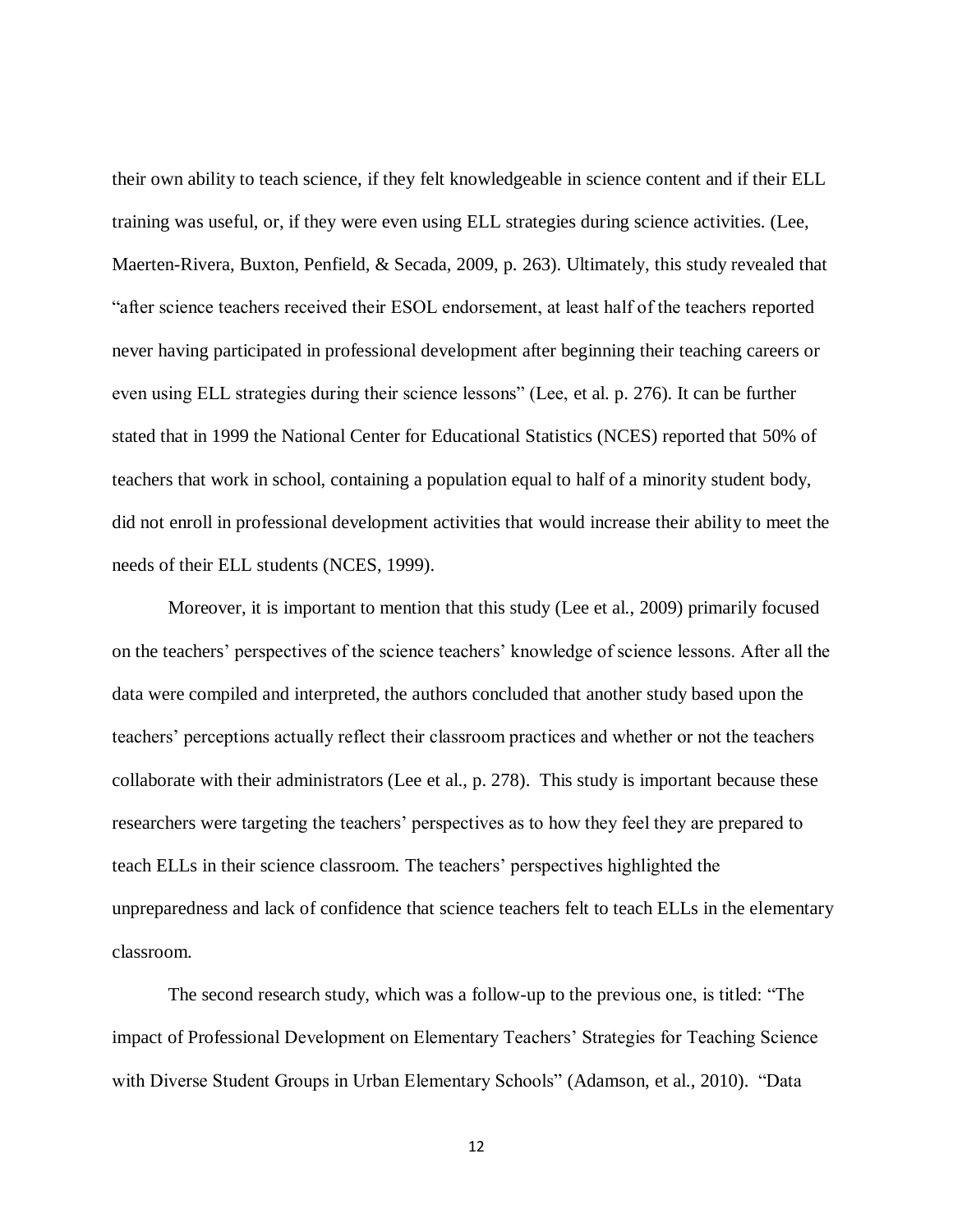consisted of 213 post-observation interviews with third, fourth, and fifth grade teachers. The teachers reported using instructional strategies to promote scientific understanding, but generally did not employ more sophisticated inquiry-based strategies" (Adamson et al., 2010, p. 553). This study is important because it shows the teachers perspective about what type of ELL strategies they are actually implementing in their science classrooms.

This study brought out the latest fact that most ELLs are able to speak English in social settings but have extreme difficulty understanding scientific academic language. The study also addressed the need for the teachers to focus on the National Science Education Standards. The study included a variety of modifications used and one in particular called "write, repeat, highlight" (Adamson, et al, p. 561). This was the most used modification by the majority of the science teachers involved in the study. All in all, there were twelve ESOL strategies listed.

The third piece of literature comes from *Teaching Academic Content and Literacy to English Language Learners in Elementary and Middle Schools* (Baker, et al, 2014) by the Institute of Sciences and was published in April 2014. This publication lists numerous researched practices that are recommended to be used in the public classroom.

According to Adams, Santau, and Lee (2012), their study mentions that the teachers interviewed stated these are the most popular teaching strategies used in their Miami-Dade County Public Schools:

- "Structures activities to reduce the language load required for participation
- Use key terms and definitions of these terms to support comprehension and English language development.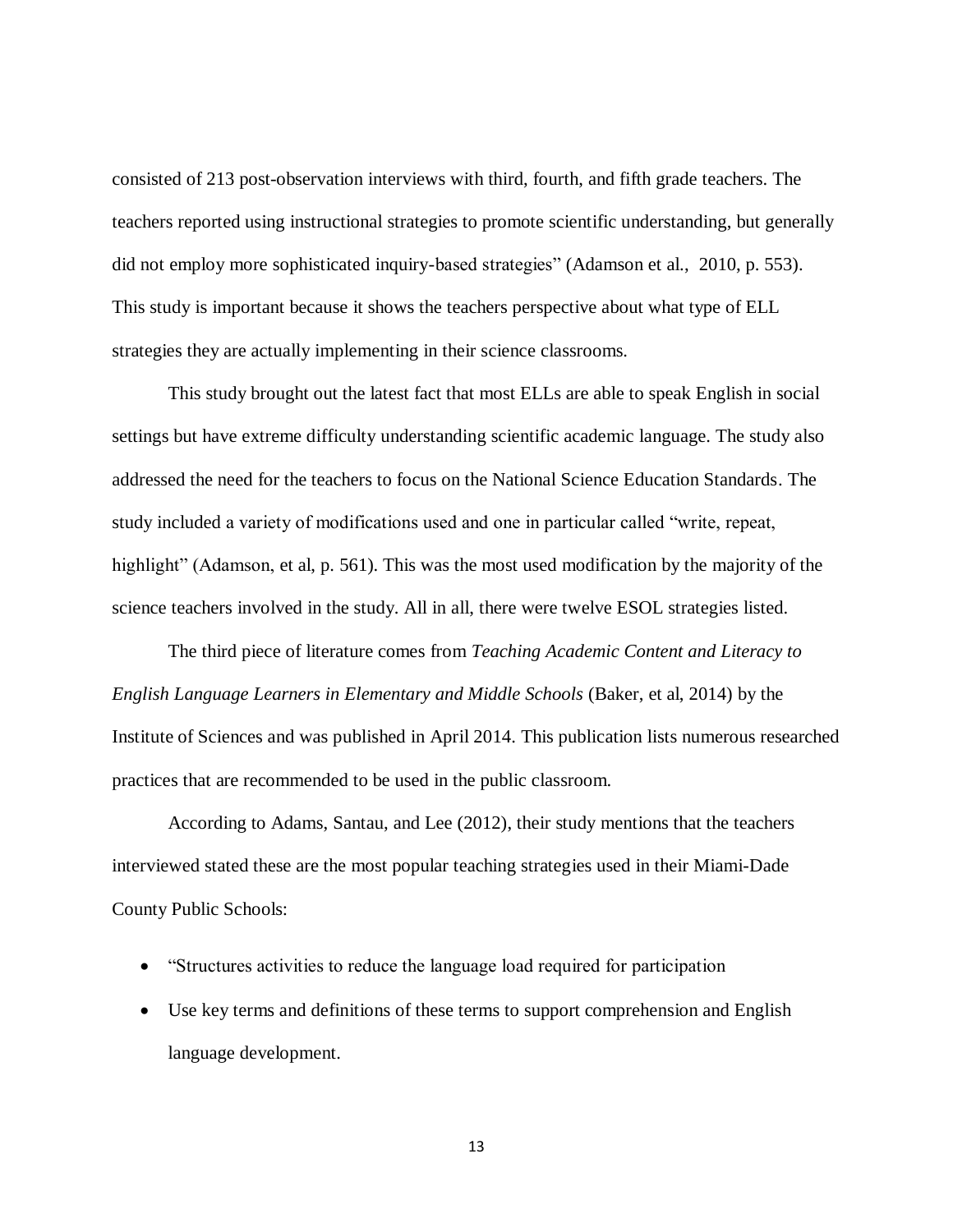- Use multiple modes of representation using non-verbal (gestural), oral, graph, and written language.
- Use language in multiple contexts (eg. introduce write, repeat, and highlight)" (Adamson, et al, 2012, p. 569).

Because this thesis focuses on sentence frames and word banks, there are still other ELL writing strategies used in upper elementary science classrooms, such as the one used with Ji Soo in research conducted by Oliveira and Lan (2014). They implemented a "teaching-learning cycle that is made up of three phases of activity" in "Genre-based Pedagogy: Deconstruction, Joint Construction, and Independent Construction" (Oliveira & Lan, 2014, p. 26-27). This study was based on daily remedial work with an ELL from Korea. Although he grew up in the United States and attended school from kindergarten to the fourth grade, Ji Soo had a difficult time writing academically in science contexts. Ji Soo's teacher, Mrs. Darcy, used a "modified teaching-learning cycle" (Oliveira & Lan, 2014, p. 37).

Lastly, the most prominently used recommendations come from the National Center for Education Evaluation (Baker et al,. 2014). They just updated their EIS Practice guide titled: *Teaching Academic Content and Literacy to English Language Learners in Elementary and Middle Schools*. "They now have four recommendations which are:

- Teach a set academic vocabulary words intensively across several days using a variety of instructional activities.
- Integrate oral and written English language instruction into content-area teaching.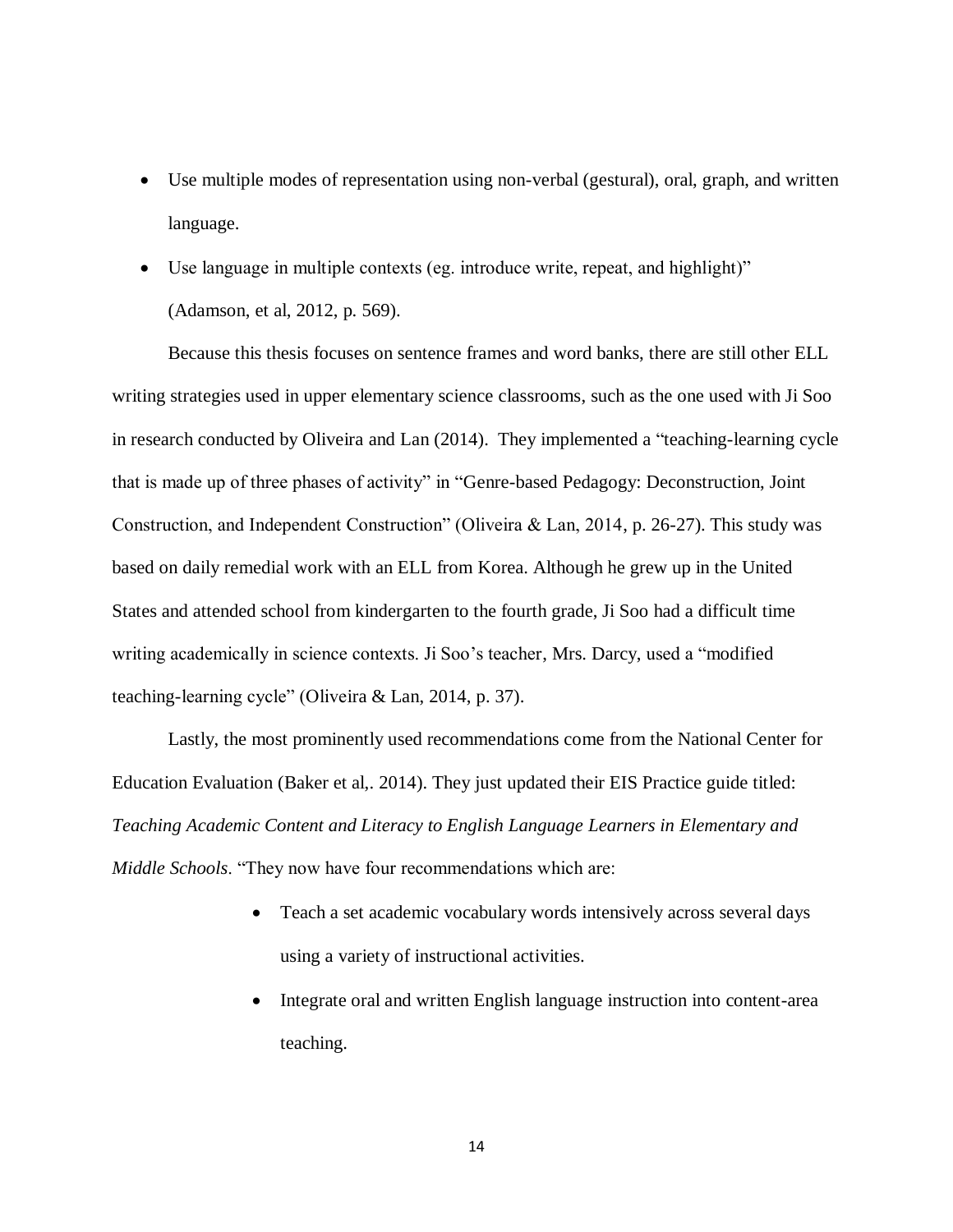- Provide regular, structured opportunities to develop written language skills.
- Provide small-group instructional intervention to students struggling in areas of literacy and English language development" (Baker, et al, p. 6)

All of these practices can relate to the use of sentence frames during a typical classroom time for science lectures and lessons. For instance, the vocabulary words will be placed in the word banks as they are introduced. The teacher will provide the sentence frames with blank spaces so ELLs can fill in the appropriate vocabulary word. This will give ELLs a way to write scientifically as they observe and participate in the science activity. Since most inquiry-based activities are performed in small groups, ELLs will be able to integrate the oral language as well as the written language. The NCEE practice guide gives in depth examples as to how to implement the above ELL strategies: "It describes how practice guide panels determine the level of evidence for each recommendation and explains the criteria for each of the three levels of evidence (strong evidence, moderate evidence, and minimal evidence),".(NCEE 2014-4012, p. 6).

This review looked at research studies that focused on the teachers' perspectives of how they felt about teaching ELLs in their science classrooms. Whether or not the teachers felt they had appropriate training, professional development or even if they were using the learned strategies in their classrooms. It was also discovered that science teachers are moving towards an inquiry-based science lesson that requires all students to write about their findings and that this method does not require a textbook to be used. The ELLs are also required to write using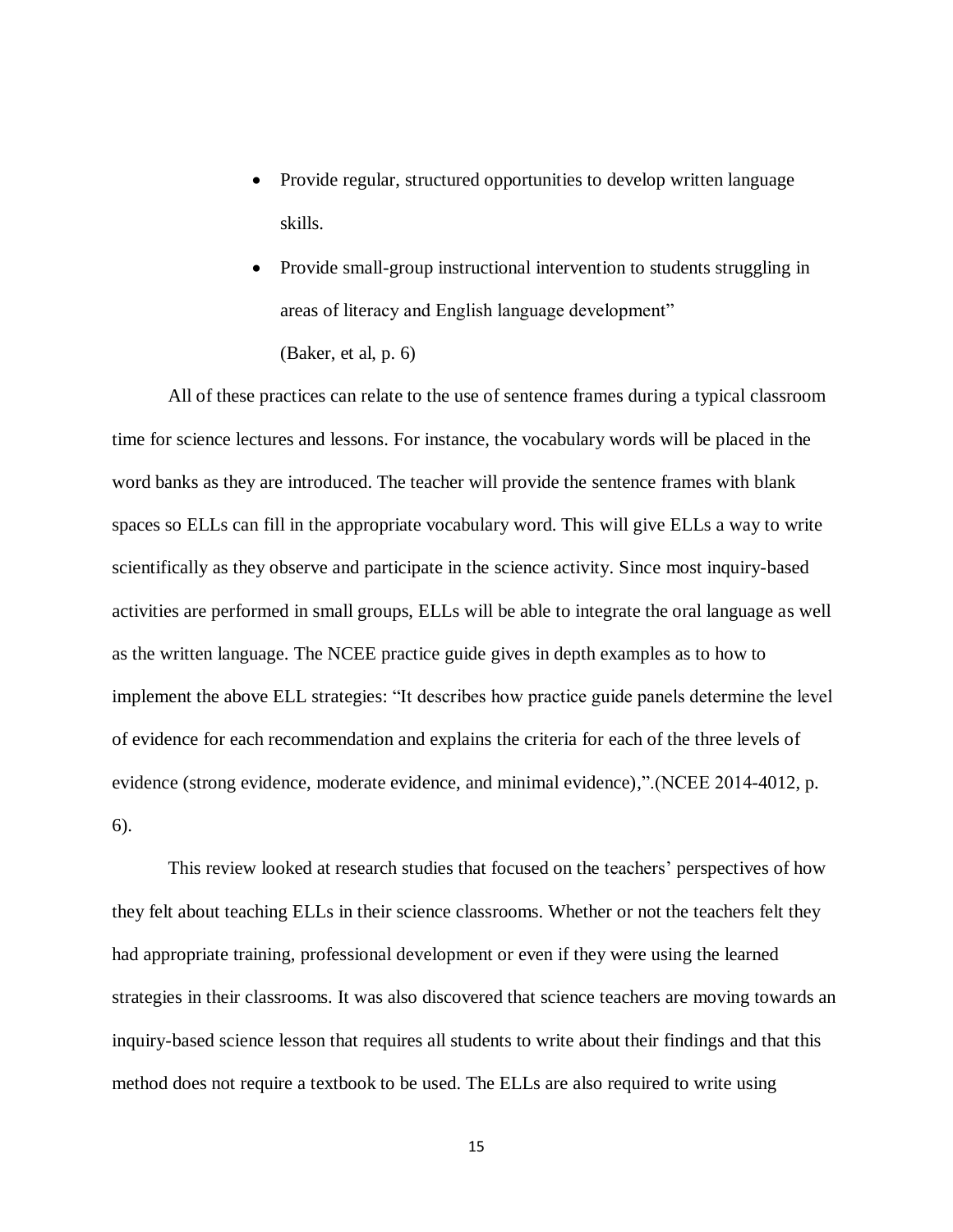scientific academic language on their informal and formal assessments. As the Lee study discovered back in 2005, there was a lack of ELL strategy implementation going on in the classroom. Still other studies suggested the use of sentence frames to help increase the verbal and written levels of the ELL. Finally, it can be said that many studies have concluded the ELL needs to be able to write using scientific academic language within context of the sentence.

The following chapter gives information on how this study tapped into teachers' perspectives on implementing sentence frames and word banks during third grade science class to increase the ELLs writing levels. The sentence frames and word banks are created with specific vocabulary that is used during the science lecture. Once the ELL fills in the blanks with the vocabulary word, the ELL must then re-write the whole sentence. This allows the ELL to see how the word is used in context of the sentence. Then, Chapter Four provides results and discussion regarding the two teachers' sentence frames and word banks while Chapter Five provides closure to the thesis with conclusions, lessons learned, and future research.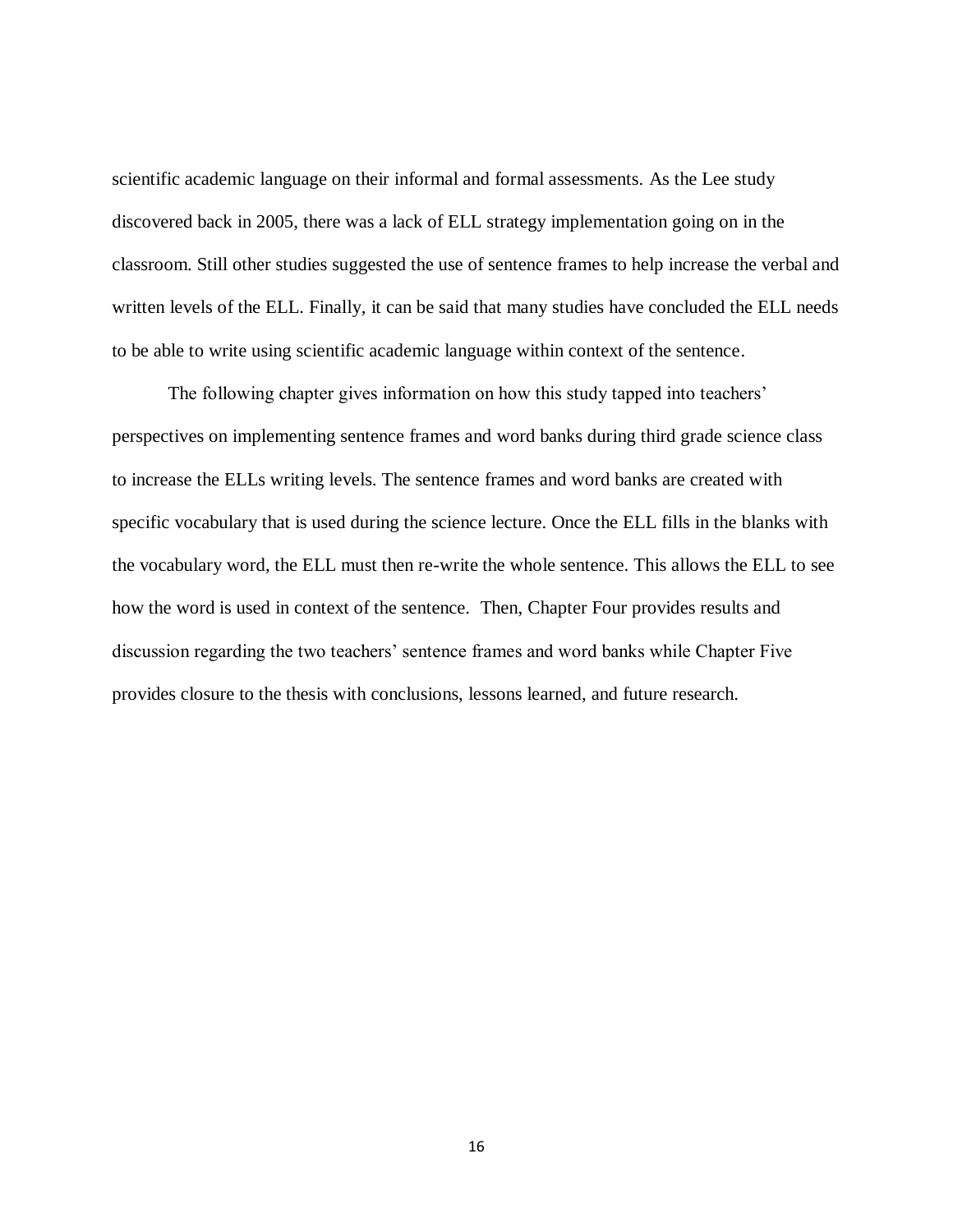## **Chapter Three: Methods**

<span id="page-23-0"></span>This chapter provides information on how this study was designed in order to obtain the two third grade science teachers' perspectives on the implementation of sentence frames and word banks to increase the writing levels of ELLs. Before information regarding this study's approach to the teachers, one needs to find out what the chances are of having ELLs in the third grade. It is important to say that due to the increasing ELL population, the state of Florida has put into place several policies that by which all teachers must abide. The first policy is that teachers must be ESOL endorsed. In 2003, this policy was modified to include school psychologists, guidance counselors, and administrators. In 2014, OCPS implemented their ELL plan that was approved by the Florida Department of Education (FLDOE) which is targeted to help ELLs to be successful in school (FLDOE, 2014).

A closer look at a graph (see Figure 2) published by the FLDOE shows that the ELL population has risen considerably over a ten year period from 2003 to 2013.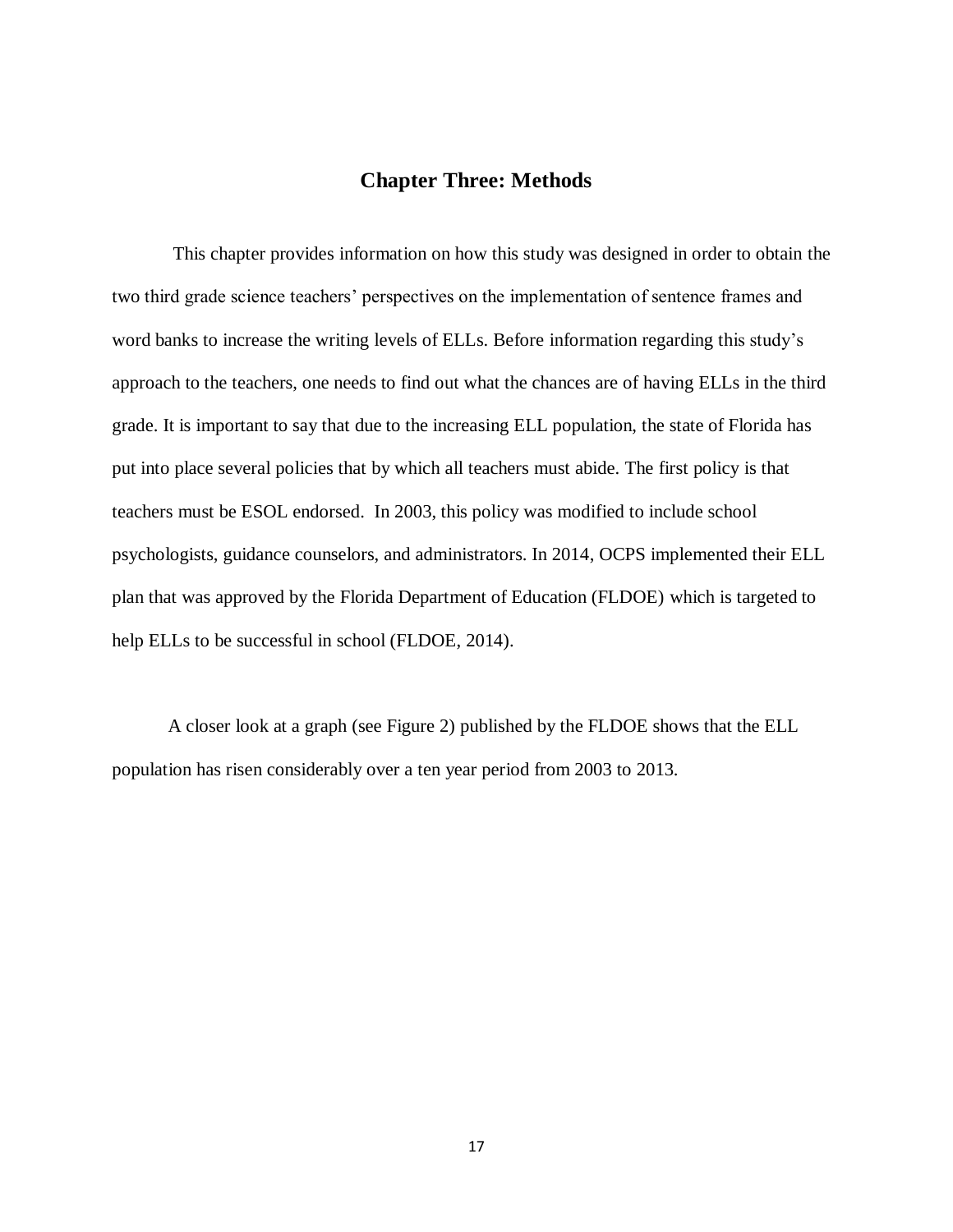

Figure 2: OCPS Ten Year Comparison Chart- ELL Population Increase

Next, if we consult the OCPS Pocket Guide, (see Figure 3) in the  $2016 - 2017$  school year, there are 85,115 students registered in OCPS elementary schools. With these facts, the chances of having ELLs in the third grade science classroom are almost certain.

|              | of Schools | <b>Students</b> |
|--------------|------------|-----------------|
| Elementary** | 126        | 85,115          |
| Middle       | 35         | 40,298          |
| $K-8$        | 4          | 3,863           |
| High         | 19         | 55,941          |
| Exceptional  | 4          | 2,993           |
| Alternative  |            | 1,430           |
| Charter      |            | 13,700          |
| Total*       | 188        | 203,340         |

## Figure 3: OCPS District Profile

Ī.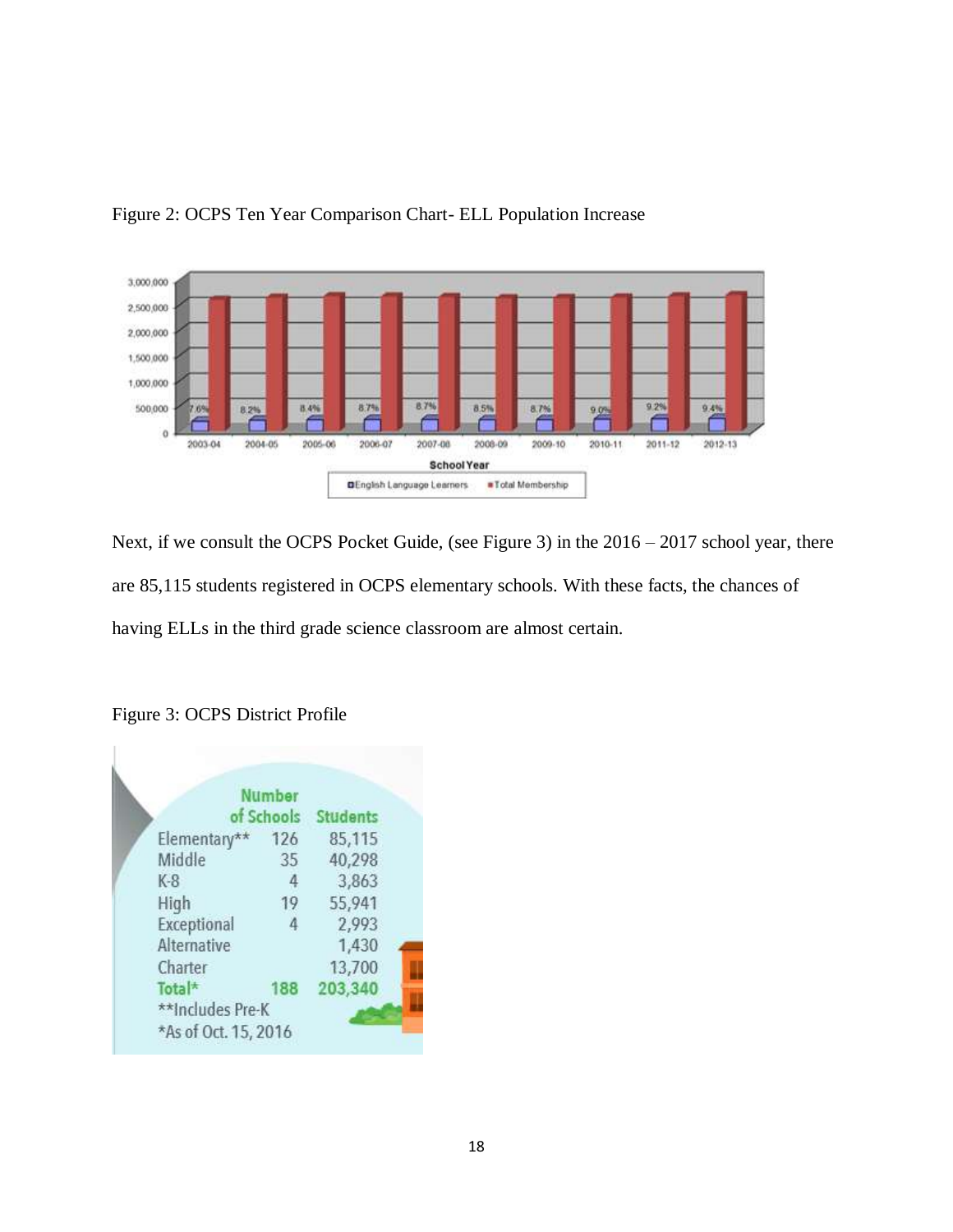#### Retrieved from:

[https://www.ocps.net/SiteCollectionDocuments/Docs%20Continually%20Updated/OCPS%20Po](https://www.ocps.net/SiteCollectionDocuments/Docs%20Continually%20Updated/OCPS%20Pocket%20Guide.pdf) [cket%20Guide.pdf](https://www.ocps.net/SiteCollectionDocuments/Docs%20Continually%20Updated/OCPS%20Pocket%20Guide.pdf)

## <span id="page-25-0"></span>**The school setting**

The targeted school is located in a low socio-economic area and is also recognized as a Title 1 school in Orange County School District. Of the total number of students, 90% of the students qualify for free breakfast and lunch. The classrooms are inclusive, meaning 50% of the students have one or more types of disability and the other 50% of students have no type of recognized disability. Classroom A has 27 non-ELLs and 2 ELLs. Classroom B has 20 non-ELLs and 4 ELLs. Since half of the students have special needs, each classroom has a teacher, a paraprofessional, and a teaching assistant. Parental involvement is very low due to either a single parent home or both parents are working. Lastly, this is a charter school with a student population of 150 students.

## <span id="page-25-1"></span>**The Pre/Post Questionnaire**

 The pre-questionnaire was created in order to gain the teachers' perspectives about how their students were currently participating and learning during science lectures. It is important to find out the behavior of the ELLs in their current classroom in order to create a baseline for the study. Since the study is targeting the teachers' perspectives on the writing levels of their ELLs then very specific questions were crafted to ask the teachers out how they felt their ELLs were currently writing during science lectures. For instance, are the ELLs completing their worksheet pages during class lectures? Are the ELLs using academic science vocabulary in their science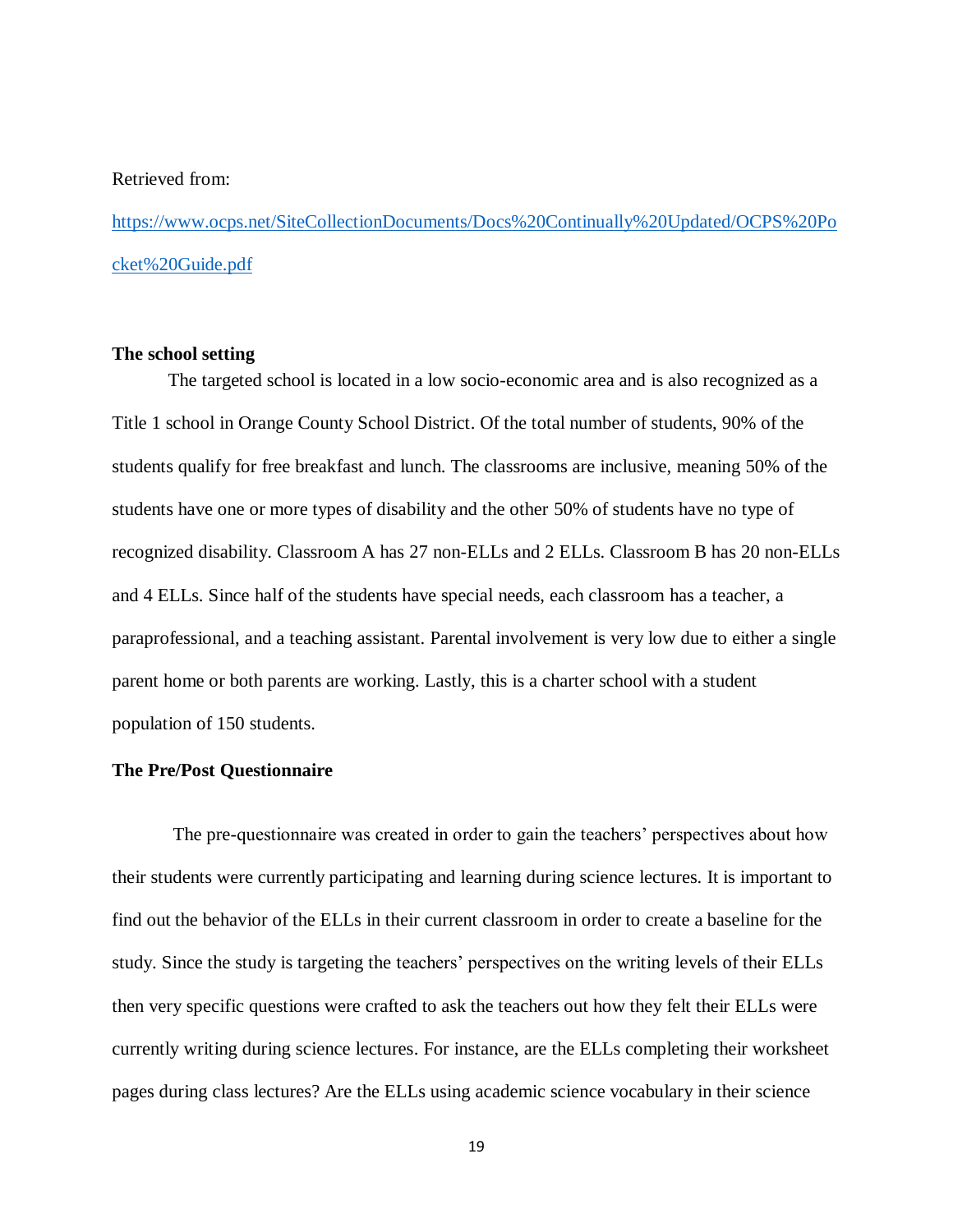writing? It was important to know if the ELLs were even engaged during the lecture and how often they were writing sentences during class. (See Appendix A) The post questionnaire contains the exact same questions, but I worded the format in terms of questioning the teachers on their perspectives of the implementation of the modified worksheets that consisted of sentence frames and word banks. Most importantly, the main question was did the participants notice an increase in their ELLs use of scientific academic word use and in increase in the ELLs writing. (See Appendix B).

#### <span id="page-26-0"></span>**Steps to completion for the current study**

 Step 1: The targeted school was contacted and permission was granted to send an e-mail to invite the third grade teachers to participate in this study. Two teachers accepted the invitation and a meeting was arranged. Since the IRB submission states that the school would remain confidential and anonymous, this study did not include any additional steps that might identify important information.

 Step 2: On the meeting day, background information was gathered about the school and the participants/teachers background information of certifications, length of teaching, the number of ELL students in each class, class size, and teaching styles. After that information was gathered, the researchers explained that the following week's worksheet would need to be submitted in order for the researcher to modify them with sentence frames and word banks. It was further explained that on the chosen morning of the lesson, the researcher would meet with the participants and provide training on how to implement the modified worksheets during the day's science lesson. Most importantly, how to keep track of their ELLs writing during the lesson.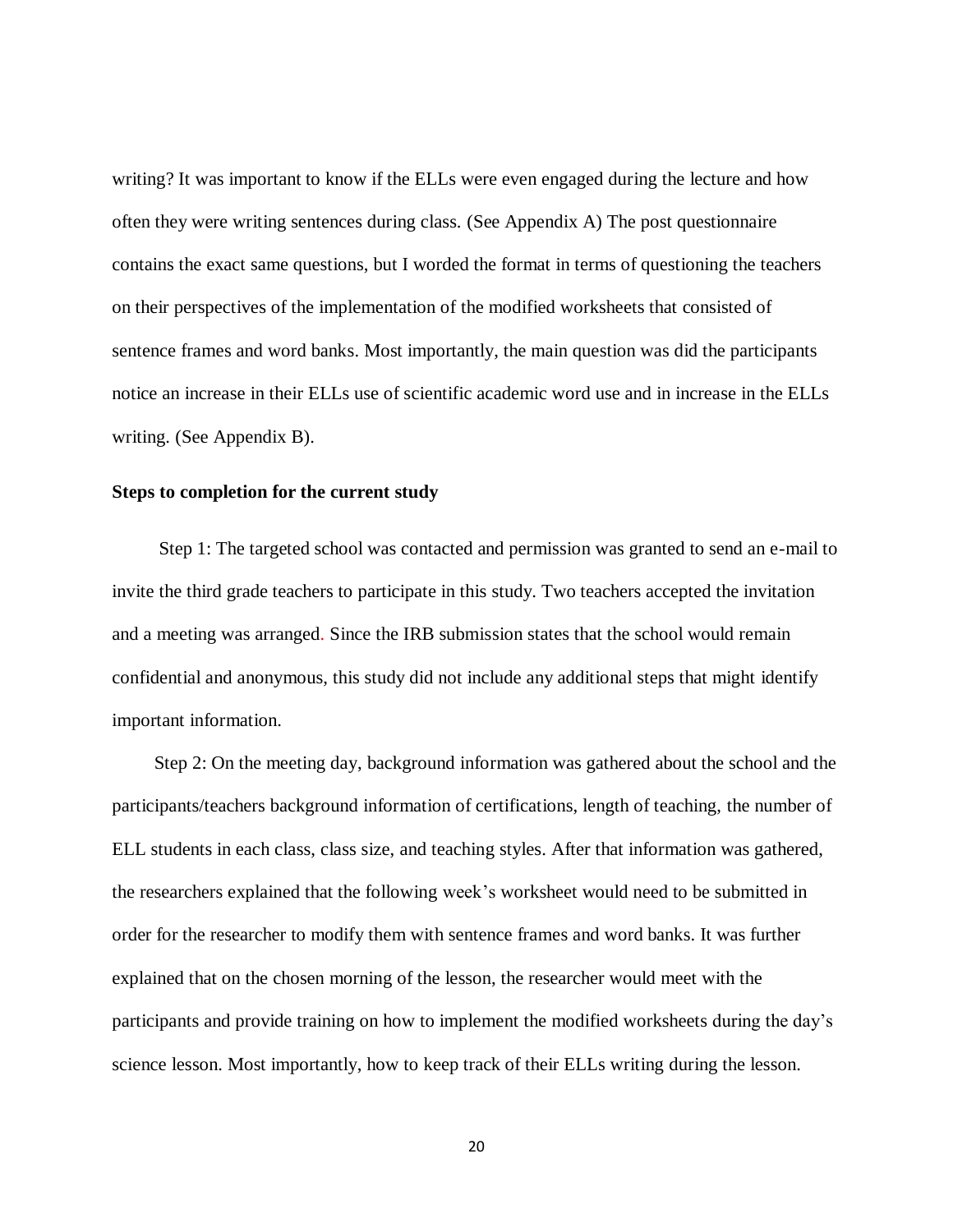Step 3: On the morning of the lesson, the researcher met with the teachers to give them their modified worksheets. The researcher provided training on how to implement the sentence frames and words banks and a thorough comparison between the original worksheet and the modified worksheet was given.

 Participant A's worksheet (see appendix C) asks for the students to list ways they can overcome gravity. The only way for the students to answer this question is to recall information that was discussed during the lesson or go back through the textbook and find the various answers that were given. The modified worksheet (see appendix D) now contains sentence frames and word banks that give the ELLs structured sentences and a choice to use the appropriate word to place inside the sentence. Now the ELLs can focus on using the words in the context of the sentence, instead of trying to remember what was said during the lecture or search through the textbook. After each question, the ELL is instructed to re-write the sentence in order for the ELL to practice writing in scientific academic contexts.

Participant B's worksheet also contained questions for the students to write answers based on the science lecture. Unfortunately, since this lesson was inquiry-based, the students' have no textbook to go back and refer to in order to answer the questions. (See appendix E). The modified worksheet (see appendix F) contains sentence frames with specific words the ELL would have to use to complete the sentences. Again, lines were provided after each question in order for the ELL to practice writing using the scientific vocabulary within the context of science based situations.

Once the training was finished, the researcher made sure the participants understood how to implement the modified worksheets. It must be noted here that both participants indicated that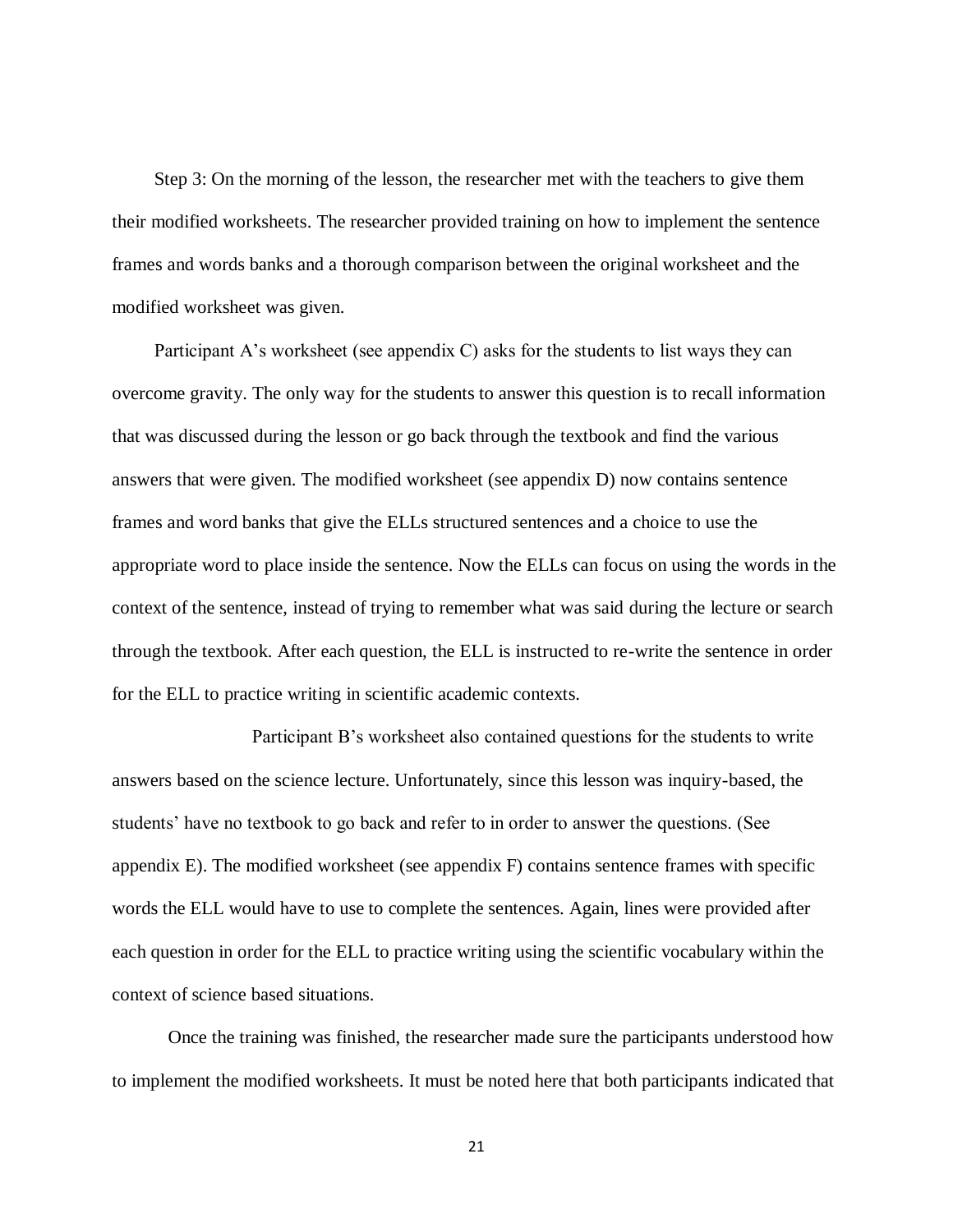at the end of the science lecture, both teachers would be working with their ELLs in a small group setting to help them complete the worksheets. Lastly, the participants were reminded about keeping track of their ELLs engagement during the science class by taking anecdotal notes. It was also suggested to compare previous worksheets with the modified worksheet to see if there was an increase in usage of scientific academic words as well as an increase in writing levels.

 Step 4: At the end of the same day, after teaching their science lesson and using the modified worksheets using sentence frames and word banks, the teacher's reviewed their anecdotal notes, compared the ELLs previous worksheets to the modified worksheets and answered the post questionnaire. Once completed, the participants e-mailed the post questionnaire to the researcher.

#### <span id="page-28-0"></span>**The teacher-participants**

This study focused on the only two third grade teachers in the target school. Teacher/ Participant A has been teaching for eight years, is ESOL endorsed, and feels prepared to teach ELLs. A total of two ELLs are in Classroom A. Science lessons are based on reading from a textbook, use of an interactive whiteboard, and answering questions from the workbook.

Teacher/Participant B has been teaching for five years, is ESOL endorsed, and feels prepared to teach ELLs. There are a total of four ELLs in the Classroom B. In this class, science classes are inquiry-based with hands-on activities. To follow up and consolidate science concepts, workbook pages are pulled from internet sources for teachers.

This was a voluntary study and no compensation was given to the teacher/participants. Both teacher/participants are certified to teach in the state of Florida and are ESOL endorsed. This study took place over the course of a few weeks during the course of one semester.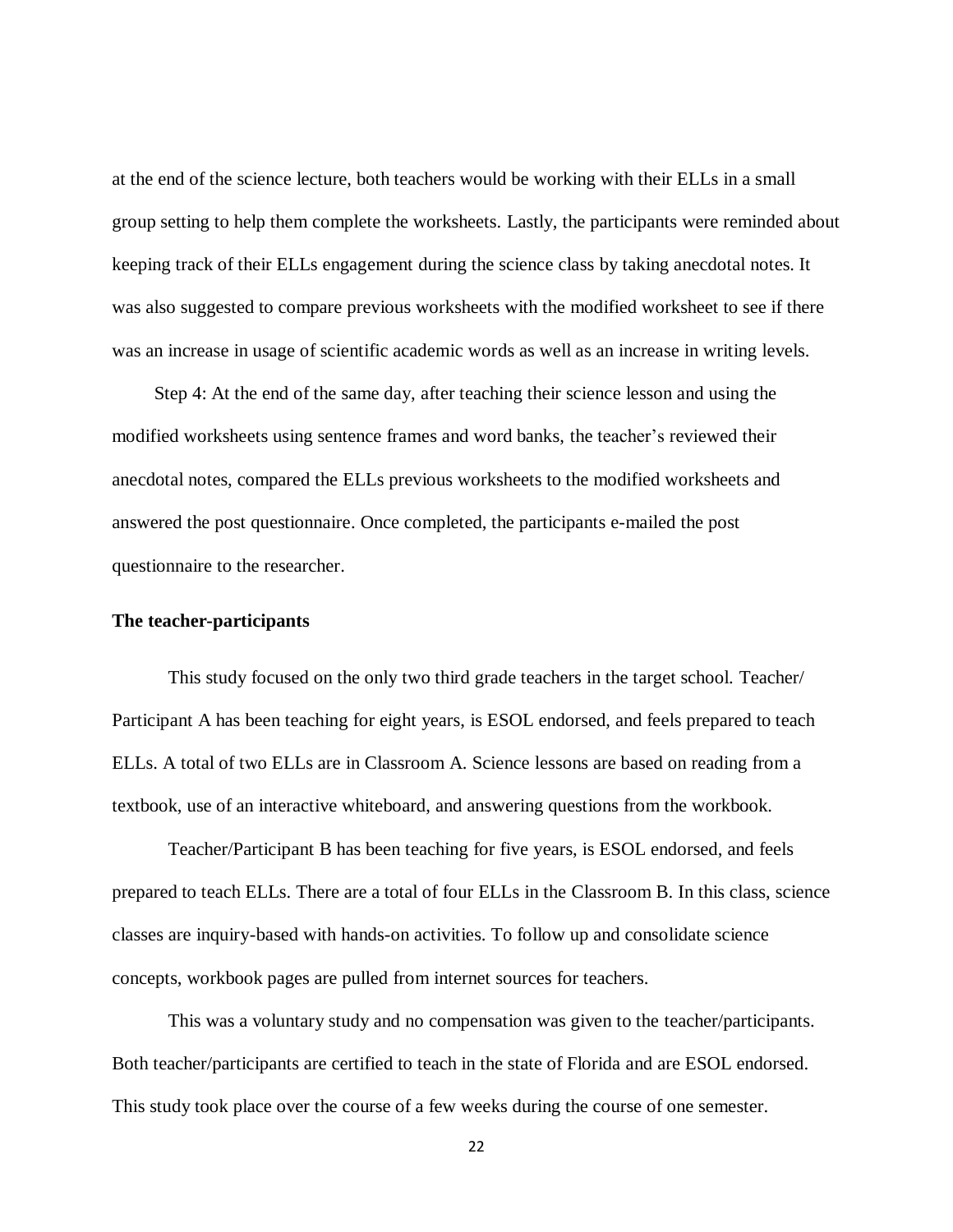Overall, the two teacher-participants were very happy to provide information about their teaching certifications, length of time teaching, how they felt about teaching the ELLs in their classroom, and their teaching styles. After the training session, the teachers were excited to implement the modified worksheets using sentence frames and word banks with their ELLs to discover if it would help their students increase their English skills in writing levels. The questionnaire, observations, and discussions surrounding the science concepts were met with enthusiasm and respect.

The next chapter will reveal the results of the study in order to reveal any possible benefits or challenges of using sentence frames and word banks. The last chapter or Chapter Five provides a summary and conclusions of the current study as well as recommendations for using this best practice in elementary classrooms. Finally, ideas for future research are also provided.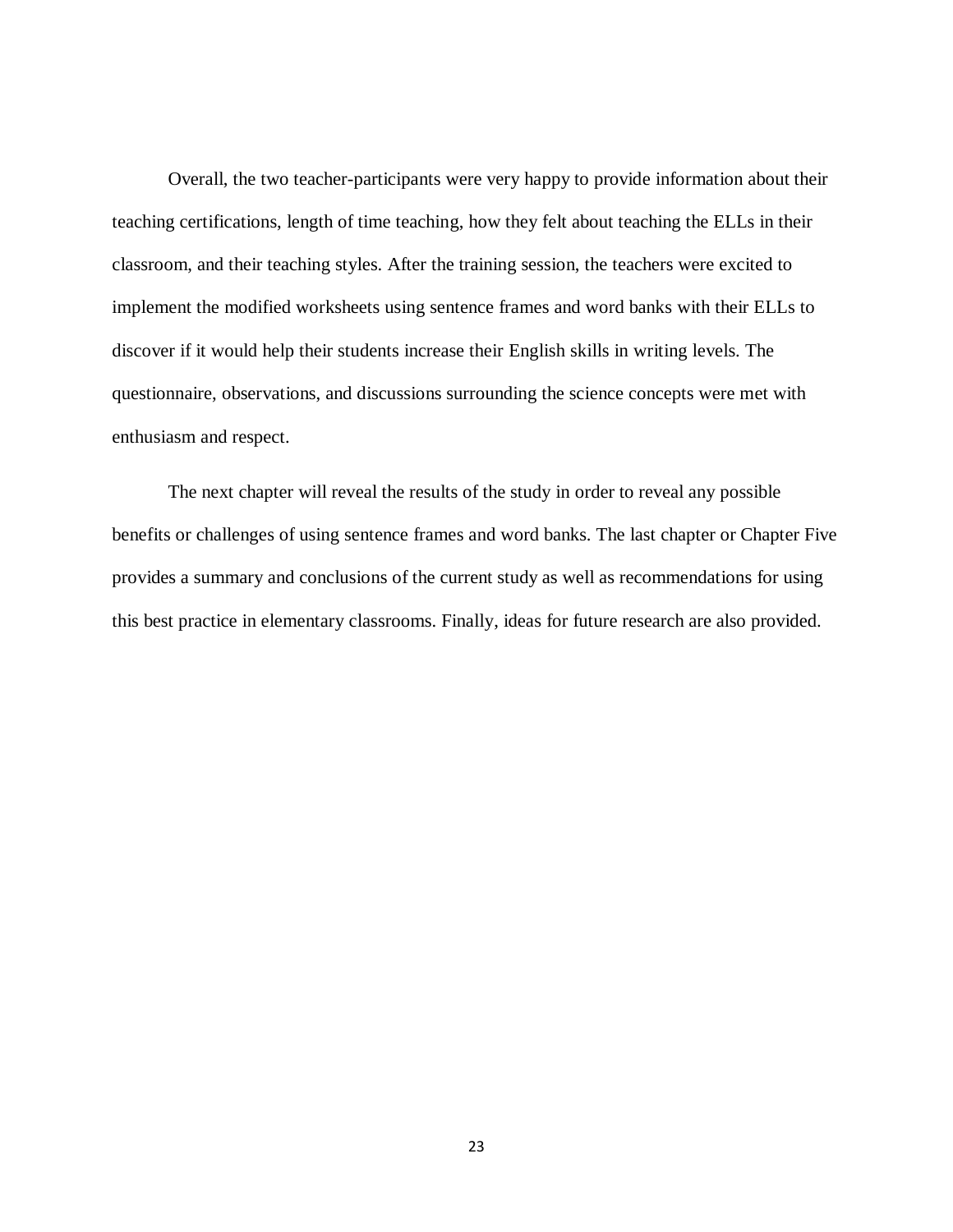## **Chapter Four: Results and Discussion**

<span id="page-30-0"></span>In order to get a picture of how the use of sentence frames and word banks were received by teachers and students in third grade classrooms, this study included two teacher-participants of ELLs who agreed to participate. Previous to the intervention, they had their students write and complete answers during or after science lectures. Then, both teachers answered a prequestionnaire and gave information about the backgrounds, number of ELLs in their classroom, and their teaching styles. They provided a good overall picture of their classrooms.

## <span id="page-30-1"></span>**The Role of the Researcher**

The researcher's role was to locate participants for the study and gather background information on the participants. Followed by obtaining worksheets that would be used during a targeted science lecture and to modify the participant's worksheets with the sentence frames and word banks. After the modifications, the researcher provided the training for the intervention and ensured the participants understood how to implement the modified worksheets during the science lecture and the importance of keeping anecdotal notes of the ELLs during the lecture as well as the ELLs completion to the modified worksheet. Lastly, the researcher analyzed the teachers perspectives based upon the pre/post questionnaires. The researcher was not present during either of the science lectures as the focal point of this study is to obtain the participant's perspectives of their ELLs writing during the science lectures.

## <span id="page-30-2"></span>**Teacher-Participant Lesson concepts and materials covered**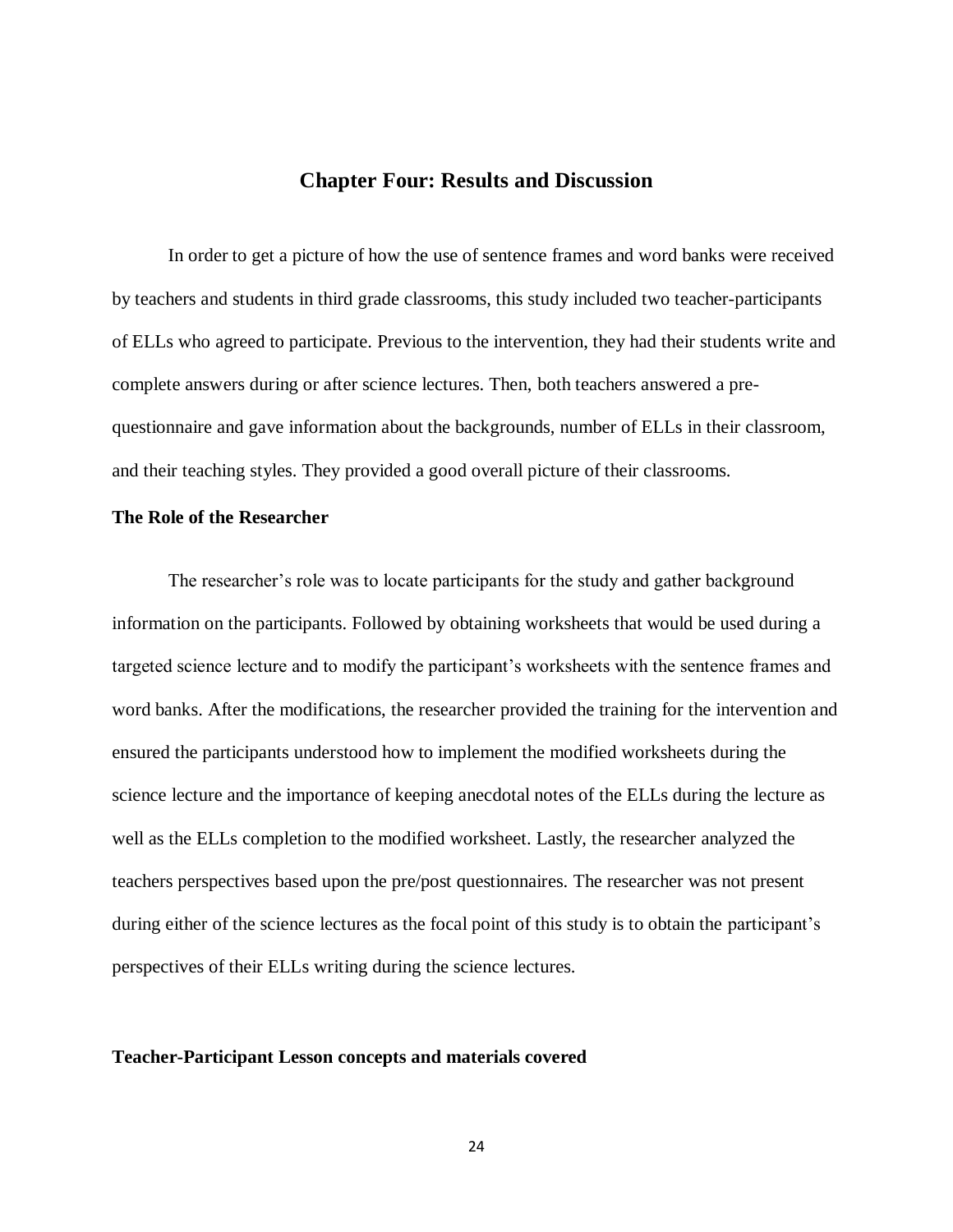Participant A's lesson consisted of reading the science textbook as a whole group lecture. The first few pages of the textbook explained about gravity and why things fall to the ground rather than floating in the air. The second sections explains the different ways gravity could be overcome. This is the focal point of the work sheet, the students need to list the different ways gravity can be overcome.

Participant B's lesson consisted of a whole group discussion based on what types of metals are magnetic, what materials found in nature are magnetic, and the difference between Earth's magnetic North Pole and the True North Pole. Hands on activates were provided for the students to use various metals in order to find out which ones were magnetic. After the whole group lecture, the students were asked to complete the worksheets.

Here are the results of the questionnaires from before and after the intervention was put in place.

## <span id="page-31-0"></span>**Pre-questionnaire results**

Teacher-Participant A felt the ELLs were somewhat engaged during science lectures while Teacher-Participant B felt like the ELLs were very engaged during science lectures. While both participants indicated their ELLs were only somewhat completing their workbook pages. This is important to note because within each classroom, there appeared to be space for improving the ELLs writing which is what this study focused upon.

Teacher-Participant A stated the ELLs were not using academic scientific vocabulary in their science writing, while Teacher-Participant B stated the ELLs were somewhat using academic science vocabulary in their writing. Both participants stated their ELLs were somewhat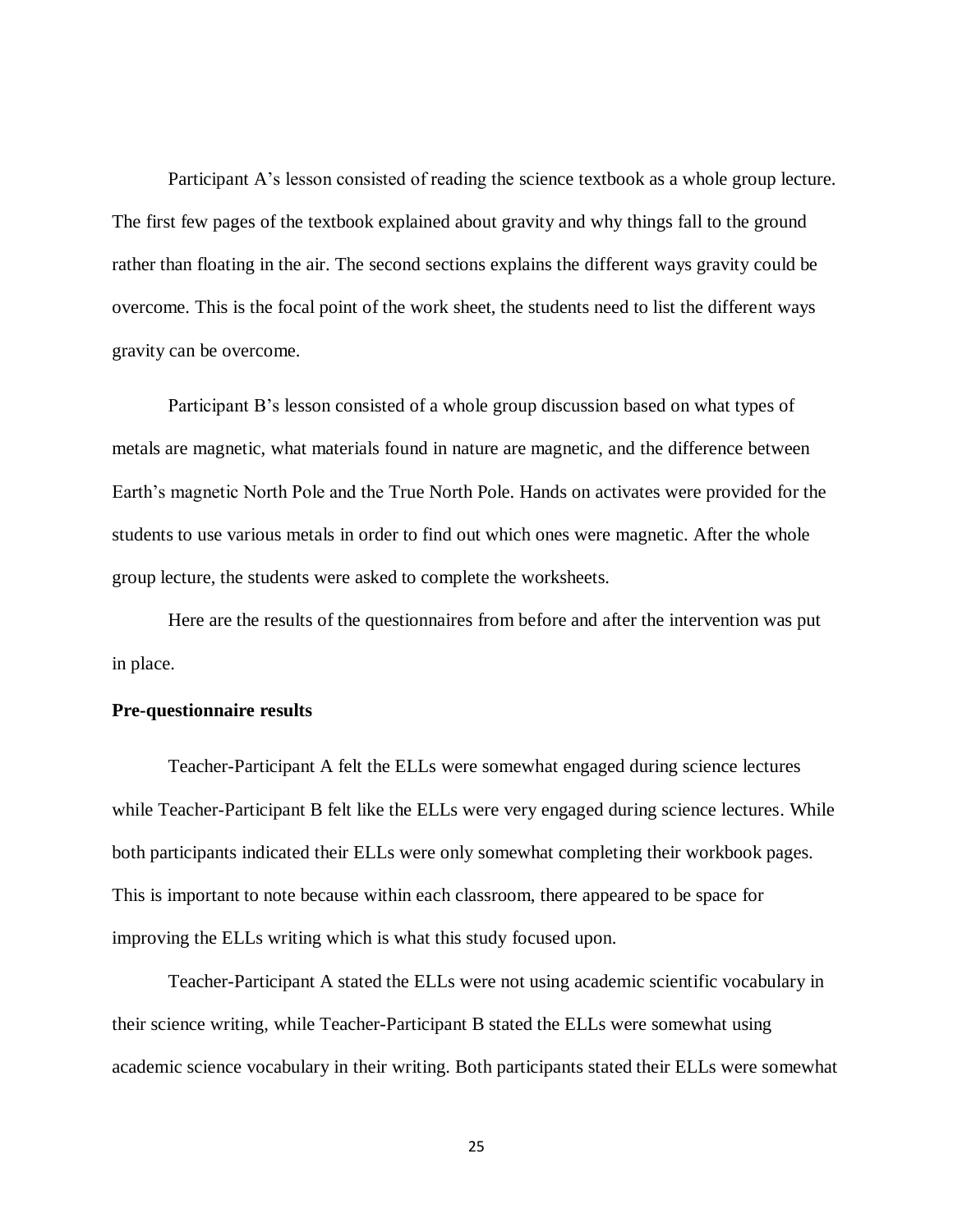writing sentences during science class. Again, this is a good baseline to note because there is room for improvement once the intervention is introduced.

The final question revealed that Teacher-Participant A had used sentence frames and word banks during science lectures a few times before, while Teacher-Participant B had never used sentence frames and word banks during science lectures. Since Teacher-Participant B has not used this strategy before, it was important for the teacher to become familiar with the procedures. Both participants were informed that they need to keep track of the ELLs' writing during the science lessons.

## <span id="page-32-0"></span>**Modification of the worksheets**

After a lesson is taught, the teacher will assess the students verbally or in written form. Assessments are required because the teacher needs to have proof the students have mastered the state standards. In this study, we are focusing on third grade science standards because the curriculum is beginning to include rigorous scientific academic vocabulary. This would also include words that may be used in a social setting, but can have a totally different meaning in science. It is important for ELLs to start to make these distinctions when writing about science topics.

Teacher/Participant A's worksheet came from a textbook and consisted of one question: "What are some ways you can overcome gravity?" (See Appendix C). This format requires the ELL to look back in the text and find the answers to the question and create several sentences. This can be difficult for ELLs if they are not proficient readers or writers. The modified worksheet listed sentences with key vocabulary words missing that were placed in the word bank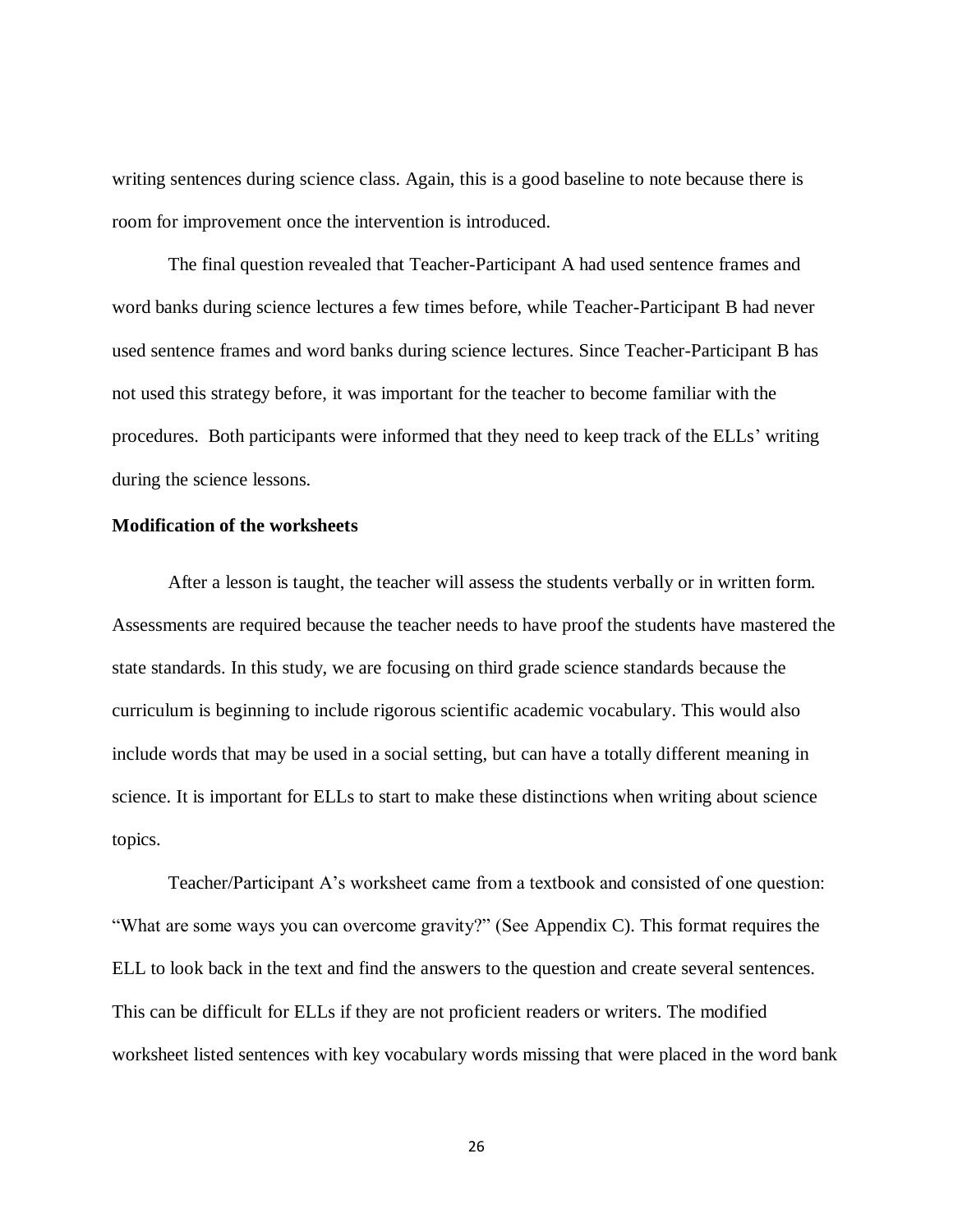(see Appendix D). This format allows the ELL to focus on the vocabulary word and to write it in context of the sentence.

Teacher/Participant B's worksheet came from an on-line source. Since he is using inquiry-based science lessons, there is no textbook involved. (See appendix E). Again, the student is asked questions and the student must answer, however, since there is no textbook to refer to, the ELL must come up with the sentences on their own. This is increasingly difficult for ELLs to do and could be the reason ELLs in this class are not always completing worksheets during lectures or only sometimes writing using scientific academic vocabulary. The modified worksheet was prepared by Mary-Margaret M. Shimada and is shown in Appendix F.

As the pre-questionnaire reveals, there is a good base line drawn to show how the ELLs are writing during science lectures in both classes. It is interesting to see that the two participants teaching styles are very different: one id more textbook based, the other is more inquiry-based. Interestingly enough, it could be said that Teacher-Participant A's pedagogical style most often focused on the textbook teaching style which offered teacher guidance. While Teacher-Participant B's pedagogical style often focused on the inquiry-based teaching style being promoted today.

#### <span id="page-33-0"></span>**Post Questionnaire Results**

The first question asked for the participant's perspective on whether the intervention increased the engagement of the ELLs. Teacher-Participant A responded somewhat involved while Teacher-Participant B responded with very involved. Interestingly enough, both participants noticed the ELLs completed more worksheets than previously. The participants both agreed that there was an increase in the ELLs use of academic science vocabulary.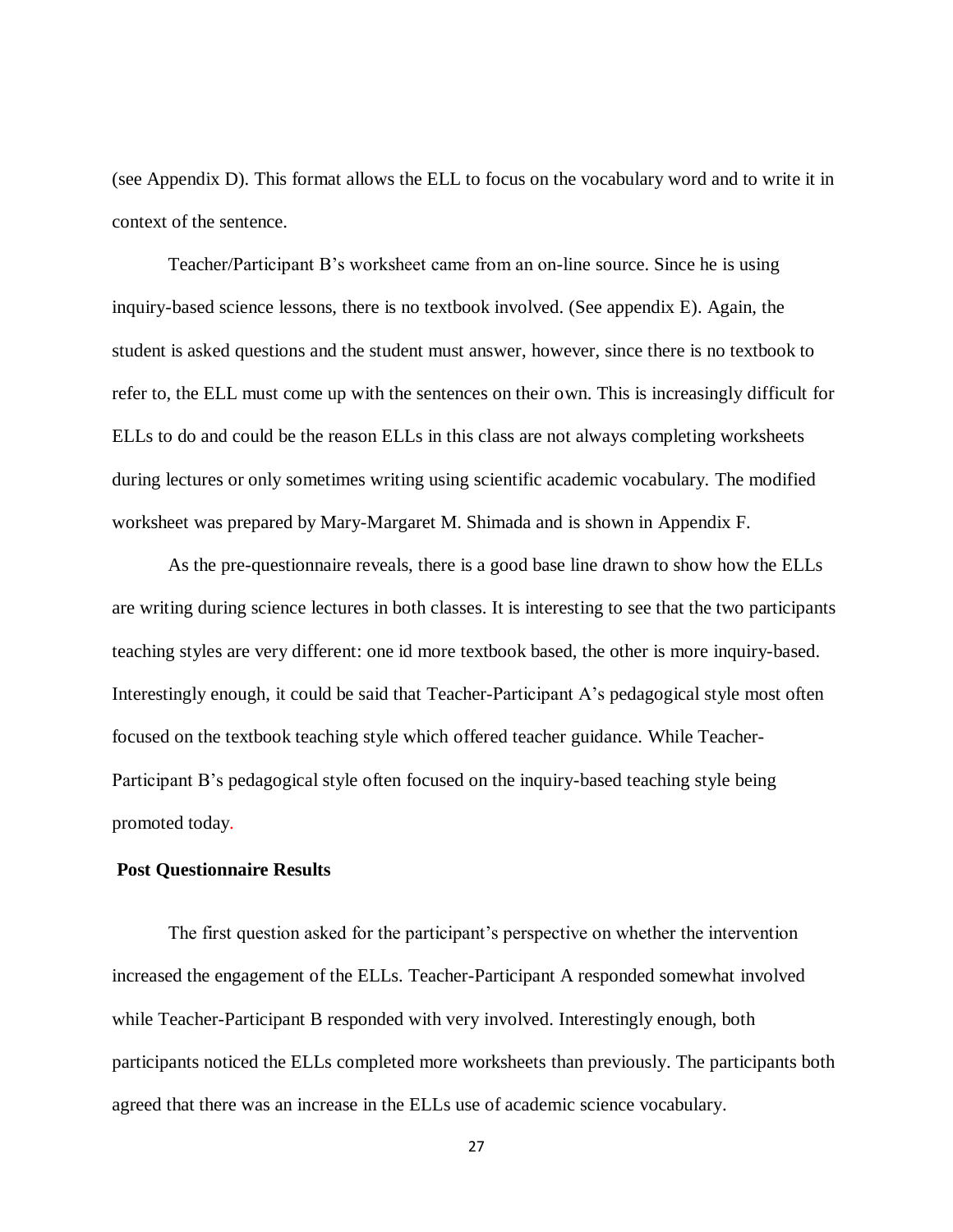Now comes the time to answer the question which is the primary focus of this study: Will the implementation of sentence frames and word banks increase the writing levels of ELLs during science lectures? Both participants wholeheartedly answered yes; they answered that they saw an increase improvement in writing by the ELLs as a result of implementing sentence frames and word banks during the science lecture. This is very important as this is exactly what the study was trying to determine. Despite the very limited number of participants, this study echoed an important idea that using sentence frames and word banks were influential in boosting ELLs' writing performance, both in quantity and quality. Even more encouraging was both participants agreed that this intervention could become a best practice and researched strategy in order to help increase the writing levels of the ELLs during science lectures.

Lastly, it does need to be noted that Teacher-Participant A was able to implement the modified worksheets as taught in the training session, while Teacher-Participant B was only able to somewhat utilize the modified worksheets as taught in the training session. This raises the question of what did Teacher-Participant B do differently to implement the modified worksheets. Yet, each teacher-participant still held the same perspectives that the ELLs' writing levels did increase.

Despite the differences across these two teacher-participants and their classrooms, both felt that sentence frames and word banks were at least somewhat beneficial to their ELLs' writing levels. This will be addressed in the next section, Chapter Five, which includes the conclusion, recommendations, and future research.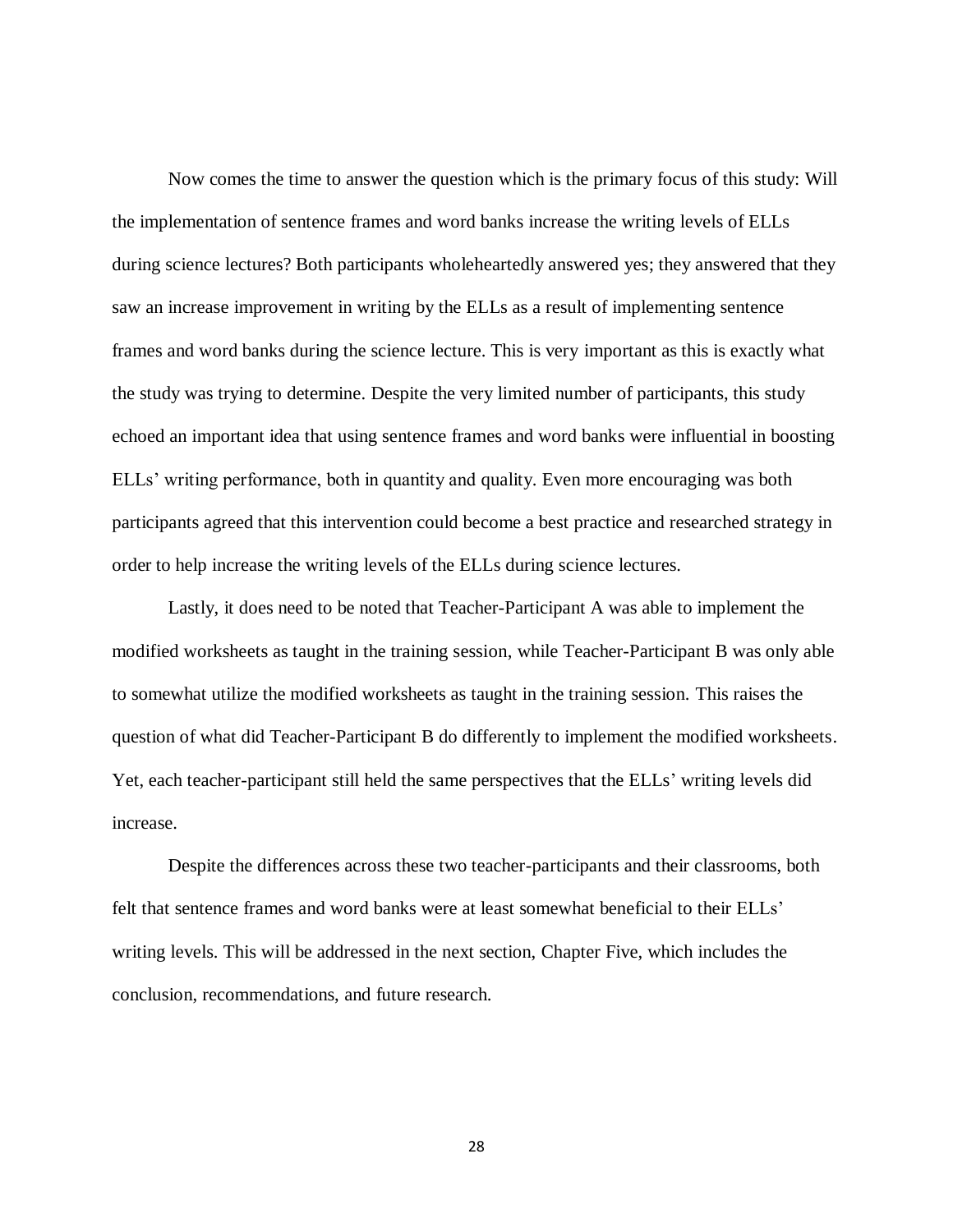## <span id="page-35-0"></span>**Chapter Five: Conclusions, Educational Implications, and Future Research**

Each year, there is an increase of English Language Learners (ELLs) entering today's classrooms. A third grade teacher can be faced with having multiple ELLs in the classroom and still be required to teach them alongside native English speakers. Furthermore, the two third grade science teachers are also responsible for preparing all students in the classroom to comprehend and utilize scientific academic language based upon the Florida State Standards. Additionally, students are required on the FSA Florida Assessment to write about science content. Therefore, scaffolded instruction for ELLs, which will prepare them to write about science content, is critical. This research study explored two third grade teachers' perspectives on implementing sentence frames and words banks in order to increase the writing levels of ELLs during science lectures. A professional development session was conducted by the researcher with the two participating teachers regarding the use of sentence frames and word banks with ELLs while teaching science content. The teachers, thereafter, conducted a science lesson using the scaffolded strategy of sentence frames and word banks. It was found that when the third grade science teachers implemented sentence frames and words banks during science lectures, the ELLs showed improvement in their writing as well as their use of scientific academic language. Both teachers stated that their ELLs were somewhat able to complete more of their science worksheets than before the intervention. These results can conclude that implementing sentence frames and word banks during science lectures can increase the writing levels of ELLs during science lectures.

In conclusion, this thesis answered the following question: Does the use of sentence frames and word banks during science lectures help to increase the writing levels of the ELLs?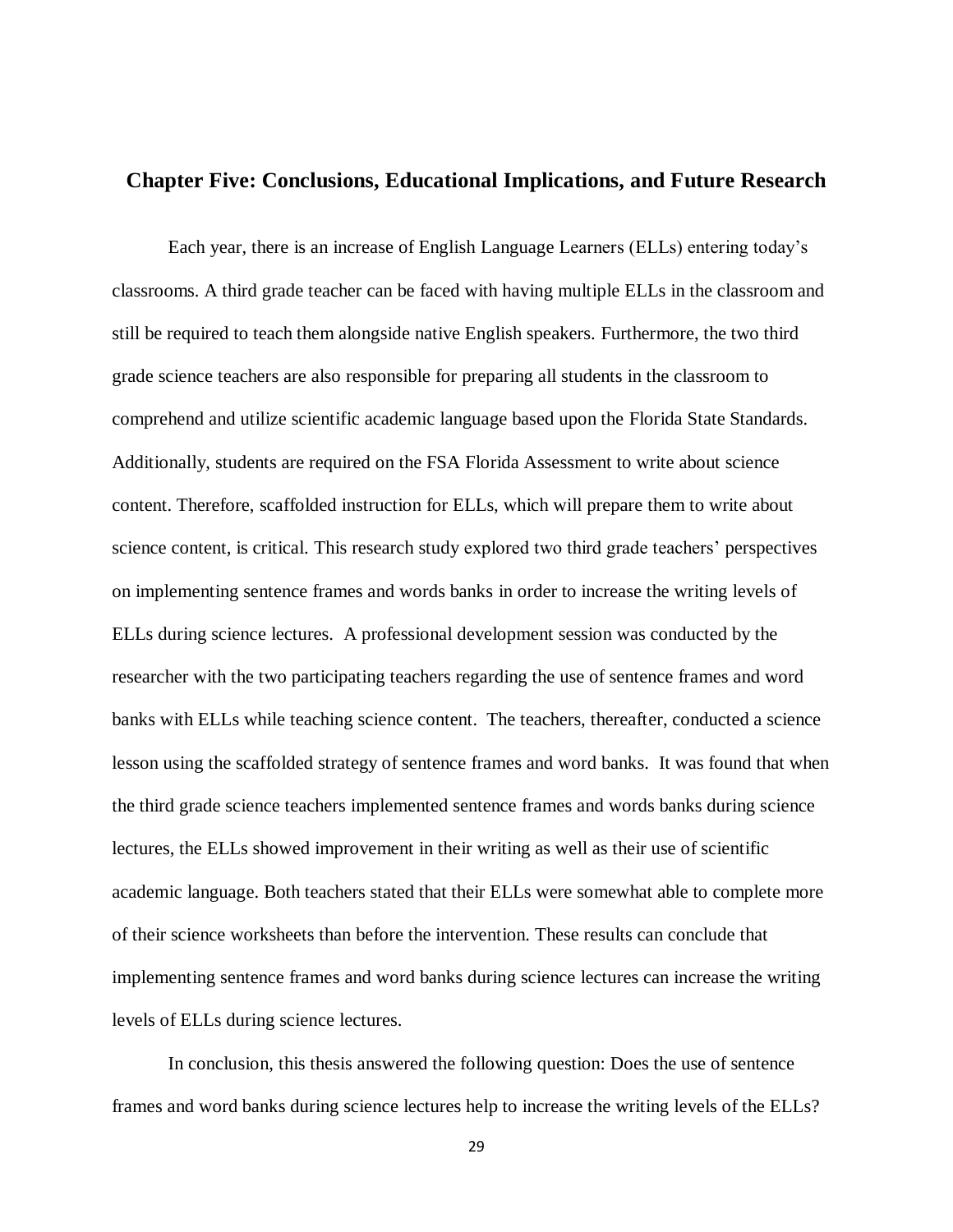During this study, it was revealed that both teachers agreed that using sentence frames and word banks helped to increase their ELLs' writing levels during science lectures. Furthermore, both teachers noticed an improvement in their ELLs' use of writing with academic science vocabulary, primarily due to the fact that the modified worksheet required the ELLs to re-write the entire sentence once they had filled in the sentence frames. These results are important and are believed to answer the question of whether the use of sentence frames and word banks would increase the writing levels of ELLs during science activities and lectures. Furthermore, perhaps this could continue to as a researched best practice strategy that principals could require their teachers to use. Once teachers try using sentence frames and word banks with ELLs, they may react as these two teachers did in this exploratory study, to use sentence frames and word banks across many content areas.

## <span id="page-36-0"></span>**Recommendations for teachers based on my experiences in this study.**

Even though this was a very small sample, I feel ELLs could benefit from this intervention. Although teachers may not have time to modify the worksheets for every lesson, perhaps this strategy could be self-regulated or may only be done for a short period of time until the ELL became a more confident writer. Another factor that teachers should consider is the realization that ELLs are not all the same; meaning that there are different levels of English proficiency. Some beginning ELLs are just learning and may need pictures and extensive modifications to help them understand basic needs. Then, there are the more experienced ELLs who can speak English in social settings, but have trouble using scientific academic vocabulary. Finally, there are ELLs who are very proficient in English and are almost at the same level as the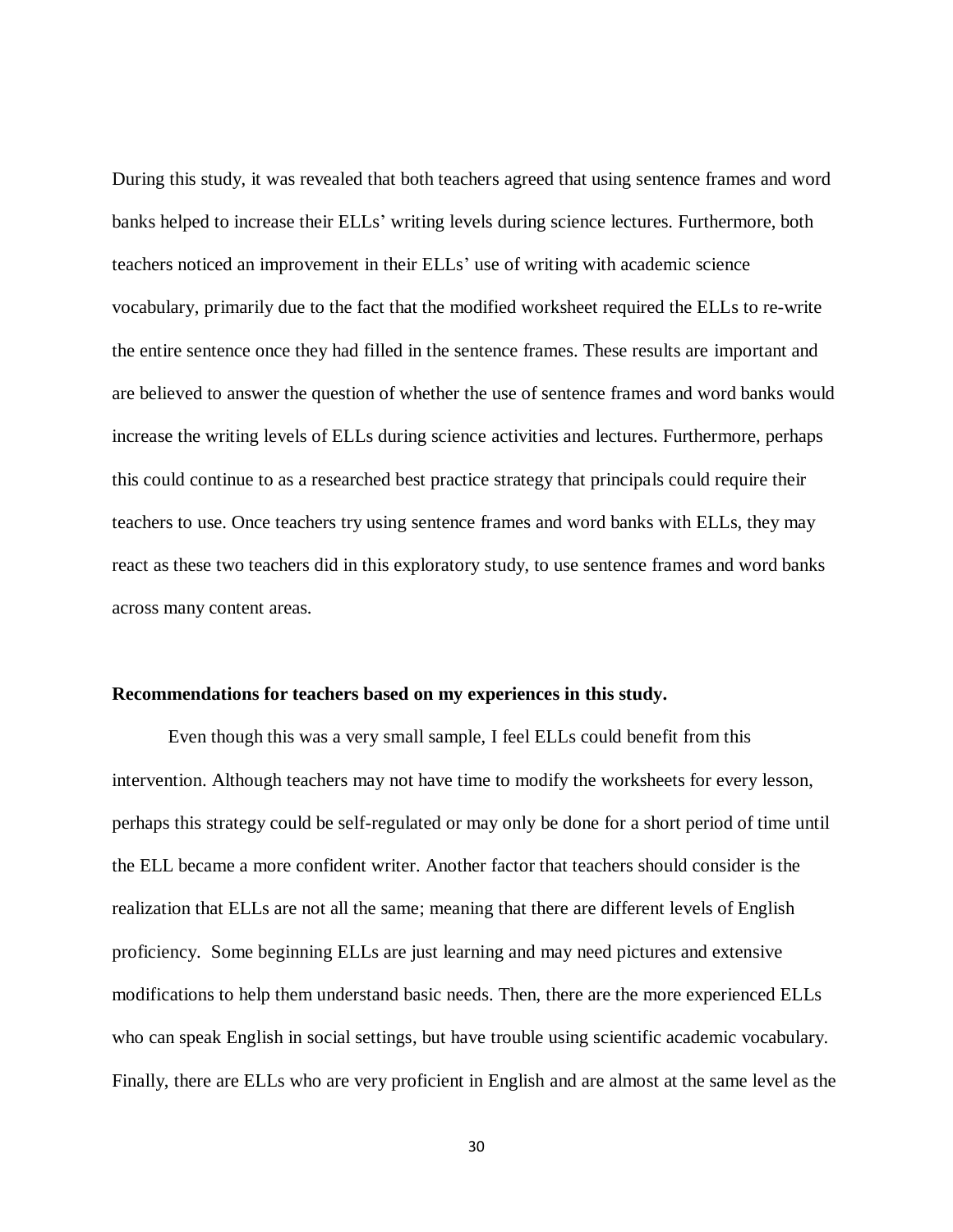native English speakers, who may be daunted by technical vocabulary within a content area such as science. In all three cases, different levels of sentence frames and word banks can be created to fit the English proficiency of a variety of ELLs. Sentence frames and word banks appear to be an outstanding choice of strategies to use with ELLs in the content area of elementary science.

#### <span id="page-37-0"></span>**What would I do differently next time?**

If I were to do this research over, I would include more participants and extend the use of the intervention over a longer period of time. One lesson is not a very valid study and certainly there needs to be a varied level of ELLs as well. When a study includes more participants, you are able to see if any problems occurred with the intervention. I also believe this intervention should be done at all levels of socio-economic levels because a best practice strategy needs to work in all situations. In order for this intervention to become a best-practice and researched strategy, extensive research across a variety of teacher-participants would need to be gathered. I would also be interested to see if the quantity of writing or the quality of writing improved for non-ELLs or for students with some exceptionality.

#### <span id="page-37-1"></span>**Future research**

As previously mentioned, I would like to see this research conducted on a much larger scale that could involve third grade to fifth grade science teachers. The worksheets could be developed into workbooks that are structured with the three levels of English proficiency. Perhaps the textbook publisher could create a special ELL workbook to accompany the text. This could also be done as an online auxiliary format. That way, the teachers could print the needed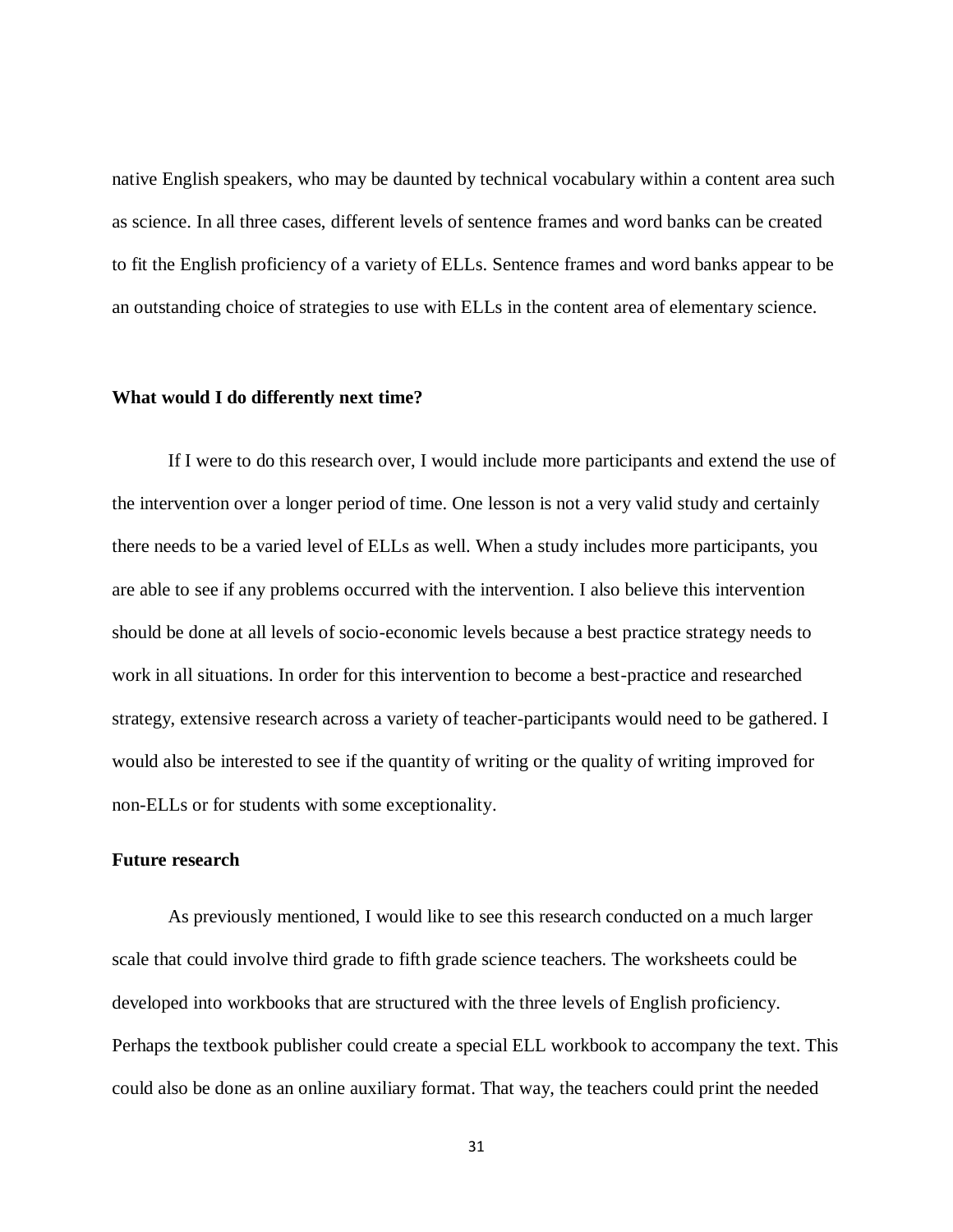pages for their individual ELLs levels. However, if the teacher is using inquiry-based teaching, accommodations to utilize some sentence frames and word banks in a learning log might be most powerful. In that case, there are no workbooks, and the teacher could create their own modified sentence stems to get ELLs started with implementing the newly learned vocabulary.

One last thought: even though this research focused on ELLs, I believe this is an excellent strategy to use with students with disabilities as well as all students. Using the sentence frames and word banks are a great way to help students focus and be engaged alongside their peers. Students with exceptionalities tend to need extra support just as ELLs. In either case, if students are struggling just to come up with words that explain the lesson they just saw, why not give them the tools to help them along? As this study discovered, implementing sentence frames and word banks during science lectures can increase the writing levels of the ELL.

## <span id="page-38-0"></span>**Lessons learned from the process of writing a thesis**

This thesis has taken me to levels of academic achievement I would not have been able to do on my own. To begin, it all started when I noticed a problem in the classroom and wanted to find a solution to help myself and future teachers as well. The problem was teaching ELLs alongside native English speakers. The first solution I came up with was based on what I learned in my college classes, which was using sentence strips during whole group lessons. I also discussed the idea to my Teachers of Students of Other Languages (TSOL) class professor, Dr. Grissom. She suggested using sentence frames and word banks as a solution. Two weeks into the process, I decided to present my idea "The Power of Sentence Frames" at the Student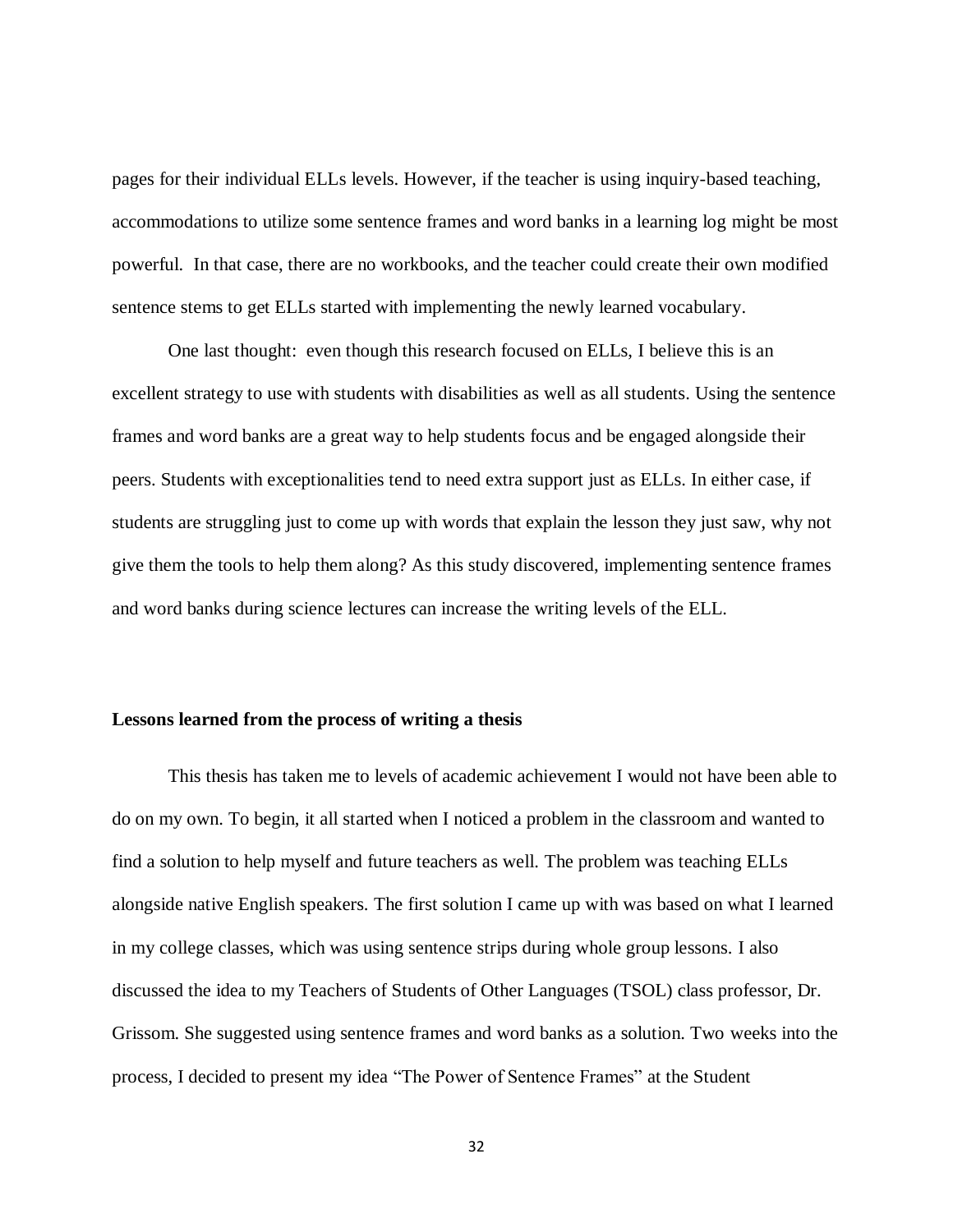Undergraduate Research Fair (SURF). In doing so, I quickly found out when you are trying to find a solution, you must first narrow down the problem to a very specific question. For instance, I knew I needed a solution for teaching ELLs alongside the native English speakers in the elementary level classroom. I was told my subject was too broad and could involve all grade levels in all subjects. Basically, I needed to really narrow my research down to one specific question.

Luckily, after that presentation, I was invited to enroll in the Honors in the Major (HIM) program. At that time, I knew that course would take me to a solution to my problem. I asked Dr. Grissom to be my thesis chair because she was my professor, had a background working with ELLs, and was interested in the same topic. After enrolling in the program, the next step was to do the literature review in order to find out what was already being done in the field. As I began the research, I was able to narrow down my question even more. I knew I wanted to find out the teachers' perspectives on implementing sentence frames in the third grade science class.

Consequently, the best way for me to know if I am on the right path is to present my research. Even though I was still doing the literature review, I wanted to present at the Student Undergraduate Showcase of Excellence (SURE) event. I immersed myself in my research in order to talk to the public about it. In doing so, I was asked several important questions that I needed to address in the study and which further helped me to narrow the question. For any future research, I will definitely include presentations at research fairs and conferences because it allows me to have other viewpoints and to find the answer to questions I would not even have considered. I consider presentations a vital approach to any research project.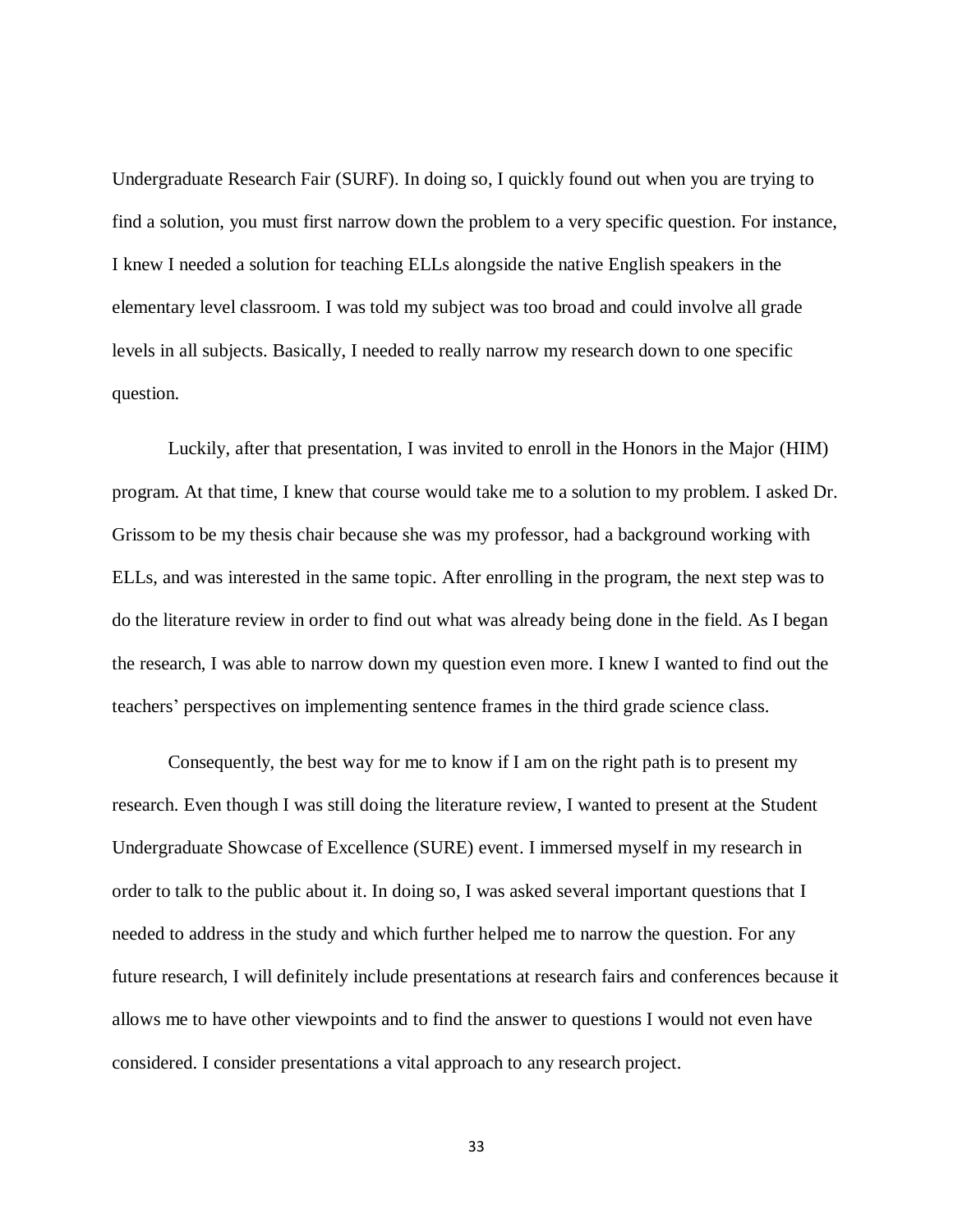Furthermore, there are more components that helped me to be able to write this thesis. Specifically, my Collaborative Institute Training Initiative (CITI) which I am required to do in order to write and submit an Institutional Review Board (IRB) document. I am now a certified CITI training for IRB which I can note on my professional resume. Both of these need to be completed in order to obtain permission to conduct research. This in itself opened my mind and taught me the correct procedures involved in doing human research. I will be able to use this training for future research projects.

Lastly, I have to say this thesis would not have been written had I not had the support of my thesis chair, my HIM coordinator, and the staff at the Burnett Honors College. They have taught me how to research, format, and write this thesis. Every step along the way has been a learning experience that I will be able to use in my graduate level studies.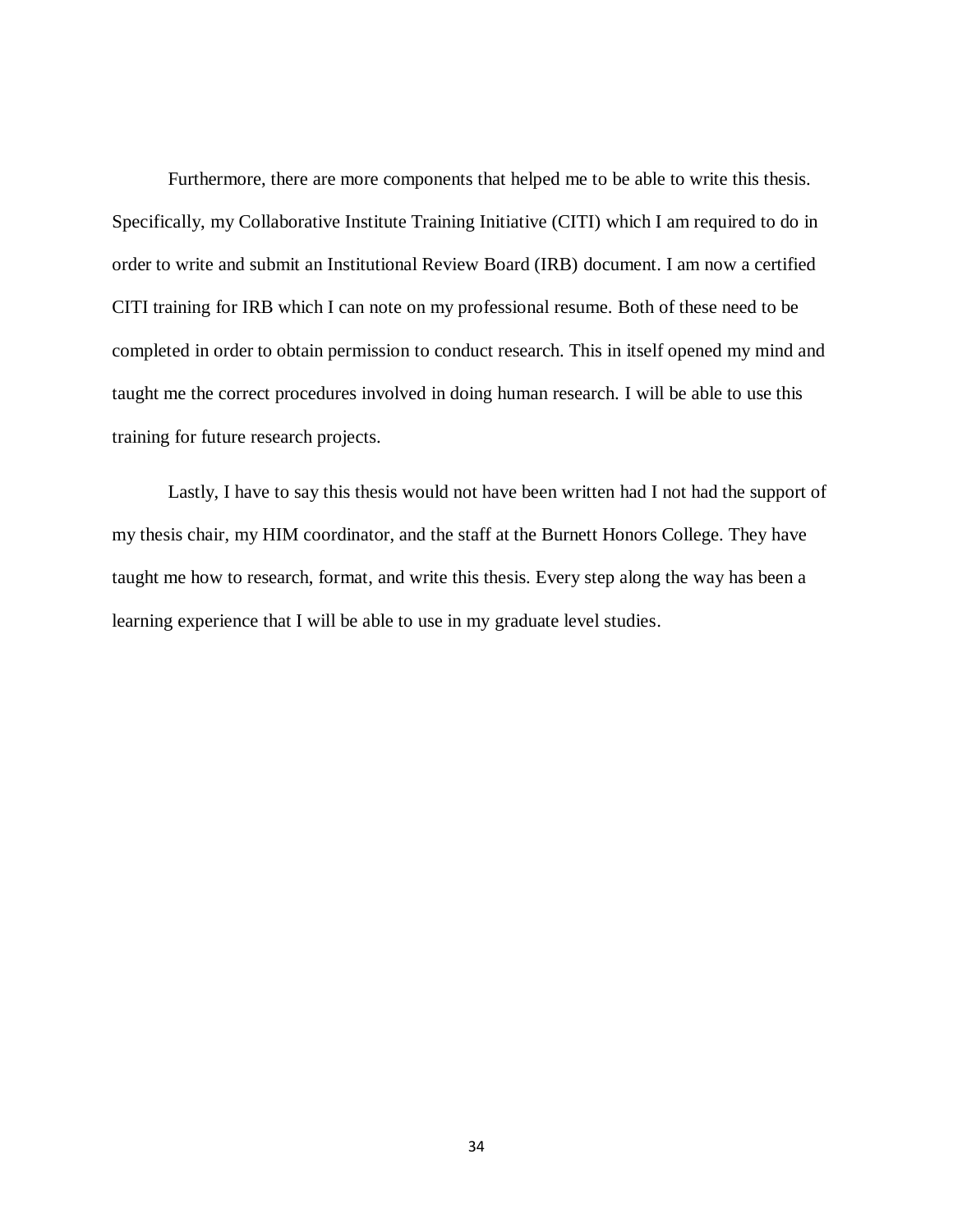## **References**

- <span id="page-41-0"></span>Adamson, K., Santau, A., & Lee, O. (2013). The impact of professional development on elementary teachers' strategies for teaching science with diverse student groups in urban elementary schools. *Journal of Science Teacher Education. 24*, 553-571.
- Baker, S., Lesaux, N., Jayanthi, M., Dimino, J., Proctor, C. P., Morris, J., Gersten, R., Haymond, K., Kieffer, M. J., Linan-Thompson, S., & Newman-Gonchar, R. (2014). Teaching academic content and literacy to English learners in elementary and middle school (NCEE 2014-4012). Washington, DC: National Center for Education Evaluation and Regional Assistance (NCEE), Institute of Education Sciences, U.S. Department of Education. Retrieved from the NCEE website: [http://ies.ed.gov/ncee/wwc/publications\\_reviews.aspx](http://ies.ed.gov/ncee/wwc/publications_reviews.aspx)
- BSCS. Biological Sciences Curriculum Study. (2015). *The 5-E instructional model*: Retrieved from: <https://nasaeclips.arc.nasa.gov/teachertoolbox/the5e>
- Bunch, G. C., Shaw, J. M., & Geaney, E. R. (2010). Documenting the language demands of mainstream content-area assessments for English language learners: Participant structures, communicative modes and genre in science performance assessments. *Language and Education. 24* (3): 185- 186.
- Christie, F. & Derewianka, B., (2008), *School discourse: learning to write across the years of schooling*, London, UK: Continuum.
- C-PALMS. (2017). SC.3.E.5.4. *CPALMS,* Florida Department of Education. Retrieved from: [http://www.cpalms.org/Public/Search/CriteriaSearch?search=Standards&subjectId=29&gradeId](http://www.cpalms.org/Public/Search/CriteriaSearch?search=Standards&subjectId=29&gradeId=8)  $\equiv$ 8 on 04/17/2017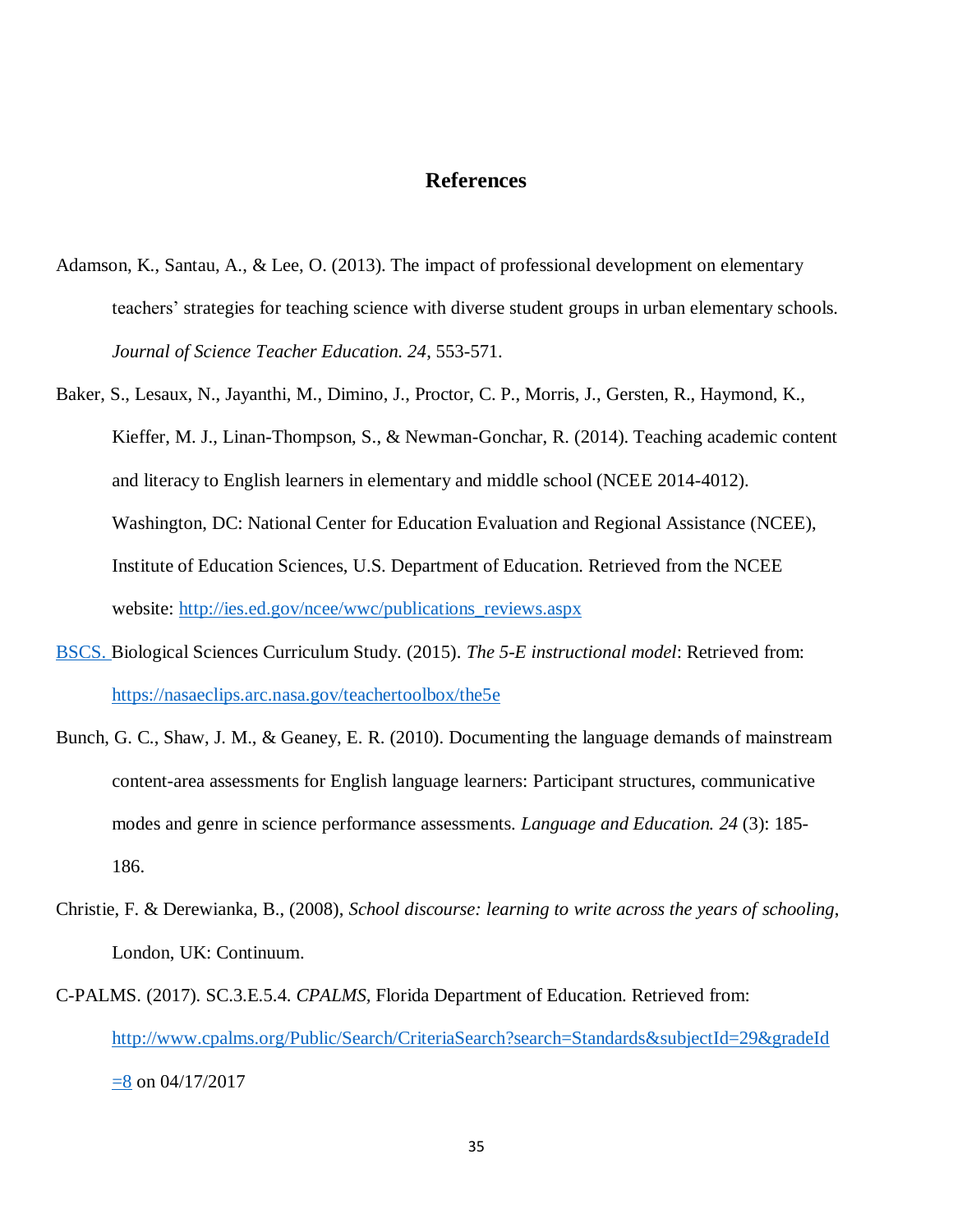- Cummings, J. (1980). The cross-lingual dimensions of language proficiency: Implications for bi-lingual education for the optimal age issue. TSOL Quarterly, 14. doi:10.2307/3586312
- Donnelly, W. B., & Roe, C. J. (2010). Using Sentence Frames to Develop Academic Vocabulary for English Learners. *The Reading Teacher, 64*(2): 131-136.
- Education Information and Accountability Services, (2017). *Florida information note*. Retrieved from: <http://www.fldoe.org/core/fileparse.php/7584/urlt/0086410-ell0607.pdf>
- FLDOE. Florida Department of Education, (2017). 6a-4.0244. Retrieved from: <http://www.fldoe.org/core/fileparse.php/7584/urlt/0086410-ell0607.pdf>
- FLDOE. Florida Department of Education, (2017). Consent Decree. Retrieved from: <http://www.fldoe.org/academics/eng-language-learners/consent-decree.stml>
- FLDOE. Florida Department of Education, (2017). Florida NAEP 2015 ELL Inclusion Guidelines. Retrieved from: www.fldoe.org/core/.../FL-**ELL**[-Inclu-Guide\\_P\\_and\\_P-Final.doc](http://www.fldoe.org/core/.../FL-ELL-Inclu-Guide_P_and_P-Final.doc)
- Kinsella, K. (2005, October), Preparing for effective vocabulary instruction. Aiming high [Aspiando a la major] resource, 1.8. Retrieved from: [http://www.scoe.org/docs/ah/AH\\_kinsella2.pdf](http://www.scoe.org/docs/ah/AH_kinsella2.pdf)
- Lapp, D., Grant, M., Moss, B., Johnson, K. (2013). Students' close reading of science texts: What's now? What's next? *The Reading Teacher,* 67 (2), 109-119.
- Lee, O.,Maerten-Rivera, J., Buxton, C., Penfield, R., Secada, W. (2009). Urban Elementary Teachers' Perspectives on Teaching Science to English Language Learners. *Journal of Science Teacher Education, 20:*263-286.
- NCES. National Center for Education Statistics, (1999), *Teacher quality: A report on the perception and qualifications of public school teachers.* Washington, D.C. Department of Education, Office of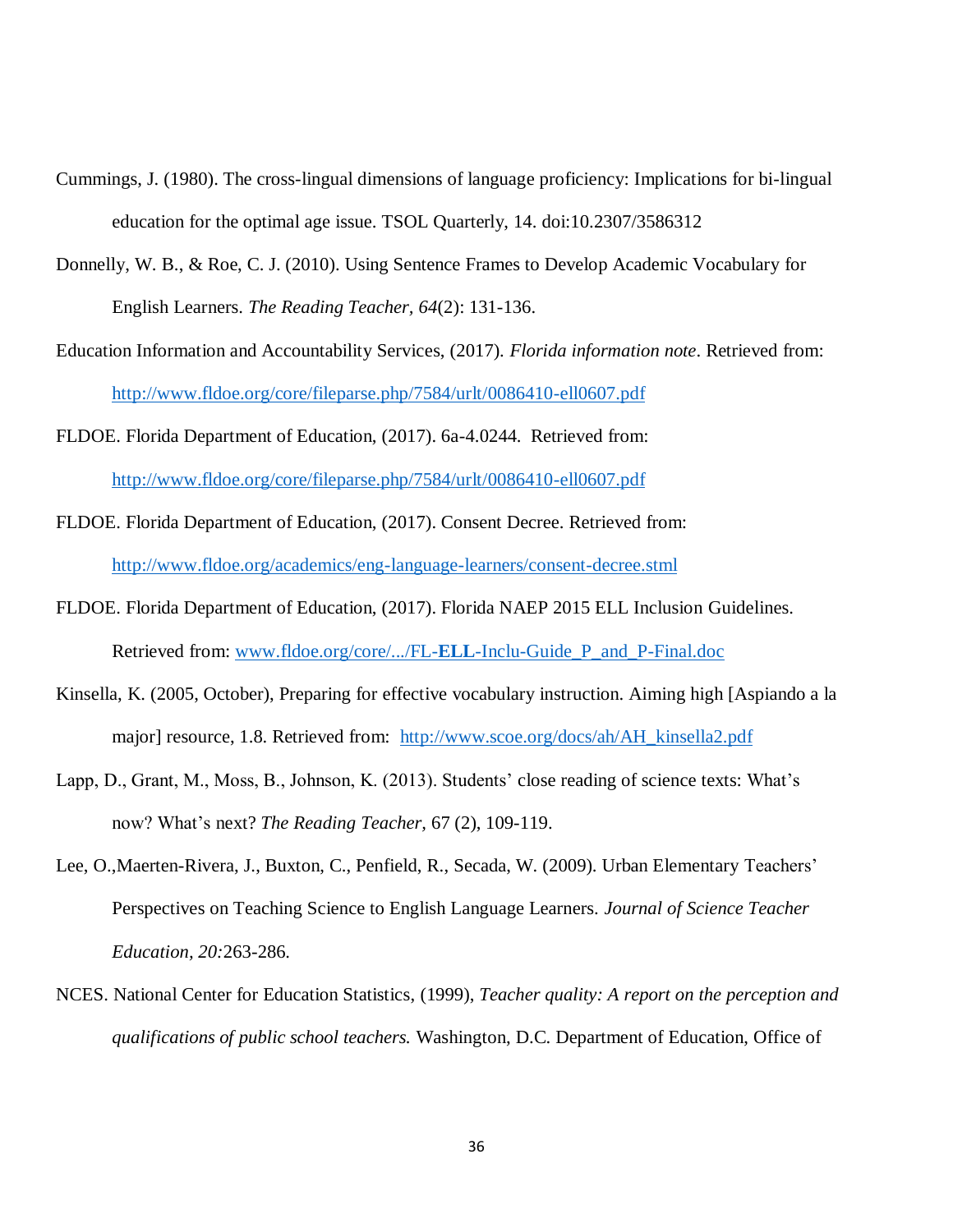Educational Research and Improvement. Retrieved from

[https://nces.ed.gov/programs/coe/indicator\\_cgf.asp](https://nces.ed.gov/programs/coe/indicator_cgf.asp)

- NRC. National Research Council, (2000), *Inquiry and the national science education standards: A guide for teaching and learning.* Washington, D.C.: National Academic Press.
- Oliveria, L., & Lan, S. (2014). Writing science in upper elementary classroom: A genre-based approach to teaching English language learners. *Journal of Second Language Writing. 25*:23-39.
- OCPS. Orange County Public Schools. (2017) *2016-2017 Pocket Guide* Retrieved at [https://www.ocps.net/SiteCollectionDocuments/Docs%20Continually%20Updated/OCPS%20Po](https://www.ocps.net/SiteCollectionDocuments/Docs%20Continually%20Updated/OCPS%20Pocket%20Guide.pdf) [cket%20Guide.pdf](https://www.ocps.net/SiteCollectionDocuments/Docs%20Continually%20Updated/OCPS%20Pocket%20Guide.pdf)
- Pearson, P., Moje, E., & Greenleaf, C., (2010). Literacy and Science: Each in Service of the Other, *Science. 321*:5977.
- Super Teacher Worksheets. (2017). retrieved at: https://www.superteacherworksheets.com/magnets/printables/magnetismquestions.pdf?up=1466611200
- Tretter,T., Ardasheva,Y., & Bookstrom, E. (2014). A brick and mortar approach*. The Science Teacher* April/May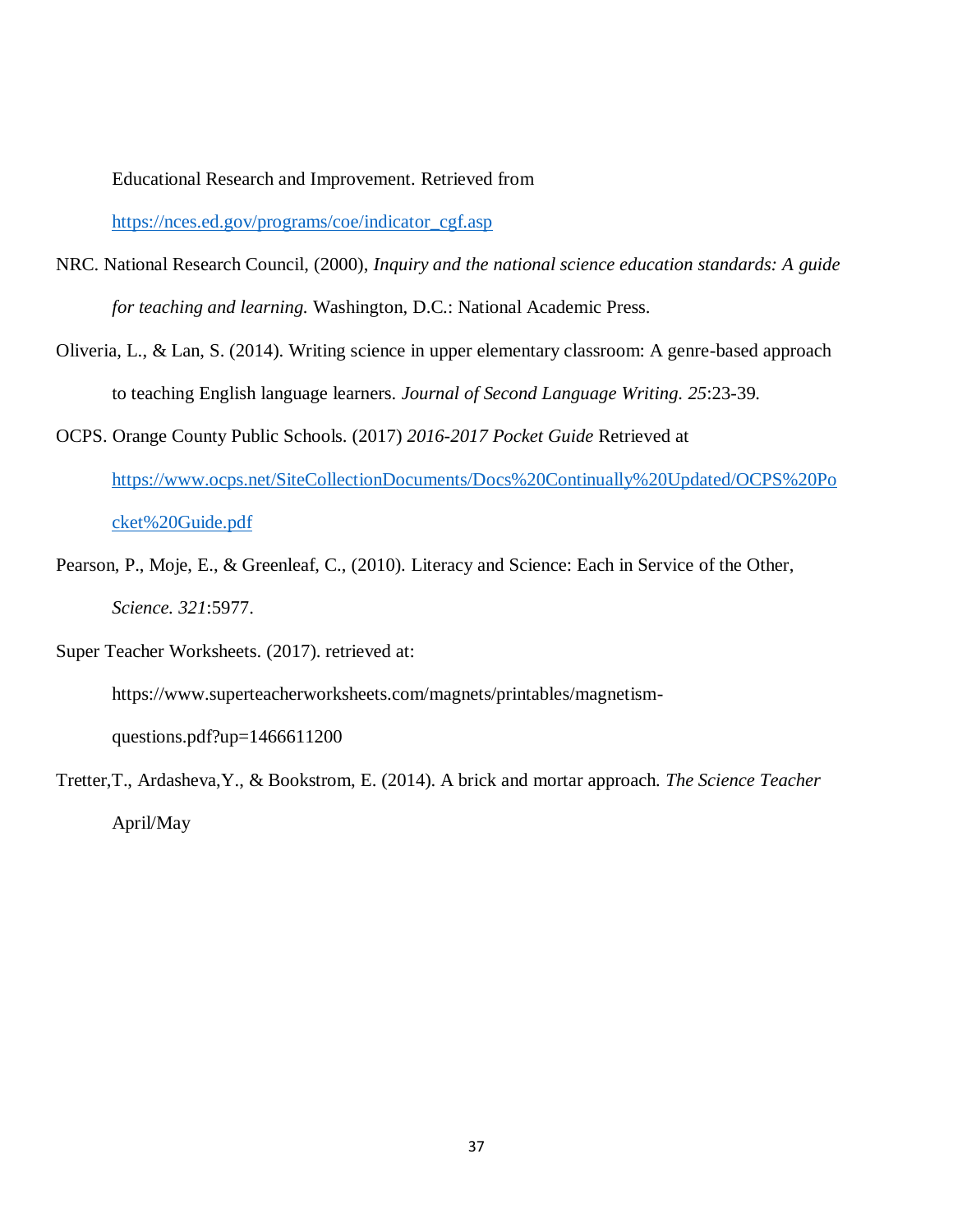# **Appendix A**

## Pre-Questionnaire

<span id="page-44-0"></span>

| 1. | How engaged are your ELLs during science lectures?                                                                  |
|----|---------------------------------------------------------------------------------------------------------------------|
| a. | b. somewhat involved c. Very involved<br>Not at all                                                                 |
| 2. | Do your ELLs complete their workbook pages during class lectures?                                                   |
| a. | Not at all<br>b. Sometimes<br>c. Yes                                                                                |
| 3. | Are your ELLs using academic science vocabulary in their science writing?<br>b. somewhat<br>a. Not at all<br>c. Yes |
| 4. | How often do your ELLs write sentences during science class?<br>a. Not at all<br>b. Sometimes<br>c. Often           |
| 5. | Have you used sentence frames and word banks during science lectures with your ELLs<br>previously?                  |

a. Not at all b. A few times c. Quite often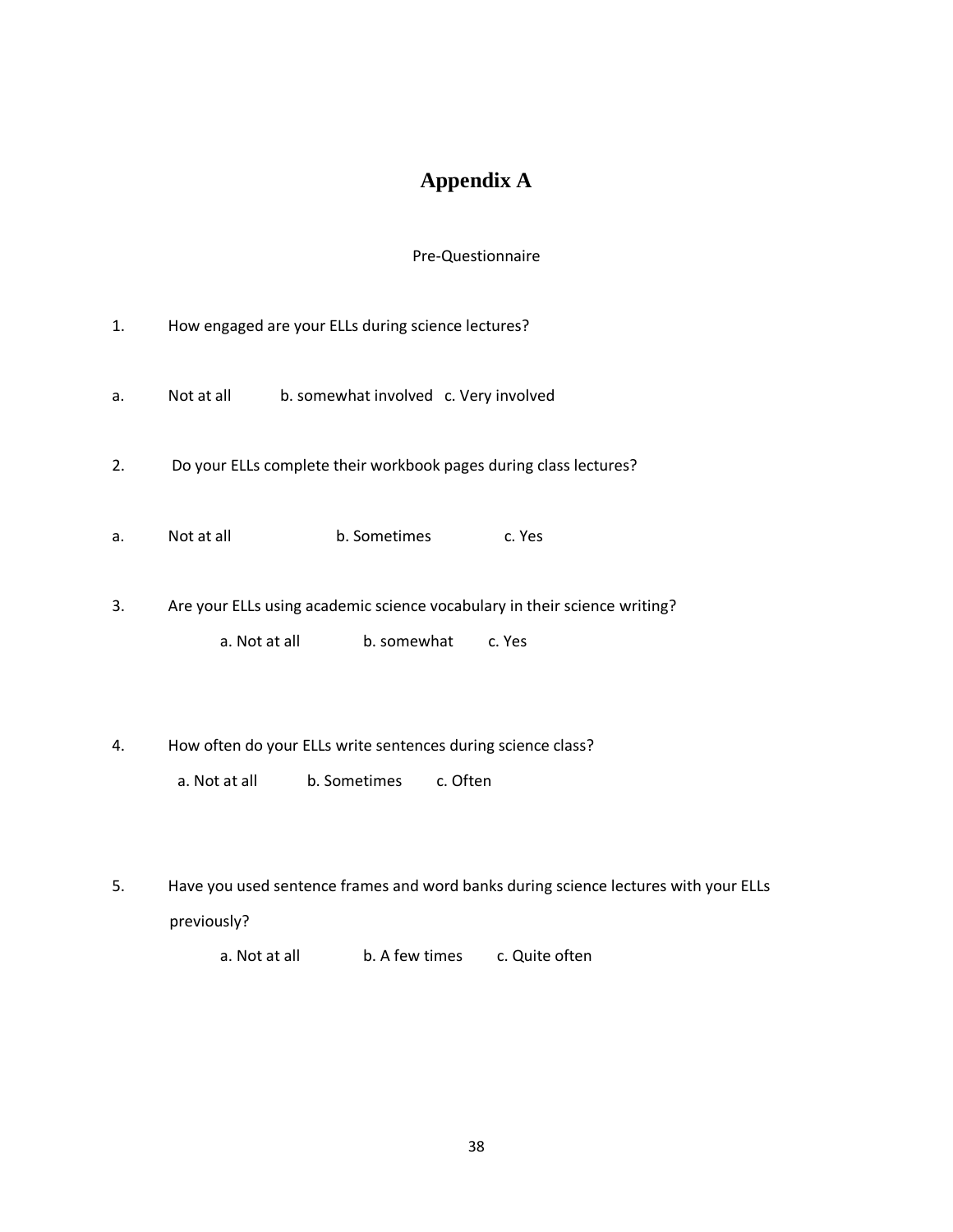## **Appendix B**

## Post Questionnaire

<span id="page-45-0"></span>1. Did the use of the modified workbook pages increase the engagement of your ELL students

during the science lecture?

a. Not at all b. somewhat involved c. Very involved

2. Did you notice if ELLs were completing more workbook pages than previously?

a. Not at all b. somewhat c. Yes

3. Did you see an increase in writing using academic science vocabulary?

a. Not at all b. somewhat c. Yes

- 4. Did you notice an improvement in writing by ELL's as a result of using the sentence frames and word banks?
	- a. Not at all b. somewhat c. Yes
- 5. Were you able to utilize the sentence frames and word banks just as you learned in the training session?
	- a. Not at all b. somewhat c. Yes
- 6. Do you feel as though the use of sentence frames and word banks could become a best practiced researched strategy in order to help increase the ELL's writing during science lectures?
	- a. Not at all b. somewhat c. yes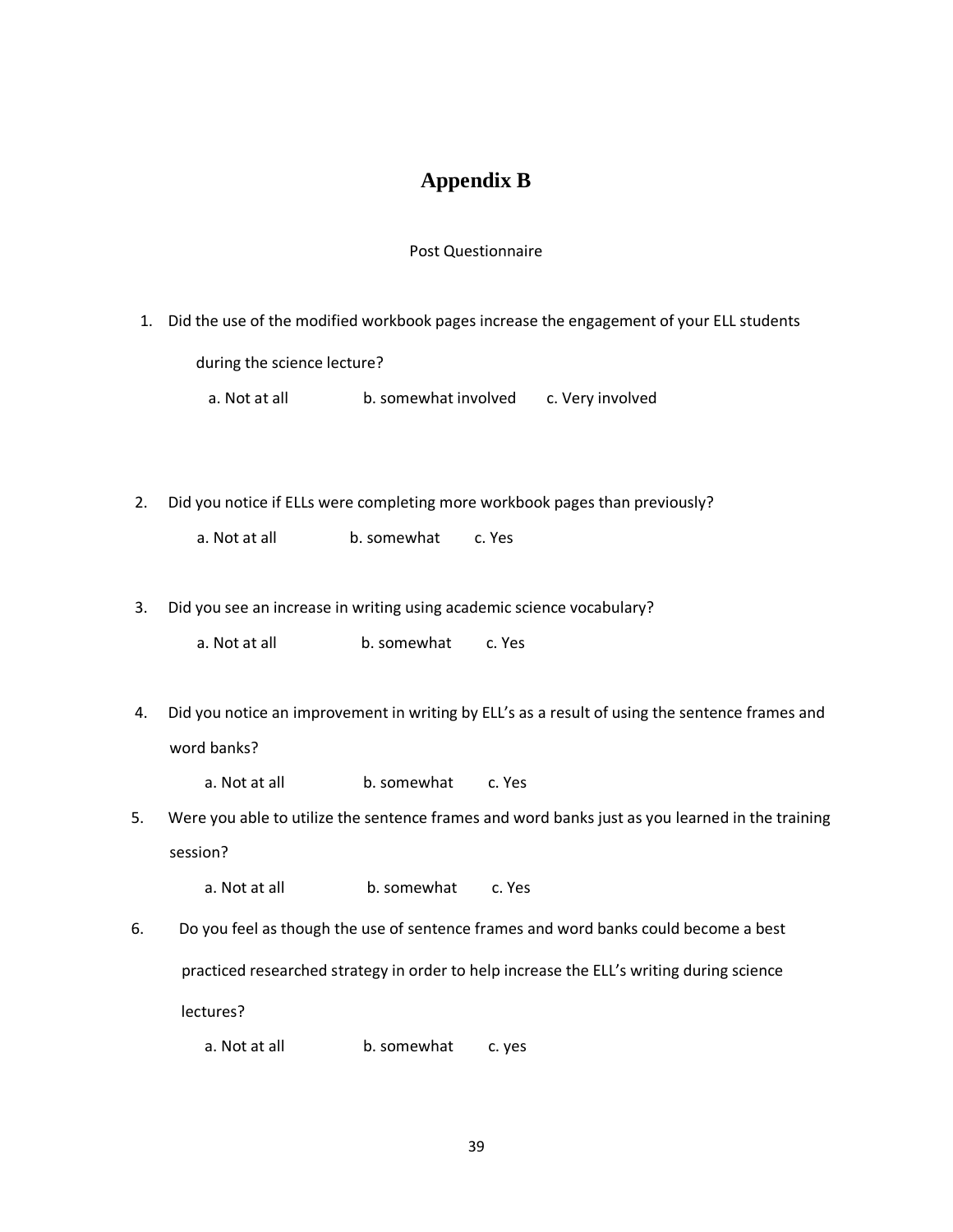## **Appendix C**

<span id="page-46-0"></span>

Houghton Mifflin Harcourt, (2012, p. 73)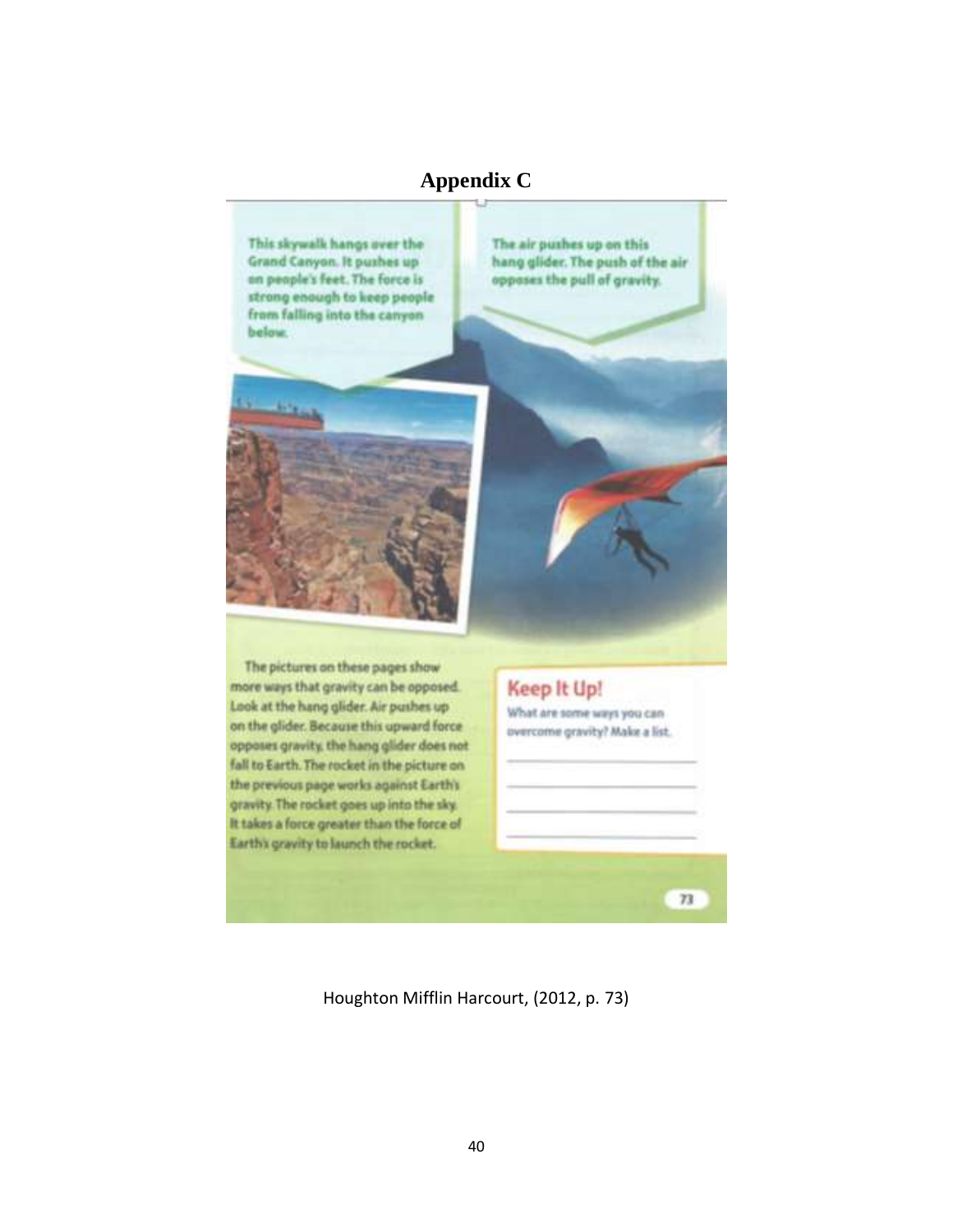<span id="page-47-0"></span>

|                           | <b>Appendix D</b>                             |  |
|---------------------------|-----------------------------------------------|--|
|                           |                                               |  |
|                           | Keep It Up!                                   |  |
|                           | Fill in the blanks and re-write the sentence. |  |
|                           | ball gravity                                  |  |
|                           |                                               |  |
| Re-write the sentence:    |                                               |  |
|                           |                                               |  |
|                           | standing overcome bridge                      |  |
|                           |                                               |  |
| Re-write sentence:        |                                               |  |
|                           | force opposes                                 |  |
|                           |                                               |  |
| Re-write the<br>sentence: |                                               |  |
|                           |                                               |  |
|                           | push gravity<br>opposes                       |  |
|                           |                                               |  |
| Re-write sentence:        |                                               |  |
|                           |                                               |  |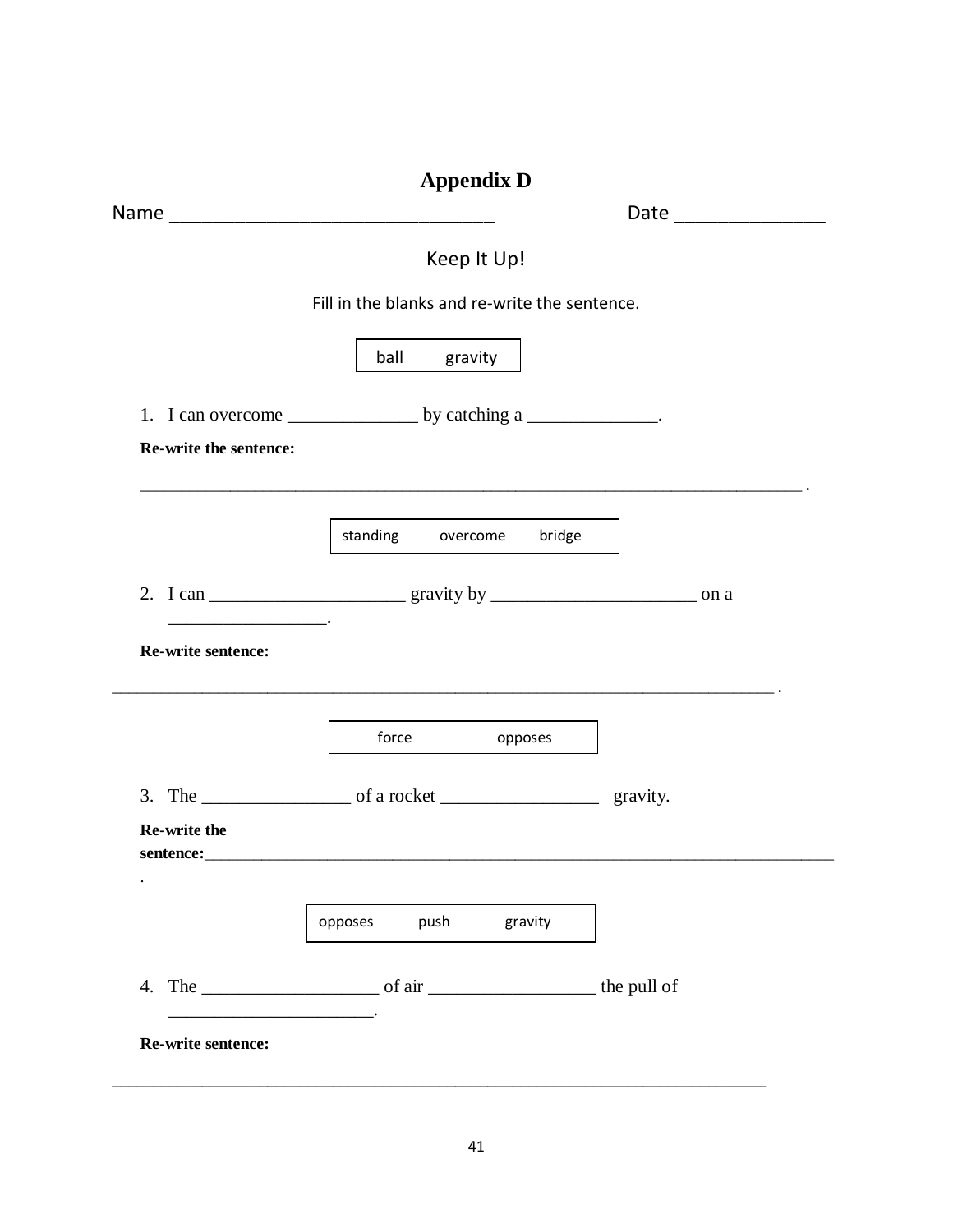# **Appendix E**

<span id="page-48-0"></span>

|              | <b>Magnetism Questions</b>                                                                                                                                              |
|--------------|-------------------------------------------------------------------------------------------------------------------------------------------------------------------------|
| 1.           | Eld skiftlings in your home or classroom that are mode all metal that are call magnetic.                                                                                |
|              |                                                                                                                                                                         |
| 2.           | Describe some things in nature that ore magnetic.                                                                                                                       |
|              |                                                                                                                                                                         |
|              |                                                                                                                                                                         |
| $\mathbf{z}$ | When a magnetic compass points north, is it pointing to the tow North Pole of the<br>Earth? Explising<br>생산에 행하고 하는 10의 100 전 전 사람들은 한 번 가수를 사장을 보았다. 이웃기<br>Common Tax |
|              |                                                                                                                                                                         |
|              |                                                                                                                                                                         |
|              | Describe haw you would build an electromagnet.                                                                                                                          |
|              |                                                                                                                                                                         |
|              |                                                                                                                                                                         |

Super Teacher Worksheets: (2017)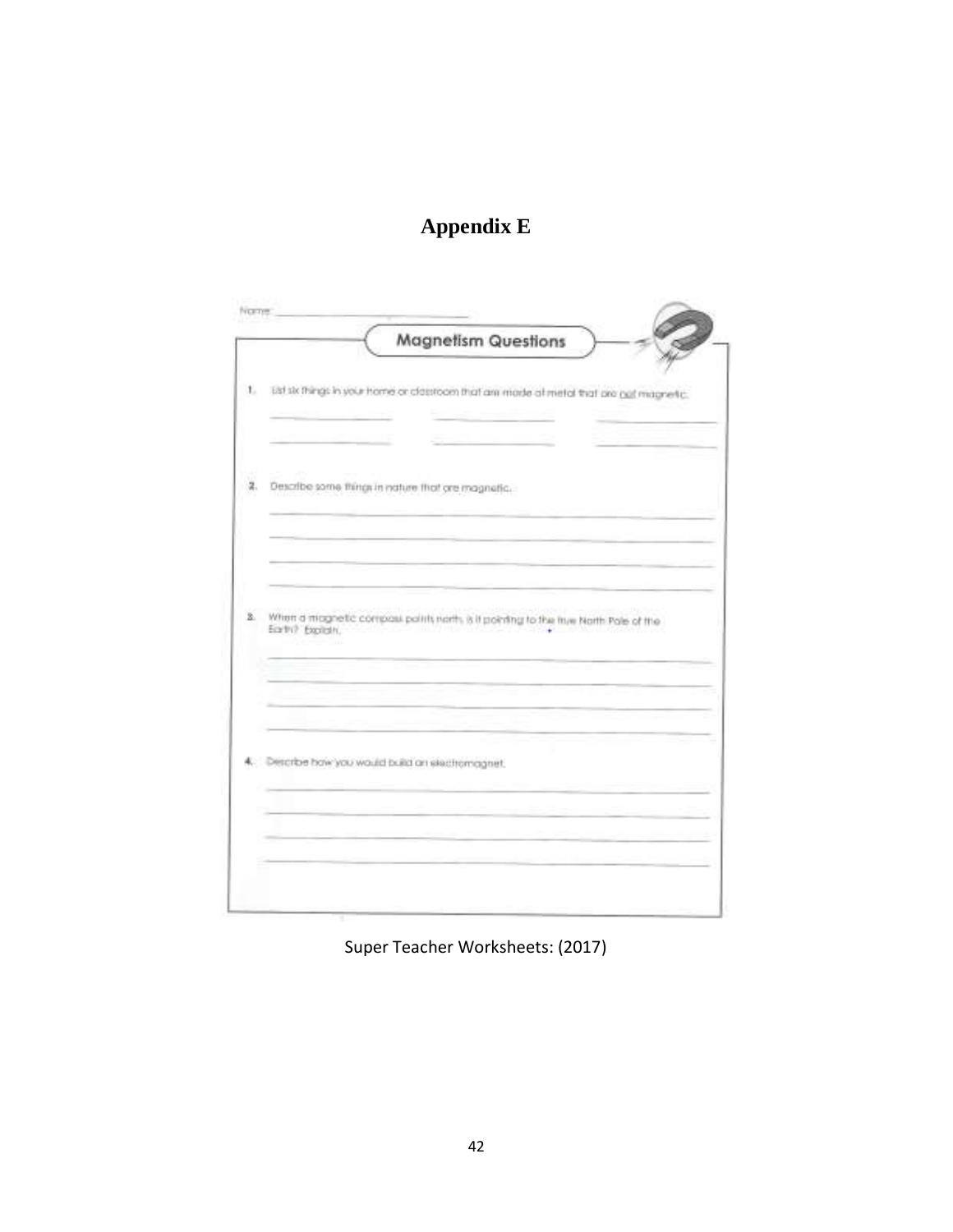<span id="page-49-0"></span>

|                                                                                                 |      |       | <b>Appendix F</b>             |       |     |  |  |
|-------------------------------------------------------------------------------------------------|------|-------|-------------------------------|-------|-----|--|--|
| <b>Magnetism Questions</b>                                                                      |      |       |                               |       |     |  |  |
|                                                                                                 |      |       |                               |       |     |  |  |
| not                                                                                             |      |       | magnetic penny Aluminum metal |       | can |  |  |
| 1. List three things in your home or classroom that are made of metal that are not<br>magnetic. |      |       |                               |       |     |  |  |
| a) An aluminum ____________ is made of metal but is not ________________________.               |      |       |                               |       |     |  |  |
|                                                                                                 |      |       |                               |       |     |  |  |
|                                                                                                 |      |       |                               |       |     |  |  |
| b) A ___________________________ is made of ______________ but is not magnetic.                 |      |       |                               |       |     |  |  |
|                                                                                                 |      |       |                               |       |     |  |  |
|                                                                                                 |      |       |                               |       |     |  |  |
|                                                                                                 |      |       |                               |       |     |  |  |
|                                                                                                 |      |       |                               |       |     |  |  |
| c) _____________________ foil is made of metal but is ____________ magnetic.                    |      |       |                               |       |     |  |  |
|                                                                                                 |      |       |                               |       |     |  |  |
|                                                                                                 |      |       |                               |       |     |  |  |
|                                                                                                 | Pole | North |                               | Earth |     |  |  |
|                                                                                                 |      |       |                               |       |     |  |  |
| 2. Describe some things in nature that are magnetic.                                            |      |       |                               |       |     |  |  |
| a) The _______________ is magnetic because it has a _________________ Pole and a                |      |       |                               |       |     |  |  |
|                                                                                                 |      |       |                               |       |     |  |  |
| South ________________________.                                                                 |      |       |                               |       |     |  |  |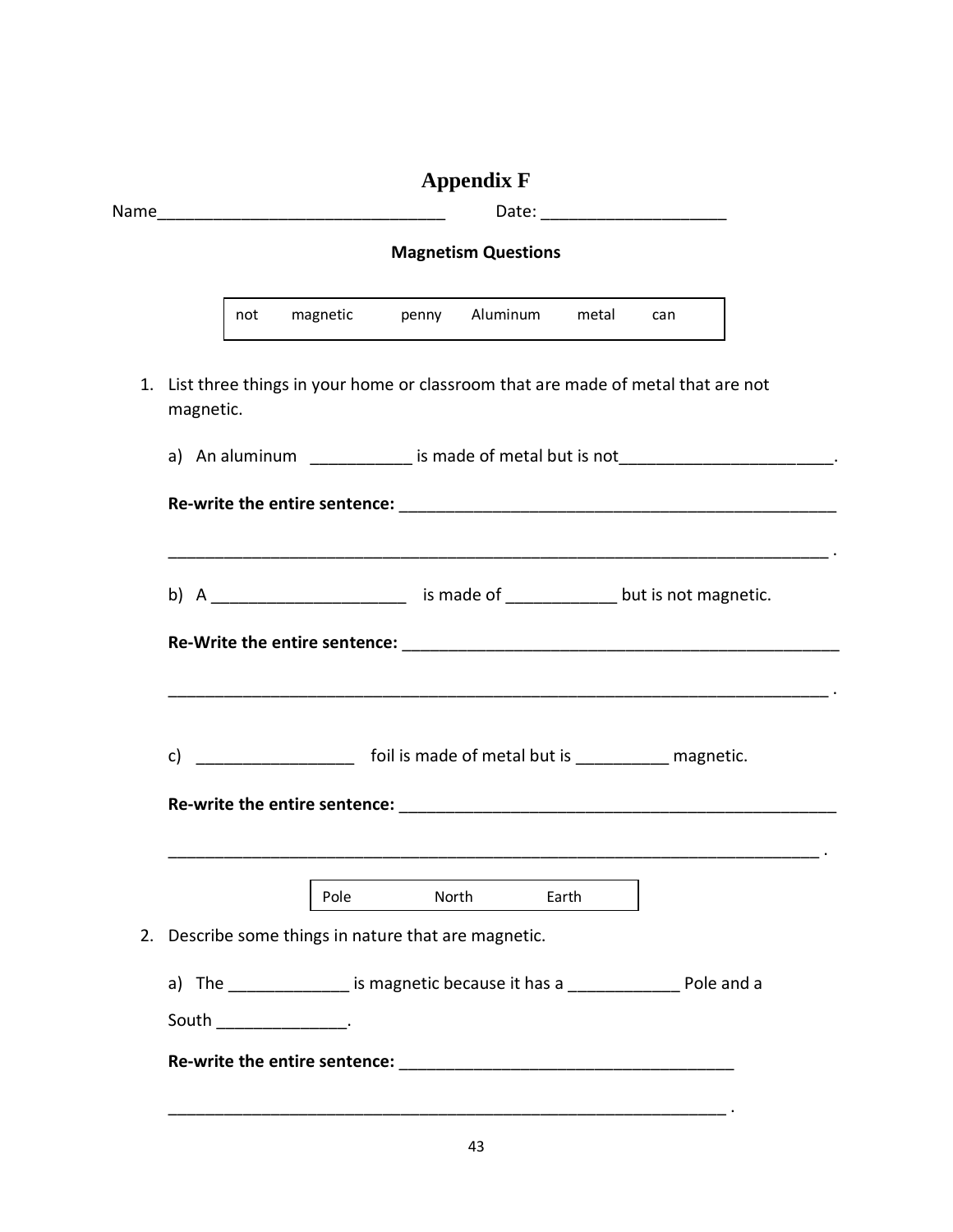|        |                                               | magnetic stones |                                        |                                                                                                   |  |
|--------|-----------------------------------------------|-----------------|----------------------------------------|---------------------------------------------------------------------------------------------------|--|
|        |                                               |                 |                                        |                                                                                                   |  |
|        |                                               |                 |                                        |                                                                                                   |  |
|        |                                               |                 | magnetic different geographic pointing |                                                                                                   |  |
| Earth? |                                               |                 |                                        | 3. When a magnetic compass points north, it is pointing to the true North Pole of the             |  |
|        |                                               |                 |                                        | No, it is _______________ to the magnetic North Pole. The ______________________                  |  |
|        |                                               |                 |                                        | North Pole and the __________________________ North Pole are in __________________________places. |  |
|        |                                               |                 |                                        |                                                                                                   |  |
|        |                                               |                 |                                        |                                                                                                   |  |
|        |                                               |                 | copper battery positive iron           |                                                                                                   |  |
|        | 4. Tell how you would build an electromagnet. |                 |                                        |                                                                                                   |  |
|        |                                               |                 |                                        | a) Wrap ______________________ wire around an _______________ nail. Connect the                   |  |
|        |                                               |                 |                                        | copper wire to the ________________ and negative ends of a __________________.                    |  |